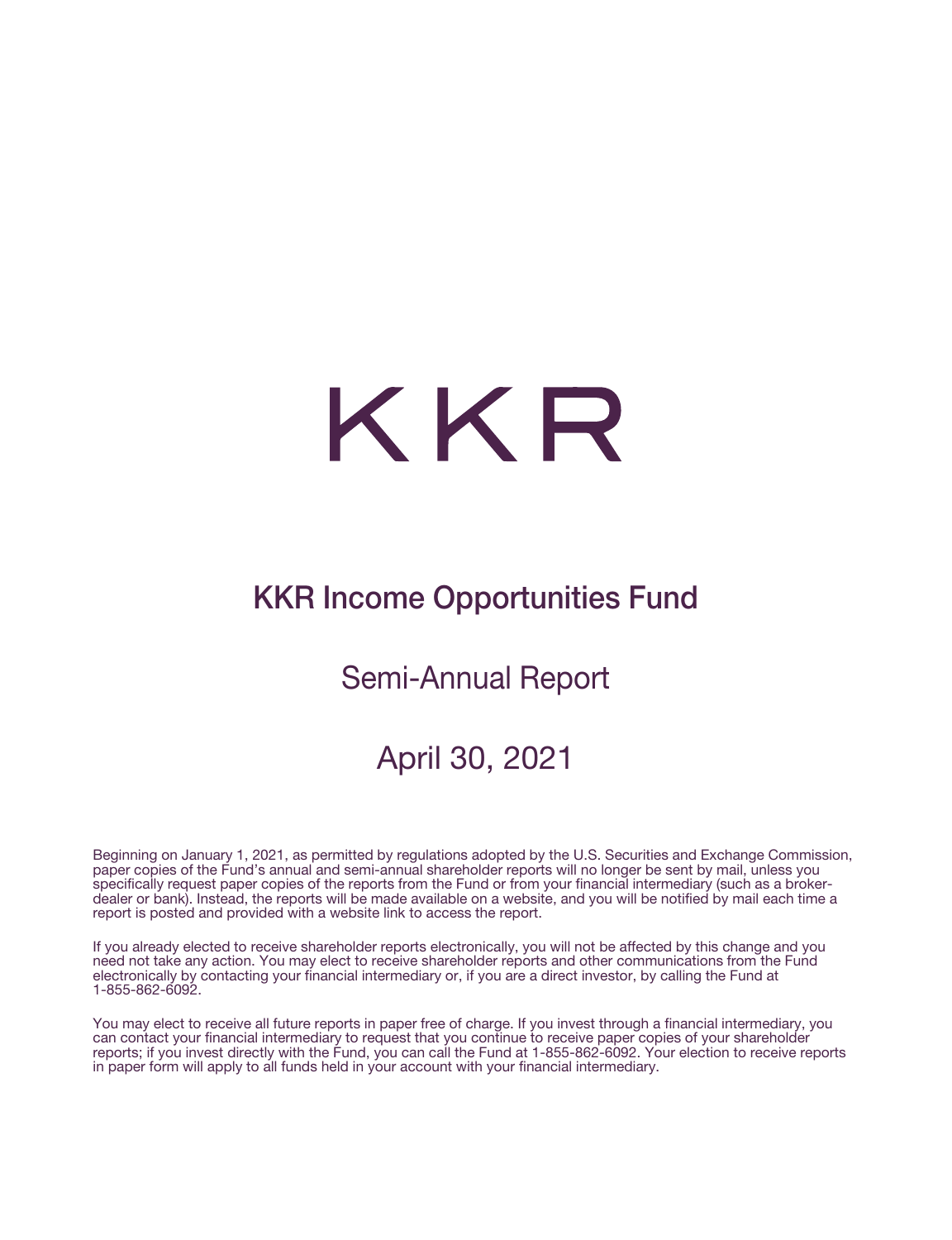KKR Income Opportunities Fund April 30, 2021

#### Table of Contents

The KKR Income Opportunities Fund (the "Fund") files its complete schedule of portfolio holdings with the Securities and Exchange Commission (the "Commission") for the first and third quarters of each fiscal year. For periods ending on or prior to January 31, 2019, the Fund has filed a complete schedule of portfolio holdings with the SEC for the first and third quarters of each fiscal year on Form N-Q. For periods ending on or after April 30, 2019, the Fund files a complete schedule of portfolio holdings with the SEC for the first and third quarters of each fiscal year as an exhibit to its reports on Form N-PORT. The Fund's Forms N-Q and Forms N-PORT are available on the SEC's website at www.sec.gov or on request by calling 1-800-SEC-0330.

A description of the policies and procedures that the Fund uses to determine how to vote proxies relating to portfolio securities, as well as information relating to how a Fund voted proxies relating to portfolio securities during the most recent period ended June 30 will be available (i) without charge, upon request, by calling 855-862-6092; and (ii) on the Commission's website at http://www.sec.gov.

#### INFORMATION ABOUT THE FUND'S TRUSTEES

The proxy statements and annual reports include information about the Fund's Trustees and are available without charge, upon request, by calling 855-862-6092 and by visiting the Commission's website at www.sec.gov or the Fund's website at www.kkrfunds.com.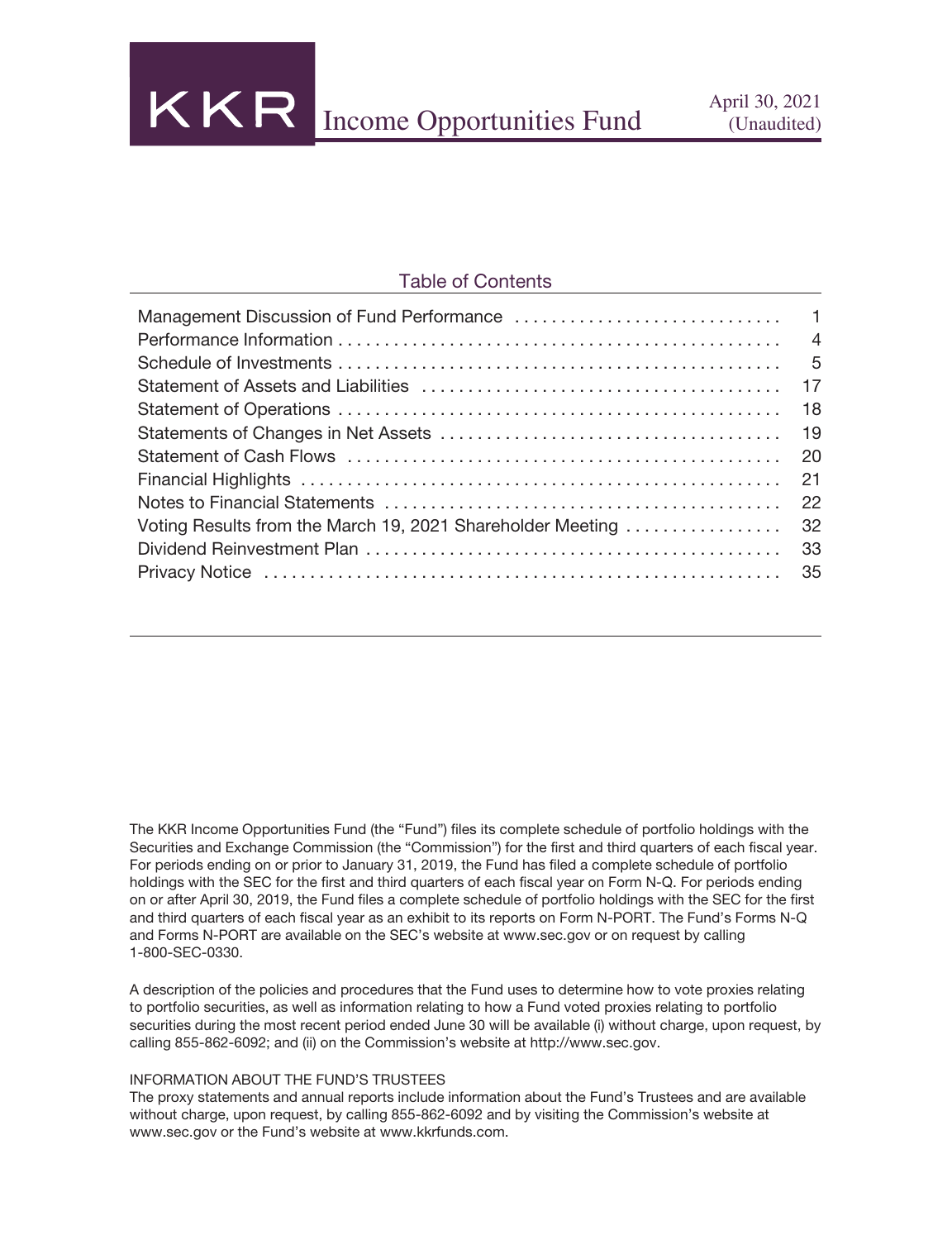#### Management Discussion of Fund Performance

#### Looking Back on the Markets — April 30, 2021

The first quarter was characterized by a risk on rally with record amounts of debt issuance, unrelenting yearn for yield, an anticipated movement in rates, and spreads continuing to inch tighter. In terms of performance, loans had a strong quarter returning +1.8% and outperforming high yield, which returned +0.9% as of March 31, 2021.

Looking back on the market one year ago: high yield spreads spiked to +1,000bps amidst a global shut down as the world succumbed to a new unknown virus and investors flocked to the exits in pursuit of instant liquidity, while the world tried to grapple with the day-to-day news developments of COVID-19. In contrast to where we stand today: high yield spreads are near their historical tights at 336bps(1) as of March 31, 2021, the vaccine roll out in the U.S. has been robust, and the re-opening rally has shown no signs of slowing down. It is remarkable to see the powers of fiscal and monetary policy at work, and the vigor and speed in which a market can snap back. With the record amounts of dry powder, fiscal stimulus, and historically low borrowing costs, both leveraged loans and high yield performance and issuance to date continue to be strong.

In the first quarter, we witnessed a flurry of activity back into floating rate assets on the heels of rising Treasury rates in the first quarter in both the retail and institutional channels. Global leveraged loan new issue volume reached a record total of \$263.92 billion between institutional new issuance and pro-rata activity as of March 31, 2021. The U.S. loan market experienced more than 2x the volume it saw in Q4 2020. The movement in rates coupled with the growing optimism around vaccine roll-out spurred strong technical tailwinds setting U.S. leveraged loans up for a record quarter of issuance at \$180.8 billion, which exceeded the prior record of \$171.4 billion back in Q1 of 2017.

The high yield market also showed no signs of slowing down printing \$149.1 billion in issuance in the U.S. market and a total combined volume of \$198.4 billion globally for the first quarter of 2021. The market has grown in size by 21% since January 2020 and is now sitting at \$1.47 trillion. As borrowing costs remain suppressed and liquidity runways now extended, even rising Treasury rates could not completely deter the high yield market. Many issuers were prompted by the prospect of a rising interest rate environment and "rang the bell" to term out maturity profiles at low costs. As such, 2021 refinancing activity is higher than total high yield issuance volume for any pre March 2020 quarter at a staggering 79% of total volume this year.

Default activity in the first quarter trended lower as the \$3.4bn of distressed volume was the lowest quarter since Q3 of 2018. The J.P Morgan U.S. high yield default rate decreased by 129bps to 5.37% and the loan default rate decreased by 33bps to 3.66%.

From a fund flows perspective, U.S. high yield net fund outflows exceeded more than \$11.8 billion in the first quarter, which is a stark reversal from the 2020 trend where high yield fund flows totaled over \$38 billion for the year. Flows for floating rate funds continued to respond favorably to strong momentum in global growth and rising rates, as loan funds saw a fourth consecutive inflow in March, which totaled +2.7bn. March's inflow followed February and January's inflows of +\$4.2n and \$4.bn, respectively. Year-to-date, inflows for loan funds total \$11.1bn, which compares to outflows of -\$16.0bn over the first three months of 2020.

#### The Market in Numbers<sup>1</sup>

*For the period of November 1, 2020 – April 30, 2021: update for last 6 months:*

• *Returns:* Over the six month period ending April 30, 2021, the high yield and leveraged loan markets returned 8.12% and 5.99% (as measured by the Bank of America Merrill Lynch High Yield Index and the S&P LSTA Leveraged Loan Index), respectively.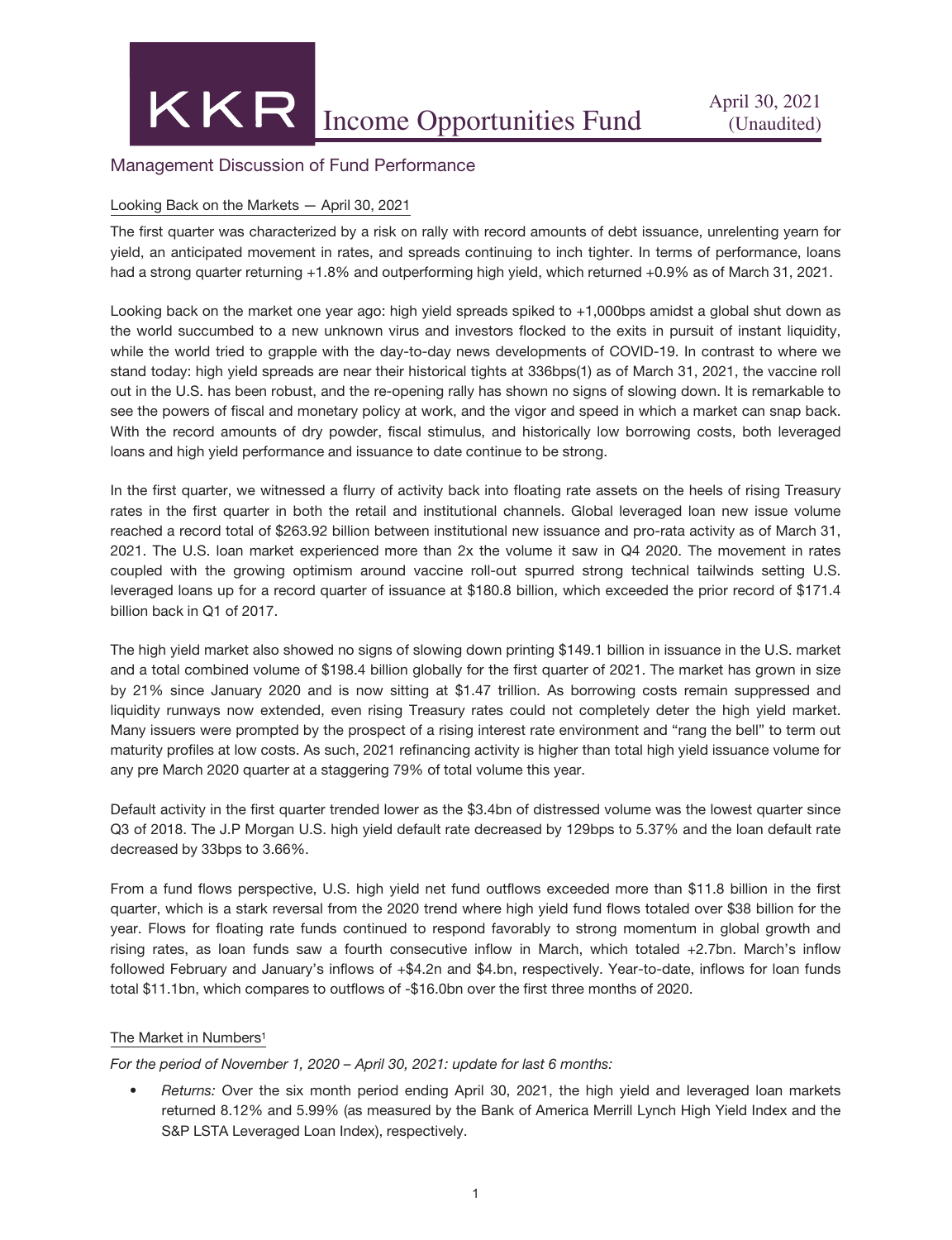## KKR April 30, 2021<br>Income Opportunities Fund (Unaudited)

- *Spreads:* The option adjusted spread on the Bank of America Merrill Lynch High Yield Index ended the period at 328bps (April 30, 2021). The 3-year discounted spread on the S&P LSTA Leveraged Loan Index ended the period at LIBOR plus 427bps. (April 30, 2021).
- *Volatility:* As measured by the VIX index, over the last six months, the VIX peaked at 38.89 in early November and ended the period at 18.61 (April 30, 2021)

#### Fund Performance

KKR Income Opportunities Fund ("KIO" or, the "Fund") is a diversified closed-end fund that trades on the New York Stock Exchange under the symbol "KIO". The Fund's primary investment objective is to seek a high level of current income with a secondary objective of capital appreciation. The Fund seeks to achieve its investment objectives by employing a dynamic strategy of investing in a targeted portfolio of loans and fixed-income instruments (including derivatives) of U.S. and non-U.S. issuers and implementing hedging strategies in order to seek to achieve attractive risk-adjusted returns. Under normal market conditions, KIO will invest at least 80% of its Managed Assets in loans and fixed-income instruments or other instruments, including derivative instruments, with similar economic characteristics. The Fund expects to invest primarily in first and second lien secured loans, unsecured loans and high-yield corporate debt instruments of varying maturities.

As of April 30, 2020, the Fund held 80.2% of its net assets in first and second-lien leveraged loans, 72.4% of its net assets in high-yield corporate debt, 0.1% of its net assets in preferred stock, 2.4% of its net assets in common stock, and 2.6% of its net assets in exchange traded funds. KIO's investments represented obligations and equity interests in 173 positions across a diverse group of industries. The top ten issuers represented 45.1% of the Fund's net assets while the top five industry groups represented 58.6% of the Fund's net assets. The Fund's Securities and Exchange Commission 30-day yield was 6.71%.

<sup>1</sup> Source: Bloomberg, S&P LSTA and ICE BofAML data as of April 30, 2021.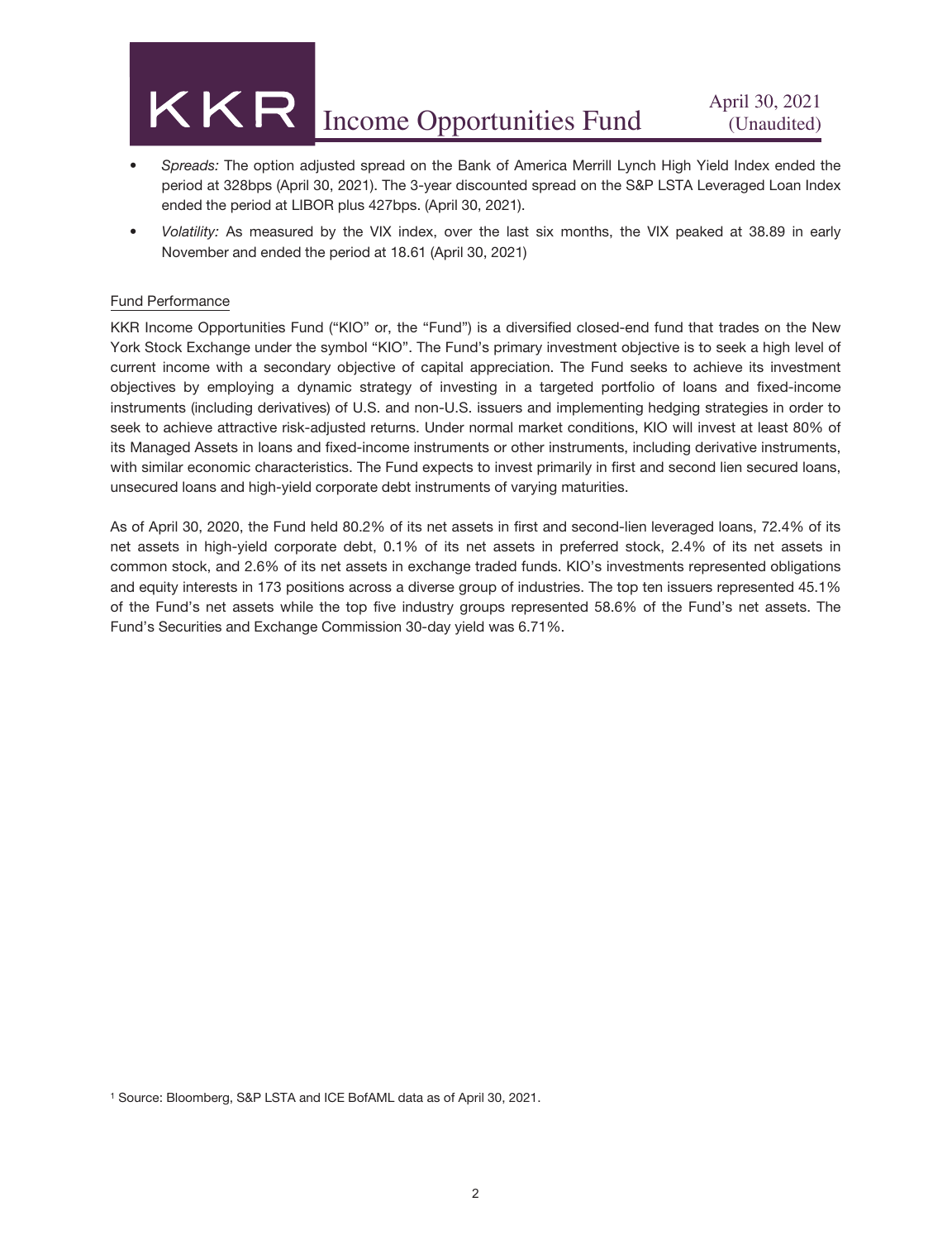

#### Business Updates

We thank you for your partnership and continued investment in KIO. We look forward to continued communications and will keep you apprised of the progress of KIO specifically and the leveraged finance market place generally. Fund information is available on our website at kkrfunds.com/kio.

#### *Disclosures*

*The Bank of America Merrill Lynch US Corporate Index is an unmanaged index comprised of U.S. dollar denomination investment grade corporate debt securities publicly issued in the U.S. domestic market with at least one year remaining term to final maturity.*

*The Bank of America Merrill Lynch High Yield Master II Index is a market-value weighted index of below investment grade U.S. dollar-denominated corporate bonds publicly issued in the U.S. domestic market. "Yankee" bonds (debt of foreign issuers issued in the U.S. domestic market) are included in the Bank of America Merrill Lynch High Yield Master II Index provided that the issuer is domiciled in a country having investment grade foreign currency long-term debt rating. Qualifying bonds must have maturities of one year or more, a fixed coupon schedule and minimum outstanding of US\$100 million. In addition, issues having a credit rating lower than BBB3, but not in default, are also included.*

*The Chicago Board Options Exchange (CBOE) Volatility Index (VIX) reflects the market's expectation of 30-day volatility. It is constructed using the implied volatilities of a wide range of S&P 500 index options. The VIX reflects the market's estimate of future volatility, based on the weighted average of the implied volatilities for a wide range of strikes. The first and second month expirations are used until 8 days from expiration, then the second and third are used.*

*The S&P/LSTA Leveraged Loan Index is a market value-weighted index designed to measure the performance of the U.S. leveraged loan market based upon market weightings, spreads and interest payments. The Index was rolled out in 2000 and it was back-loaded with four years of data dating to 1997.*

*It is not possible to invest directly in an index.*

*Past performance is not an indication of future results. Returns represent past performance and reflect changes in share prices, the reinvestment of all dividends and capital gains, expense limitations and the effects of compounding. The prospectus contains more complete information on the investment objectives, risks, charges and expenses of the investment company, which investors should read and consider carefully before investing. The returns shown do not reflect taxes a shareholder would pay on distributions or redemptions. Total investment return and principal value of your investment will fluctuate, and your shares, when sold, may be worth more or less than their original cost. Current performance may be higher or lower than the performance data quoted. An investment in the Fund involves risk, including the risk of loss of principal. For a discussion of the Fund's risks, see Risk Considerations, Note 3 to the financial statements. Call 855-330-3927 or visit www.kkrfunds.com/kio for performance results current to the most recent calendar quarter-end.*

#### *Must be preceded or accompanied by a prospectus.*

*An imbalance in supply and demand in the income market may result in valuation uncertainties and greater volatility, less liquidity, widening credit spreads and a lack of price transparency in the market. Investments in income securities may be affected by changes in the creditworthiness of the issuer and are subject to the risk of non–payment of principal and interest. The value of income securities also may decline because of real or perceived concerns about the issuer's ability to make principal and interest payments. Borrowing to increase investments (leverage) will exaggerate the effect of any increase or decrease in the value of Fund investments. Investments rated below investment grade (typically referred to as "junk") are generally subject to greater price volatility and illiquidity than higher rated investments. As interest rates rise, the value of certain income investments is likely to decline. Senior loans are subject to prepayment risk. Investments in foreign instruments or currencies can involve greater risk and volatility than U.S. investments because of adverse market economic, political, regulatory, geopolitical or other conditions. Changes in the value of investments entered for hedging purposes may not match those of the position being hedged. The Fund may engage in other investment practices that may involve additional risks.*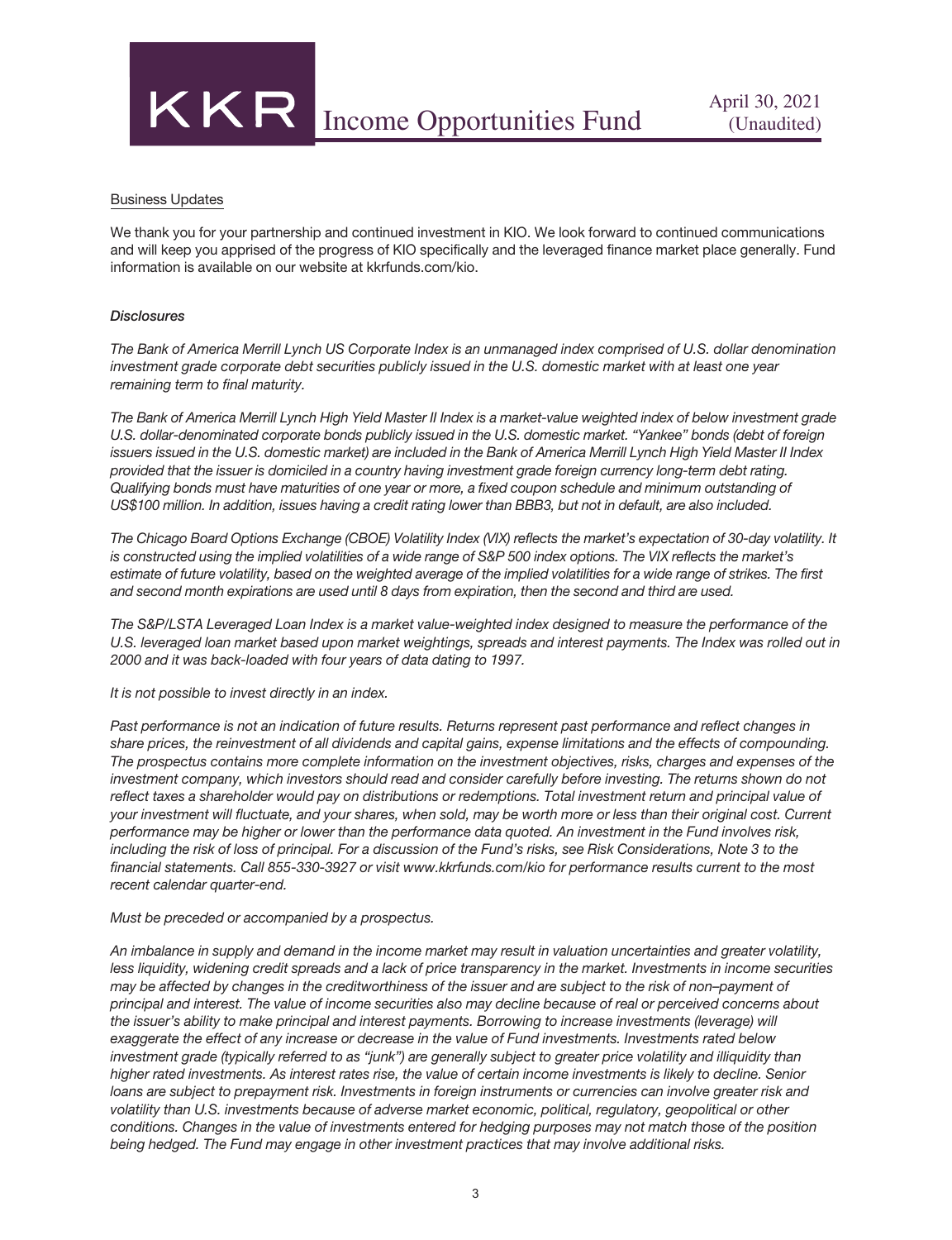



|                                                                |            |          |           |                 | Value of  |
|----------------------------------------------------------------|------------|----------|-----------|-----------------|-----------|
| Average Annual Total Returns                                   |            |          |           | Since Inception | \$10,000  |
| Period Ended April 30, 2021                                    | Six Months | One Year | Five Year | (7/25/2013)     | 4/30/2021 |
| KKR Income Opportunities Fund - Market Price Return            | 26.44%     | 61.71%   | 12.21%    | 7.01%           | \$16,925  |
| KKR Income Opportunities Fund - NAV Return                     | 17.52%     | 51.95%   | 9.97%     | 7.44%           | 17.455    |
| ICE BofA Merrill Lynch High Yield Master II Index <sup>®</sup> | 8.12%      | 20.10%   | 7.33%     | 5.81%           | 15,509    |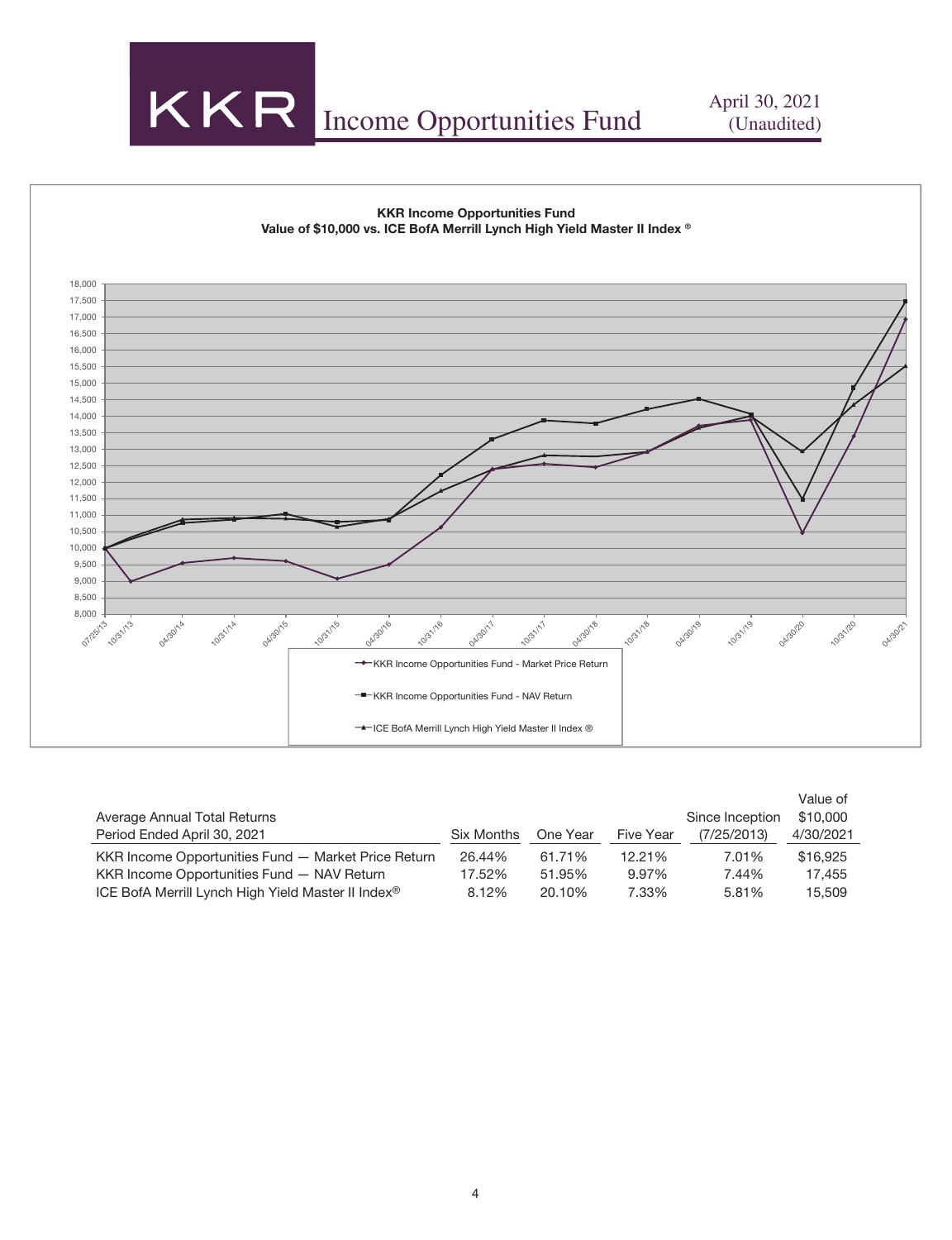

| Schedule of Investments                                 |            |            |                 |
|---------------------------------------------------------|------------|------------|-----------------|
| Leveraged Loans - 80.2%                                 |            | Par†       | Value           |
| Aerospace & Defense - 7.3%                              |            |            |                 |
| EaglePicher Technologies, LLC, TL 2L 02/18              |            |            |                 |
| 7.363% (3 Month US LIBOR + 7.250%), 03/08/2026 (a)      |            | 1,957,223  | \$<br>1,916,445 |
| Sequa Corp., TL 1L 07/20                                |            |            |                 |
| 7.750% (3 Month US LIBOR + 6.750%), 11/28/2023 (a)      |            | 5,745,343  | 5,774,989       |
| Sequa Corp., TL 2L 07/20                                |            |            |                 |
| 11.750% (3 Month US LIBOR + 10.750%), 04/28/2024 (a)    |            | 17,878,559 | 17,014,399      |
| Standard Aero Ltd., TL 1L 02/20                         |            |            |                 |
| 3.703% (3 Month US LIBOR + 3.500%), 04/06/2026 (a)      |            | 20,493     | 19,974          |
| Standard Aero Ltd., TL 1L 04/19                         |            |            |                 |
| 3.703% (3 Month US LIBOR + 3.500%), 04/06/2026 (a)      |            | 11,018     | 10,738          |
| TransDigm Group, Inc., TL 1L F 01/20                    |            |            |                 |
| 2.363% (1 Month US LIBOR + 2.250%), 12/09/2025 (a)      |            | 20,458     | 20,231          |
|                                                         |            |            | 24,756,776      |
|                                                         |            |            |                 |
| Airlines - 0.5%                                         |            |            |                 |
| American Airlines Group, Inc., TL 1L 03/21              |            |            |                 |
| 5.500% (3 Month US LIBOR + 4.750%), 03/10/2028 (a)      |            | 1,595,980  | 1,643,428       |
| Auto Components - 5.3%                                  |            |            |                 |
| American Tire Distributors, Inc., TL 1L 04/15           |            |            |                 |
| 8.500% (3 Month US LIBOR + 7.500%), 09/02/2024 (a)(g)   |            | 4,852,194  | 4,781,425       |
| BBB Industries, LLC, TL 1L 06/18                        |            |            |                 |
| 4.613% (1 Month US LIBOR + 4.500%), 08/01/2025 (a)      |            | 3,388,532  | 3,371,590       |
| Innovative XCessories & Services LLC, TL 1L 02/20       |            |            |                 |
| 5.000% (3 Month US LIBOR + 4.250%), 03/05/2027 (a)      |            | 4,441,766  | 4,454,736       |
| Truck Hero, Inc., TL 1L 01/21                           |            |            |                 |
| 4.500% (1 Month US LIBOR + 3.750%), 01/20/2028 (a)      |            | 2,596,050  | 2,595,025       |
| Wheel Pros, Inc., TL 1L B 11/20                         |            |            |                 |
| 6.250% (1 Month US LIBOR + 5.250%), 11/10/2027 (c)(d)   |            | 2,747,993  | 2,749,710       |
|                                                         |            |            | 17,952,486      |
| Chemicals - 4.0%                                        |            |            |                 |
| Aruba Investments, Inc., TL 2L 10/20                    |            |            |                 |
| 8.500% (6 Month US LIBOR + 7.750%), 11/24/2028 (a)      |            | 1,841,010  | 1,860,958       |
| Flint Group GmbH, TL 1L B5 02/17                        |            |            |                 |
| 0.750% (3 Month EURIBOR + 4.250%), 09/21/2023 (a)(b)(h) | <b>EUR</b> | 147,399    | 173,584         |
| Flint Group GmbH, TL 1L B 04/14                         |            |            |                 |
| 0.750% (3 Month EURIBOR + 4.250%), 09/21/2023 (a)(b)(h) | <b>EUR</b> | 52,147     | 61,410          |
| Invictus, TL 2L 01/18                                   |            |            |                 |
| 6.863% (1 Month US LIBOR + 6.750%), 03/30/2026 (a)      |            | 489,340    | 489,034         |
| Vantage Specialty Chemicals, Inc., TL 1L B 10/17        |            |            |                 |
| 4.500% (3 Month US LIBOR + 3.500%), 10/26/2024 (a)      |            | 8,352,347  | 8,099,522       |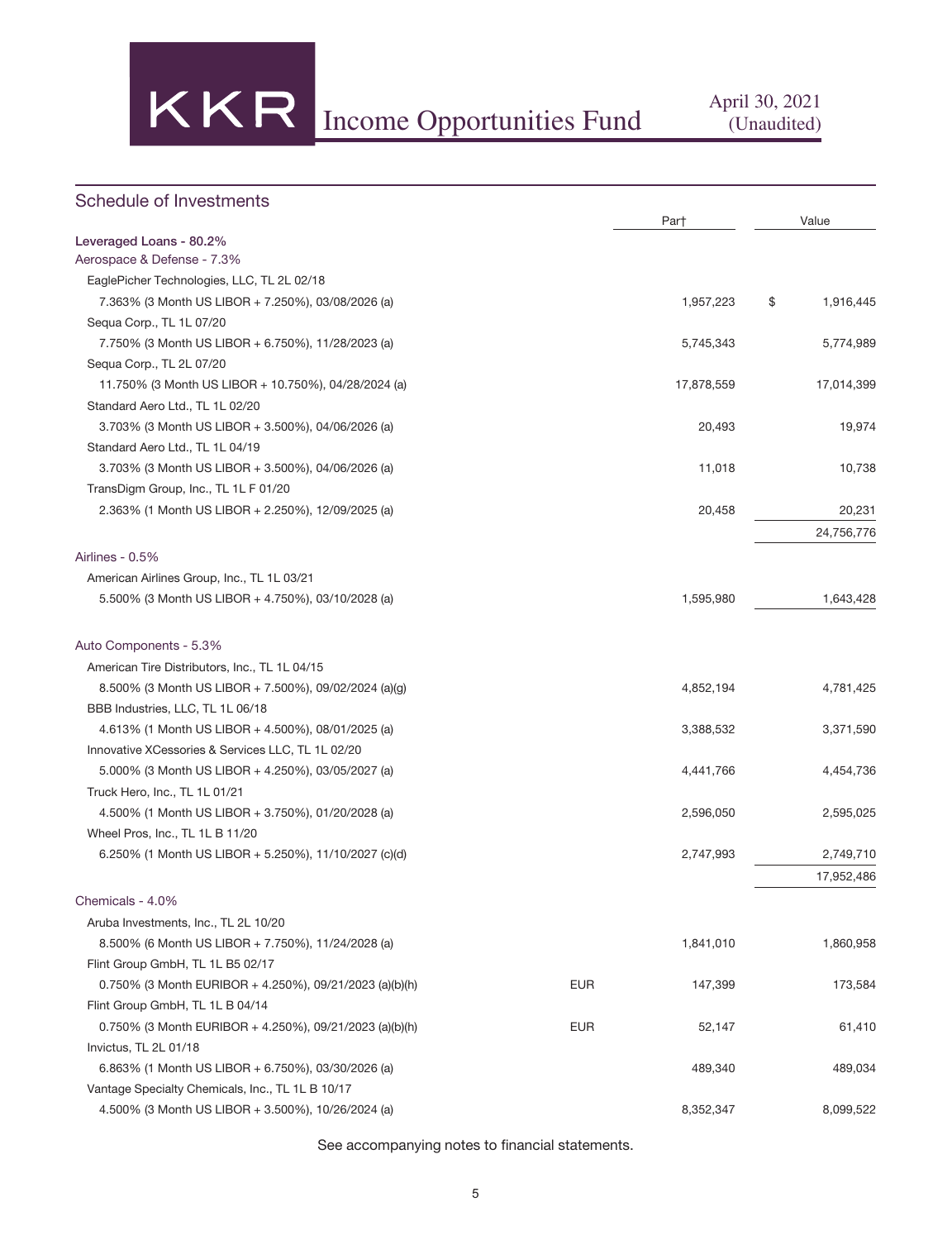KKR Income Opportunities Fund April 30, 2021

| Vantage Specialty Chemicals, Inc., TL 2L B 10/17          |            |            |                 |
|-----------------------------------------------------------|------------|------------|-----------------|
| 9.250% (3 Month US LIBOR + 8.250%), 10/27/2025 (a)        |            | 3,177,420  | 3,037,089<br>\$ |
|                                                           |            |            | 13,721,597      |
| Commercial Services & Supplies - 4.8%                     |            |            |                 |
| Access CIG, LLC, TL 2L 02/18                              |            |            |                 |
| 7.865% (1 Month US LIBOR + 7.750%), 02/27/2026 (a)        |            | 1,292,375  | 1,293,991       |
| Monitronics International, Inc., TL 2L EXIT 08/19         |            |            |                 |
| 7.750% (1 Month US LIBOR + 6.500%), 03/29/2024 (a)(c)(d)  |            | 5,563,125  | 5,471,722       |
| VFS Global Services Pvt, Ltd., TL 1L B 06/17              |            |            |                 |
| 4.114%, 07/29/2024 (a)(b)                                 | <b>GBP</b> | 3,576,260  | 4,122,220       |
| VFS Global Services Pvt, Ltd., TL 1L B 06/17              |            |            |                 |
| 3.250% (3 Month EURIBOR + 3.250%), 07/29/2024 (a)(b)      | <b>EUR</b> | 4,123,175  | 5,438,043       |
|                                                           |            |            | 16,325,976      |
| Construction & Engineering - 4.6%                         |            |            |                 |
| Brand Energy & Infrastructure Services, Inc., TL 1L 05/17 |            |            |                 |
| 5.250% (3 Month US LIBOR + 4.250%), 06/21/2024 (a)        |            | 4,999,602  | 4,871,037       |
| Total Safety US, Inc., TL 1L B 07/19                      |            |            |                 |
| 7.000% (3 Month US LIBOR + 6.000%), 08/16/2025 (a)        |            | 5,133,637  | 5,155,044       |
| Yak Access, LLC, TL 1L B 05/18                            |            |            |                 |
| 5.113% (1 Month US LIBOR + 5.000%), 07/11/2025 (a)        |            | 6,044,176  | 5,530,421       |
|                                                           |            |            | 15,556,502      |
|                                                           |            |            |                 |
| Distributors - 2.7%                                       |            |            |                 |
| Distribution International, Inc., TL 1L 06/19             |            |            |                 |
| 6.750% (3 Month US LIBOR + 5.750%), 12/15/2023 (a)        |            | 9,422,343  | 9,127,894       |
| Diversified Consumer Services - 3.7%                      |            |            |                 |
| Conservice, LLC, TL 1L B 05/20                            |            |            |                 |
| 4.453% (3 Month US LIBOR + 4.250%), 05/13/2027 (a)        |            | 90,913     | 91,038          |
| Jostens, Inc., TL 1L 12/18                                |            |            |                 |
| 5.730% (3 Month US LIBOR + 5.500%), 12/19/2025 (a)        |            | 7,067,861  | 7,068,497       |
| KinderCare Education, LLC, TL 1L B 09/18                  |            |            |                 |
| 4.750% (3 Month US LIBOR + 3.750%), 02/21/2025 (a)        |            | 3,152,670  | 3,118,606       |
| Learning Care Group, Inc., TL 1L B 05/20                  |            |            |                 |
| 9.500% (6 Month US LIBOR + 8.500%), 03/13/2025 (a)        |            | 1,285,099  | 1,297,950       |
| Learning Care Group, Inc., TL 1L B 02/18                  |            |            |                 |
| 4.250% (3 Month US LIBOR + 3.250%), 03/13/2025 (a)        |            | 765,387    | 754,044         |
| Learning Care Group, Inc., TL 2L 03/18                    |            |            |                 |
| 8.50% (6 Month US LIBOR + 7.500%), 03/13/2026 (a)         |            | 124,840    | 120,393         |
|                                                           |            |            | 12,450,528      |
| Electronic Equipment, Instruments & Components - 3.3%     |            |            |                 |
| Excelitas Technologies Corp., TL 2L 10/17                 |            |            |                 |
| 8.500% (3 Month US LIBOR + 7.500%), 12/01/2025 (a)        |            | 11,291,720 | 11,305,835      |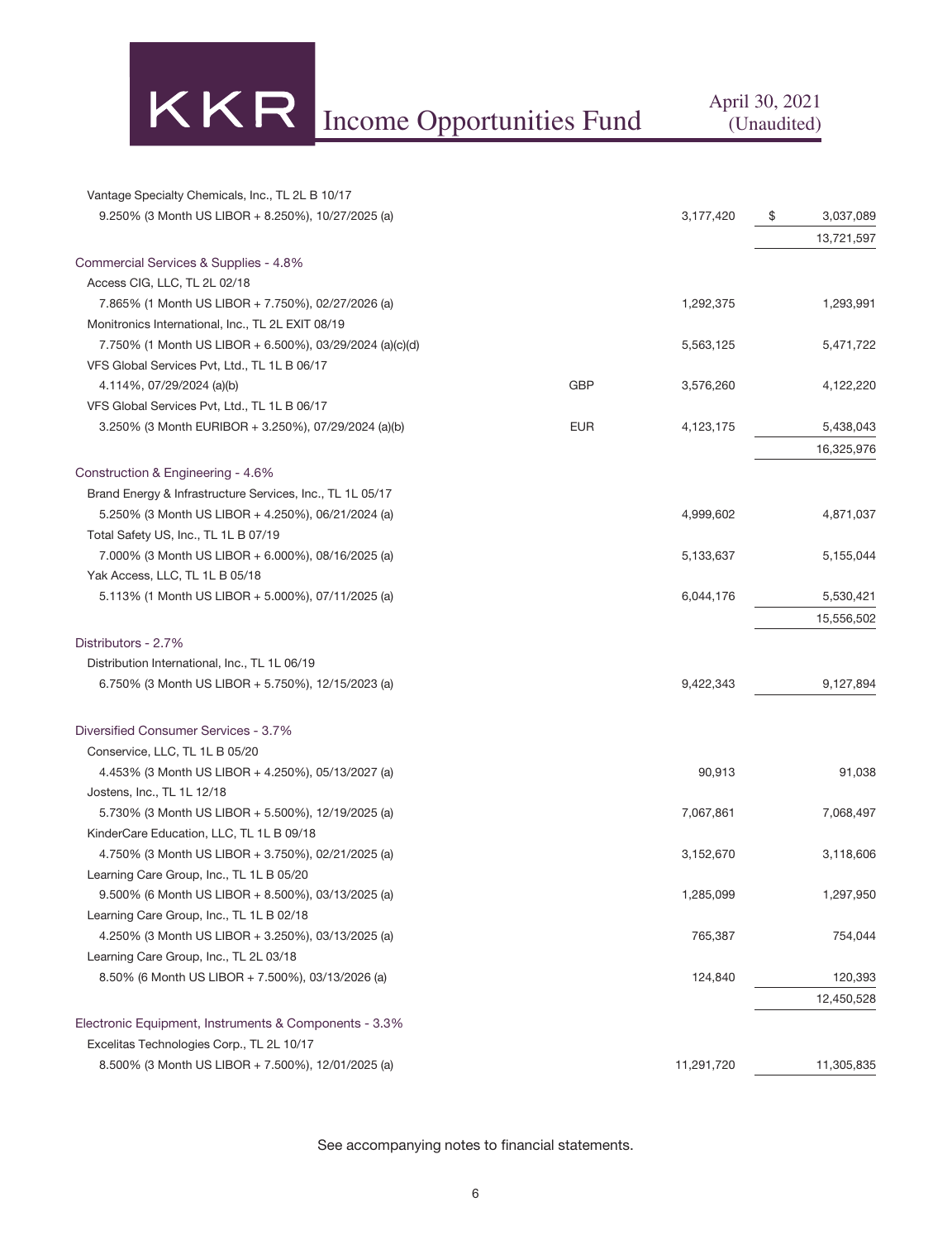

| Energy Equipment & Services - 0.2%                                                                  |            |           |               |
|-----------------------------------------------------------------------------------------------------|------------|-----------|---------------|
| Caprock Midstream, LLC, TL 1L B 10/18                                                               |            |           |               |
| 4.863% (3 Month US LIBOR + 4.750%), 11/03/2025 (a)                                                  |            | 199,932   | \$<br>196,246 |
| ChampionX Corp., TL 1L B 05/20                                                                      |            |           |               |
| 6.000% (6 Month US LIBOR + 5.000%), 06/03/2027 (a)                                                  |            | 349,744   | 357,615       |
|                                                                                                     |            |           | 553,861       |
| Food & Staples Retailing - 1.7%                                                                     |            |           |               |
| Froneri Ltd., TL 2L 01/20                                                                           |            |           |               |
| 5.863% (1 Month US LIBOR + 5.750%), 01/31/2028 (a)(b)                                               |            | 555,410   | 562,355       |
| Froneri Ltd., TL 2L 01/20                                                                           |            |           |               |
| 5.750% (6 Month EURIBOR + 5.750%), 01/31/2028 (b)(b)                                                | <b>EUR</b> | 2,152,400 | 2,613,612     |
| Smart & Final Stores, LLC, TL 1L B 05/19                                                            |            |           |               |
| 6.926% (1 Month US LIBOR + 6.750%), 06/20/2025 (a)                                                  |            | 2,769,902 | 2,776,827     |
|                                                                                                     |            |           | 5,952,794     |
| Food Products - 0.3%                                                                                |            |           |               |
| CSM Bakery Products, TL 2L 07/13                                                                    |            |           |               |
| 11.000% (3 Month US LIBOR + 0.000%), 08/01/2027 (a)(c)(d)                                           |            | 1,216,336 | 1,205,949     |
|                                                                                                     |            |           |               |
| Health Care Equipment & Supplies - 0.7%                                                             |            |           |               |
| Drive DeVilbiss Healthcare, LLC, TL 1L 03/21                                                        |            |           |               |
| 10.500%, (3 Month US LIBOR + 9.500%), 06/01/2025 (a)(h)                                             |            | 1,565,923 | 1,482,413     |
| Orchid Orthopedic Solutions, LLC, TL 1L 02/19<br>4.676% (3 Month US LIBOR + 4.500%), 03/05/2026 (a) |            | 912,718   | 867,643       |
|                                                                                                     |            |           | 2,350,056     |
| Health Care Providers & Services - 1.2%                                                             |            |           |               |
| Affordable Care Inc., TL 1L 10/15                                                                   |            |           |               |
| 5.750% (3 Month US LIBOR + 4.750%), 10/24/2022 (a)                                                  |            | 4,036,257 | 3,980,759     |
| Paradigm Acquisition Corp., TL 2L 10/18 LC                                                          |            |           |               |
| 7.703% (3 Month US LIBOR + 7.500%), 10/26/2026 (a)                                                  |            | 213,465   | 208,529       |
|                                                                                                     |            |           | 4,189,288     |
| Hotels, Restaurants & Leisure - 9.1%                                                                |            |           |               |
| Aimbridge Acquisition Co, Inc., TL 1L B 09/20                                                       |            |           |               |
| 6.750% (1 Month US LIBOR + 6.000%), 02/02/2026 (a)                                                  |            | 1,669,013 | 1,675,272     |
| Aimbridge Acquisition Co, Inc., TL 1L B 10/19                                                       |            |           |               |
| 3.863% (1 Month US LIBOR + 3.750%), 02/02/2026 (a)                                                  |            | 4,918,215 | 4,795,260     |
| B&B Hotels SAS, TL 1L B3A 01/20                                                                     |            |           |               |
| 3.875% (6 Month EURIBOR + 3.875%), 07/31/2026 (a)(b)                                                | <b>EUR</b> | 4,670,208 | 5,307,963     |
| B&B Hotels SAS, TL 1L B4 03/21                                                                      |            |           |               |
| 5.500%, (6 Month EURIBOR + 3.875%), 07/30/2026 (a)(b)                                               | <b>EUR</b> | 547,160   | 648,781       |
| ClubCorp Club Operations, Inc., TL 1L B 08/17                                                       |            |           |               |
| 2.953% (3 Month US LIBOR + 2.750%), 09/18/2024 (a)                                                  |            | 6,125,585 | 5,907,361     |
| Life Time Fitness, Inc., TL 1L 01/21                                                                |            |           |               |
| 5.750% (1 Month US LIBOR + 4.750%), 12/10/2024 (a)                                                  |            | 2,608,792 | 2,621,431     |
|                                                                                                     |            |           |               |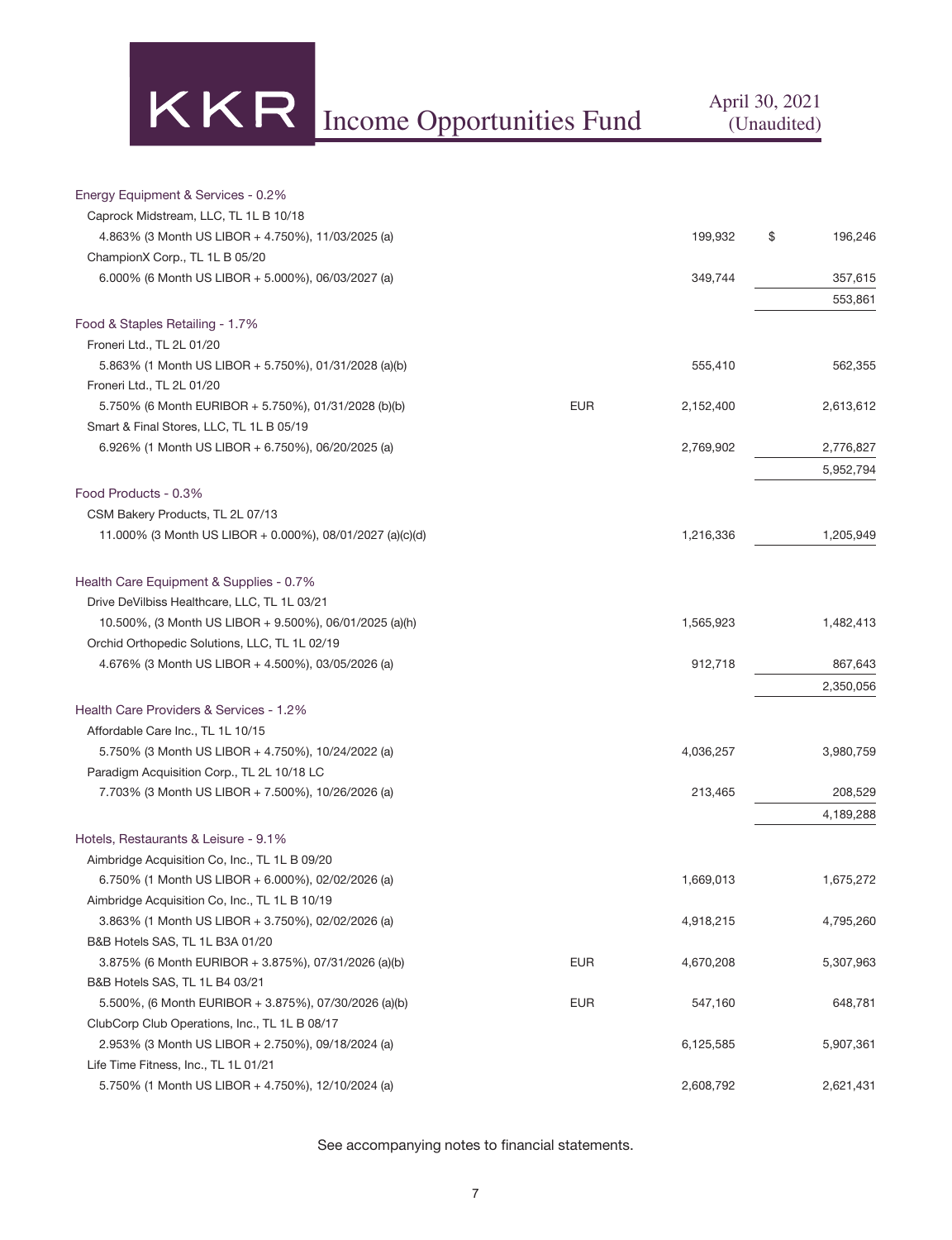# Income Opportunities Fund April 30, 2021

| Piolin BidCo SAU, TL 1L B 05/20                               |            |           |                 |
|---------------------------------------------------------------|------------|-----------|-----------------|
| 7.500% (3 Month EURIBOR + 7.500%), 01/15/2029 (a)(b)          | <b>EUR</b> | 2,682,184 | \$<br>3,220,639 |
| United PF Holdings LLC, TL 1L 06/20                           |            |           |                 |
| $9.500\%$ (3 Month US LIBOR + 8.500%), 12/30/2026 (a)         |            | 494,903   | 505,420         |
| United PF Holdings LLC, TL 1L 01/20                           |            |           |                 |
| 4.176% (3 Month US LIBOR + 4.000%), 12/30/2026 (a)            |            | 6,636,134 | 6,442,591       |
|                                                               |            |           | 31,124,718      |
| Household Products - 2.6%                                     |            |           |                 |
| Polyconcept North America, Inc., TL 1L B 08/16                |            |           |                 |
| 5.500% (6 Month US LIBOR + 4.500%), 08/16/2023 (a)            |            | 766,935   | 745,046         |
| Steinhoff, TL 1L 07/19                                        |            |           |                 |
| 10.000%, 12/31/2021 (b)(c)(d)(h)                              | <b>EUR</b> | 189,547   | 232,821         |
| Steinhoff, TL 1L 08/19 (SFH A1)                               |            |           |                 |
| 0.000% (3 Month EURIBOR + 0.000%), 12/31/2021 (b)(c)(d)(g)(h) | <b>EUR</b> | 8,380,823 | 7,919,650       |
|                                                               |            |           | 8,897,517       |
| Industrial Conglomerates - 1.2%                               |            |           |                 |
| Unifrax I LLC / Unifrax Holding Co., TL 1L B 10/18            |            |           |                 |
| 3.926% (3 Month US LIBOR + 3.750%), 12/12/2025 (a)            |            | 4,197,478 | 3,999,609       |
| Unifrax I LLC / Unifrax Holding Co., TL 1L B 11/18            |            |           |                 |
| 3.750% (3 Month EURIBOR + 3.750%), 12/12/2025 (a)             | <b>EUR</b> | 191,310   | 219,798         |
|                                                               |            |           | 4,219,407       |
| IT Services - 1.4%                                            |            |           |                 |
| CoreLogic Inc/United States, TL 2L 03/21                      |            |           |                 |
| 7.000%, 04/13/2029 (a)                                        |            | 730,760   | 735,327         |
| PSAV, Inc., TL 1L B3 12/20                                    |            |           |                 |
| 15.000%, (3 Month US LIBOR + 7.250%), 10/15/2026 (a)          |            | 1,875,571 | 2,210,051       |
| PSAV, Inc., TL 2L 02/18                                       |            |           |                 |
| 8.250% (3 Month US LIBOR + 7.250%), 09/01/2025 (a)(h)         |            | 2,530,890 | 1,834,895       |
|                                                               |            |           | 4,780,273       |
| Machinery - 3.4%                                              |            |           |                 |
| Accuride Corp., TL 1L B 10/17                                 |            |           |                 |
| 6.250% (3 Month US LIBOR + 5.250%), 11/17/2023 (a)            |            | 5,159,393 | 4,903,255       |
| CPM Holdings, Inc., TL 2L 10/18                               |            |           |                 |
| 8.365% (3 Month US LIBOR + 8.250%), 11/16/2026 (a)            |            | 1,321,319 | 1,308,766       |
| Welbilt, Inc. (Manitowoc Foodservice, Inc.), TL 1L B 10/18    |            |           |                 |
| 2.611% (1 Month US LIBOR + 2.500%), 10/23/2025 (a)            |            | 2,178,900 | 2,159,835       |
| WireCo WorldGroup, Inc., TL 1L 07/16                          |            |           |                 |
| 6.000% (6 Month US LIBOR + 5.000%), 09/29/2023 (a)            |            | 3,158,180 | 3,112,386       |
|                                                               |            |           | 11,484,242      |
| Media - 3.1%                                                  |            |           |                 |
| Emerald Expositions Holding, Inc., TL 1L B 11/17              |            |           |                 |
| 2.613% (1 Month US LIBOR + 2.500%), 05/22/2024 (a)            |            | 122,388   | 118,793         |
| NEP Broadcasting, LLC, TL 1L B 09/18                          |            |           |                 |
| 3.363% (3 Month US LIBOR + 8.250%), 10/20/2025 (a)(d)         |            | 1,614,243 | 1,662,670       |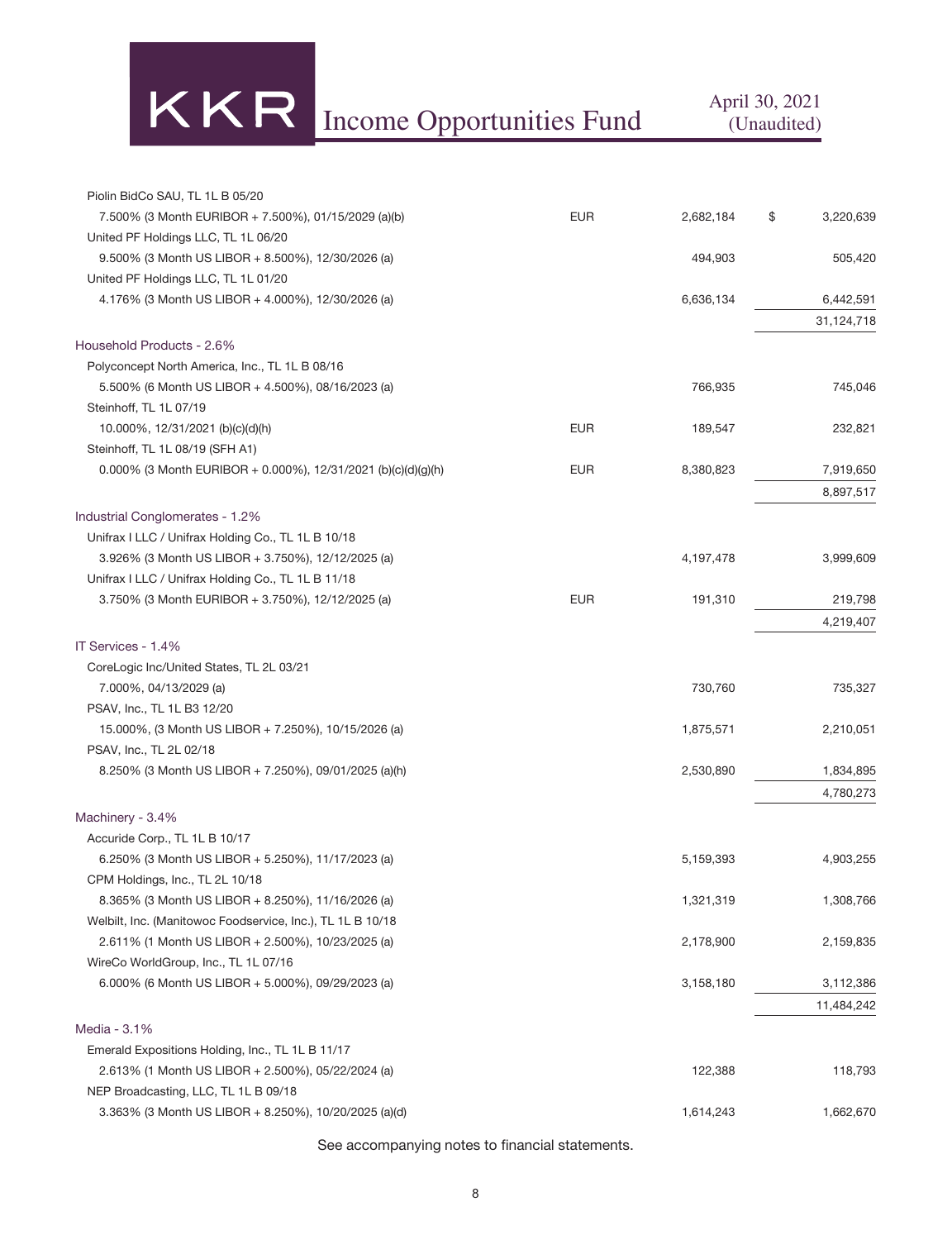# KKR Income Opportunities Fund April 30, 2021

| NEP Broadcasting, LLC, TL 1L 05/20                          |            |           |                 |
|-------------------------------------------------------------|------------|-----------|-----------------|
| 9.250% (1 Month US LIBOR + 7.000%), 06/01/2025 (a)(e)       |            | 5,063,000 | \$<br>4,683,275 |
| NEP Broadcasting, LLC, TL 1L B 09/18                        |            |           |                 |
| 3.500% (3 Month EURIBOR + 3.500%), 10/20/2025 (a)           | <b>EUR</b> | 1,194,070 | 1,388,024       |
| NEP Broadcasting, LLC, TL 2L 09/18                          |            |           |                 |
| 7.113% (1 Month US LIBOR + 3.250%), 10/19/2026 (a)          |            | 2,662,647 | 2,594,084       |
|                                                             |            |           | 10,446,846      |
| Metals & Mining - 0.8%                                      |            |           |                 |
| Foresight Energy LLC, TL 1L A 06/20 (Exit)                  |            |           |                 |
| 9.500% (1 Month US LIBOR + 8.000%), 06/30/2027 (a)(c)(d)(e) |            | 2,666,192 | 2,666,192       |
| Multiline Retail - 1.6%                                     |            |           |                 |
| Belk, Inc.                                                  |            |           |                 |
| 10.000%, 07/31/2025 (c)(d)(g)                               |            | 7,726,894 | 5,032,140       |
| Belk, Inc., TL 1L EXIT 02/21 PIK Toggle (FLSO)              |            |           |                 |
| 8.500%, (3 Month US LIBOR + 7.500%), 07/31/2025 (a)(c)(d)   |            | 459,875   | 461,406         |
|                                                             |            |           | 5,493,546       |
| Oil, Gas & Consumable Fuels - 1.0%                          |            |           |                 |
| Lucid Energy Group II Borrower LLC, TL 1L 01/18             |            |           |                 |
| 4.000% (1 Month US LIBOR + 3.000%), 02/17/2025 (a)          |            | 1,689,541 | 1,668,422       |
| Navitas Midstream Midland Basin LLC, TL 1L B 12/17          |            |           |                 |
| 5.500% (1 Month US LIBOR + 4.500%), 12/13/2024 (a)          |            | 1,860,064 | 1,855,023       |
|                                                             |            |           | 3,523,445       |
| Personal Products - 0.3%                                    |            |           |                 |
| Coty Inc., TL 1L B 03/18                                    |            |           |                 |
| 2.500% (1 Month EURIBOR + 2.500%), 04/05/2025 (a)(c)        | <b>EUR</b> | 118,596   | 137,878         |
| Coty Inc., TL 1L B 04/18                                    |            |           |                 |
| 2.360% (1 Month US LIBOR + 2.250%), 04/07/2025 (a)(c)       |            | 921,188   | 885,925         |
|                                                             |            |           | 1,023,803       |
| Professional Services - 1.0%                                |            |           |                 |
| SIRVA Worldwide, Inc., TL 1L 07/18                          |            |           |                 |
| 5.638% (3 Month US LIBOR + 9.500%), 08/04/2025 (a)          |            | 1,149,740 | 1,019,440       |
| SIRVA Worldwide, Inc., TL 2L 07/18                          |            |           |                 |
| 9.693% (3 Month US LIBOR + 5.500%), 08/03/2026 (a)          |            | 1,905,327 | 1,797,561       |
| TMF Group Holding BV, TL 2L 12/17                           |            |           |                 |
| 6.875% (3 Month EURIBOR + 6.875%), 06/08/2026 (a)(b)        | <b>EUR</b> | 440,830   | 529,990         |
|                                                             |            |           | 3,346,991       |
| Road & Rail - 1.3%                                          |            |           |                 |
| Transplace, TL 2L 09/17                                     |            |           |                 |
| 9.750% (6 Month US LIBOR + 8.750%), 10/06/2025 (a)          |            | 4,532,039 | 4,448,944       |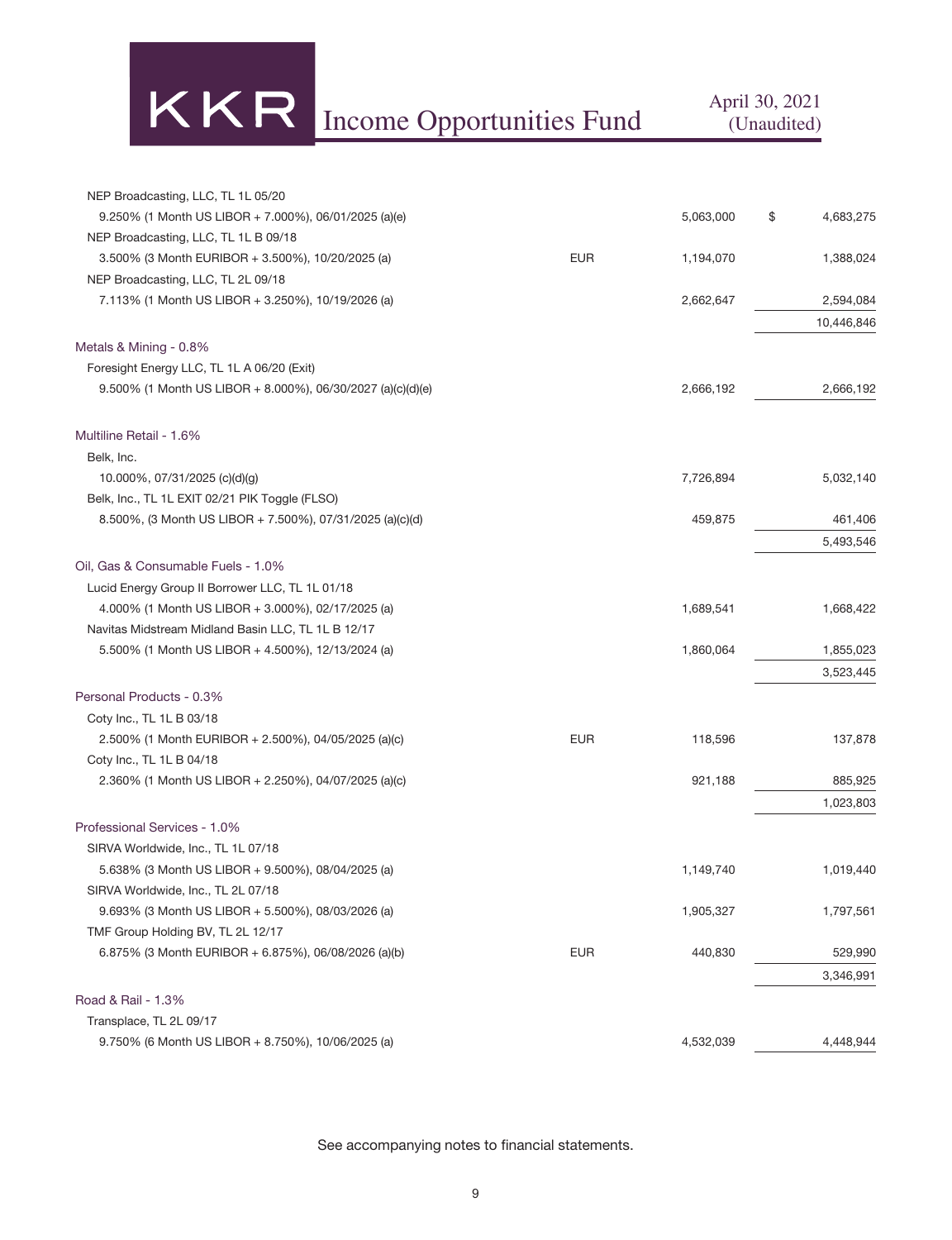KR Income Opportunities Fund April 30, 2021

#### Software - 6.7%

| Applied Systems, Inc., TL 2L 02/21                   |            |            |                 |
|------------------------------------------------------|------------|------------|-----------------|
| 6.250% (1 Month US LIBOR + 5.500%), 09/19/2025 (a)   |            | 1,451,156  | \$<br>1,467,177 |
| Misys Ltd., TL 1L 04/17                              |            |            |                 |
| 4.500% (6 Month US LIBOR + 3.500%), 06/13/2024 (a)   |            | 6,795,592  | 6,853,830       |
| Misys Ltd., TL 2L 04/17                              |            |            |                 |
| 8.250% (6 Month US LIBOR + 7.250%), 06/13/2025 (a)   |            | 9,859,856  | 9,708,014       |
| TIBCO Software, Inc., TL 2L 02/20                    |            |            |                 |
| 7.370% (1 Month US LIBOR + 7.750%), 03/03/2028 (a)   |            | 4,657,830  | 4,724,204       |
|                                                      |            |            | 22,753,225      |
| Specialty Retail - 1.4%                              |            |            |                 |
| Douglas Holding AG, TL 1L B 03/21                    |            |            |                 |
| 5.500%, 03/26/2026 (a)(b)(c)(d)                      | <b>EUR</b> | 1,142,891  | 1,364,978       |
| Talbots, Inc., TL 1L B 11/18                         |            |            |                 |
| 8.000% (3 Month US LIBOR + 7.000%), 11/28/2022 (a)   |            | 3,917,059  | 3,309,915       |
|                                                      |            |            |                 |
|                                                      |            |            | 4,674,893       |
| Textiles, Apparel & Luxury Goods - 3.9%              |            |            |                 |
| Varsity Brands, Inc., TL 1L 11/17                    |            |            |                 |
| 4.500% (1 Month US LIBOR + 3.500%), 12/16/2024 (a)   |            | 13,691,656 | 13,201,084      |
| Transportation Infrastructure - 1.1%                 |            |            |                 |
| Direct ChassisLink, Inc., TL 2L 04/19                |            |            |                 |
| 8.438% (3 Month US LIBOR + 8.250%), 04/10/2026 (a)   |            | 3,444,868  | 3,491,598       |
| Direct ChassisLink, Inc.                             |            |            |                 |
| 7.176%, 04/30/2026 (a)                               |            | 110,990    | 110,990         |
|                                                      |            | 3,555,858  | 3,602,588       |
| TOTAL LEVERAGED LOANS (amortized cost \$269,899,408) |            |            | 272,780,684     |
| High Yield Securities - 72.4%<br>Airlines - 1.1%     |            |            |                 |
| American Airlines Group, Inc.                        |            |            |                 |
| 5.500%, 04/20/2026 (f)                               |            | 1,496,000  | 1,572,670       |
| 5.750%, 04/20/2029 (f)                               |            | 878,000    | 941,875         |
| Delta Air Lines, Inc.                                |            |            |                 |
| 4.375%, 04/19/2028                                   |            | 725,000    | 770,861         |
| 3.750%, 10/28/2029                                   |            | 579,000    | 577,272         |
|                                                      |            |            | 3,862,678       |
| Auto Components - 1.7%                               |            |            |                 |
| <b>BBB Industries, LLC</b>                           |            |            |                 |
| 9.250%, 08/01/2025 (f)                               |            | 2,678,000  | 2,912,325       |
| Truck Hero, Inc.                                     |            |            |                 |
| 6.250%, 02/01/2029 (f)                               |            | 825,000    | 854,716         |
| Wheel Pros, Inc.                                     |            |            |                 |
| 6.500%, 05/15/2029 (c)(d)(f)                         |            | 1,994,000  | 2,001,697       |
|                                                      |            |            | 5,768,738       |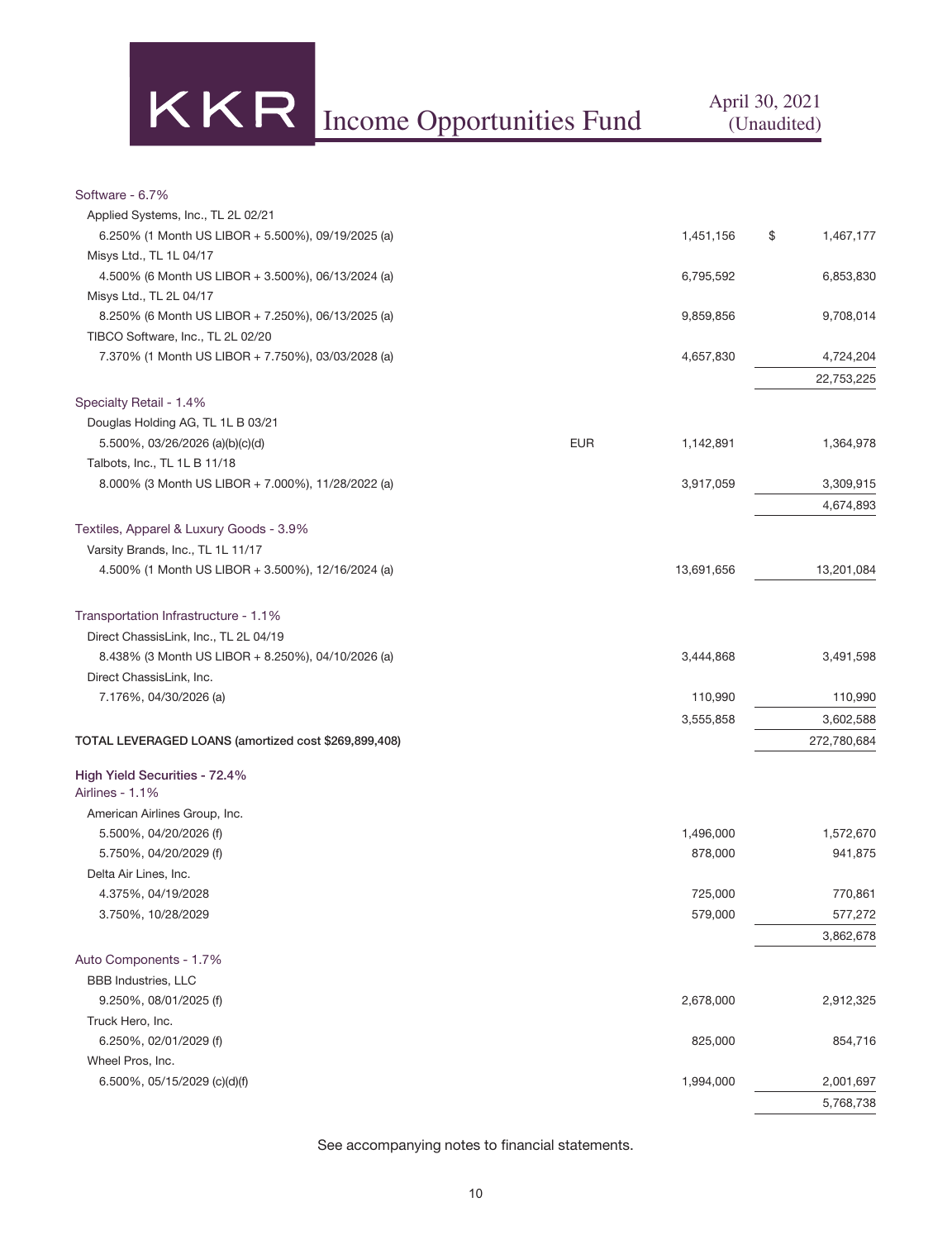

#### Biotechnology - 1.1%

| Intercept Pharmaceuticals, Inc.                       |            |                 |
|-------------------------------------------------------|------------|-----------------|
| 3.250%, 07/01/2023                                    | 3,060,000  | \$<br>2,543,625 |
| 2.000%, 05/15/2026                                    | 1,932,000  | 1,269,543       |
|                                                       |            | 3,813,168       |
| Building Products - 4.5%                              |            |                 |
| Cornerstone (Ply Gem Holdings, Inc.)                  |            |                 |
| 6.125%, 01/15/2029 (f)                                | 575,000    | 614,554         |
| LBM Borrower, LLC                                     |            |                 |
| 7.750%, 04/01/2027 (f)                                | 7,451,000  | 7,689,246       |
| 6.250%, 01/15/2029 (f)                                | 2,726,000  | 2,802,137       |
| SRS Distribution, Inc.                                |            |                 |
| 8.250%, 07/01/2026 (f)                                | 3,891,000  | 4,080,686       |
|                                                       |            | 15,186,623      |
| Chemicals - 0.8%                                      |            |                 |
| Consolidated Energy Finance SA                        |            |                 |
| 6.500%, 05/15/2026 (b)(f)                             | 1,014,000  | 1,008,930       |
| Cornerstone Chemical Co.                              |            |                 |
| 6.750%, 08/15/2024 (f)                                | 1,628,000  | 1,568,326       |
|                                                       |            | 2,577,256       |
| Commercial Services & Supplies - 1.3%                 |            |                 |
| Multi-Color Corp                                      |            |                 |
| 10.500%, 07/15/2027 (f)                               | 4,136,000  | 4,566,930       |
|                                                       |            |                 |
| Construction & Engineering - 2.5%                     |            |                 |
| Maxim Crane Works LP / Maxim Finance Corp.            |            |                 |
| 10.125%, 08/01/2024 (f)                               | 8,202,000  | 8,567,235       |
|                                                       |            |                 |
| <b>Construction Materials - 4.3%</b>                  |            |                 |
| <b>Cemex Materials LLC</b>                            |            |                 |
| 7.700%, 07/21/2025 (f)                                | 12,842,000 | 14,800,405      |
|                                                       |            |                 |
| Containers & Packaging - 0.8%                         |            |                 |
| Plastipak Holdings, Inc.                              |            |                 |
| 6.250%, 10/15/2025 (f)                                | 2,672,000  | 2,750,490       |
|                                                       |            |                 |
| Diversified Telecommunication Services - 0.5%         |            |                 |
| Zayo Group LLC                                        |            |                 |
| 6.125%, 03/01/2028 (f)                                | 1,484,000  | 1,528,654       |
|                                                       |            |                 |
| Electronic Equipment, Instruments & Components - 3.0% |            |                 |
| CommScope, Inc.                                       |            |                 |
| 6.000%, 06/15/2025 (f)                                | 2,103,000  | 2,142,431       |
| 8.250%, 03/01/2027 (f)                                | 7,414,000  | 7,951,515       |
|                                                       |            |                 |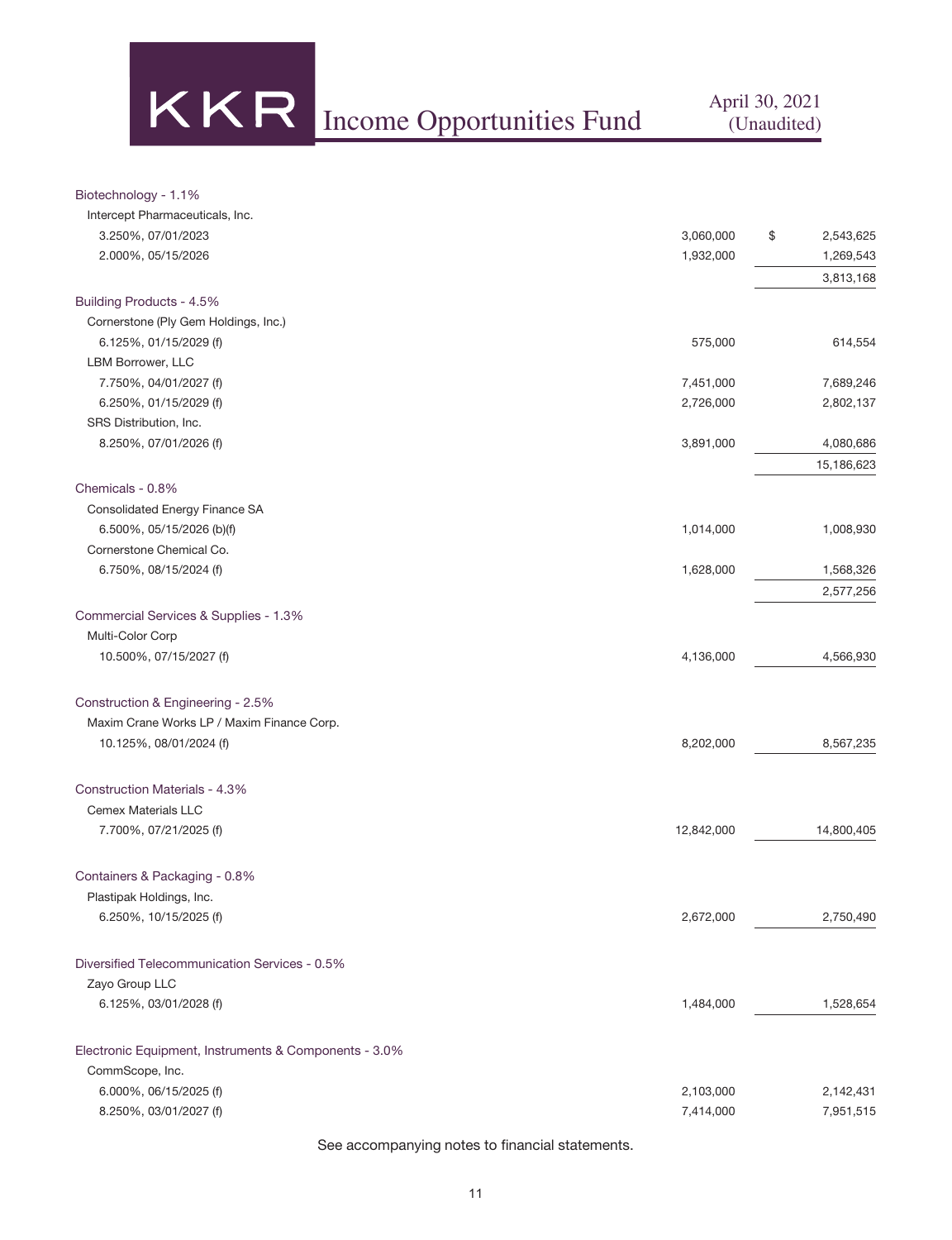Income Opportunities Fund April 30, 2021

(Unaudited)

| 7.125%, 07/01/2028 (f)                  | 951,000    | \$<br>1,030,380 |
|-----------------------------------------|------------|-----------------|
|                                         |            | 11,124,326      |
| Health Care Providers & Services - 4.8% |            |                 |
| CHS/Community Health Systems, Inc.      |            |                 |
| 8.000%, 03/15/2026 (f)                  | 1,917,000  | 2,067,964       |
| 5.625%, 03/15/2027 (f)                  | 381,000    | 404,540         |
| 6.875%, 04/15/2029 (f)                  | 1,484,000  | 1,552,939       |
| 6.000%, 01/15/2029 (f)                  | 206,000    | 217,124         |
| LifePoint Hospitals, Inc.               |            |                 |
| 9.750%, 12/01/2026 (f)                  | 3,279,000  | 3,545,419       |
| 5.375%, 01/15/2029 (f)                  | 1,727,000  | 1,729,504       |
| Molina Healthcare, Inc.                 |            |                 |
| 3.875%, 11/15/2030 (f)                  | 6,000      | 6,188           |
| Radiology Partners Inc.                 |            |                 |
| 9.250%, 02/01/2028 (f)                  | 6,298,000  | 6,931,232       |
|                                         |            | 16,454,910      |
| Health Care Technology - 0.5%           |            |                 |
| Verscend Holding Corp.                  |            |                 |
| 9.750%, 08/15/2026 (f)                  | 1,723,000  | 1,837,166       |
| Hotels, Restaurants & Leisure - 16.2%   |            |                 |
| Carnival Corp.                          |            |                 |
| 5.750%, 03/01/2027 (f)                  | 10,373,000 | 10,950,050      |
| ClubCorp Club Operations, Inc.          |            |                 |
| 8.500%, 09/15/2025 (f)                  | 8,477,000  | 8,211,204       |
| Diamond Resorts International, Inc.     |            |                 |
| 10.750%, 09/01/2024 (f)                 | 4,453,000  | 4,729,509       |
| Life Time Fitness, Inc.                 |            |                 |
| 5.750%, 01/15/2026 (f)                  | 8,731,000  | 9,027,156       |
| Merlin Entertainments PLC               |            |                 |
| 5.750%, 06/15/2026 (b)(f)               | 1,122,000  | 1,187,704       |
| 6.625%, $11/15/2027$ (b)(f)             | 3,746,000  | 3,802,190       |
| NCL Corp Ltd.                           |            |                 |
| 12.250%, 05/15/2024 (f)                 | 3,033,000  | 3,703,414       |
| $6.125\%$ , 03/15/2028 (f)              | 950,000    | 1,001,955       |
| Royal Caribbean Cruises Ltd.            |            |                 |
| 5.500%, 04/01/2028 (f)                  | 7,831,000  | 8,222,158       |
| Viking Cruises, Ltd.                    |            |                 |
| 13.000%, 05/15/2025 (f)                 | 1,123,000  | 1,317,128       |
| Viking Cruises, Ltd.                    |            |                 |
| 7.000%, 02/15/2029 (f)                  | 2,989,000  | 3,104,824       |
|                                         |            | 55,257,292      |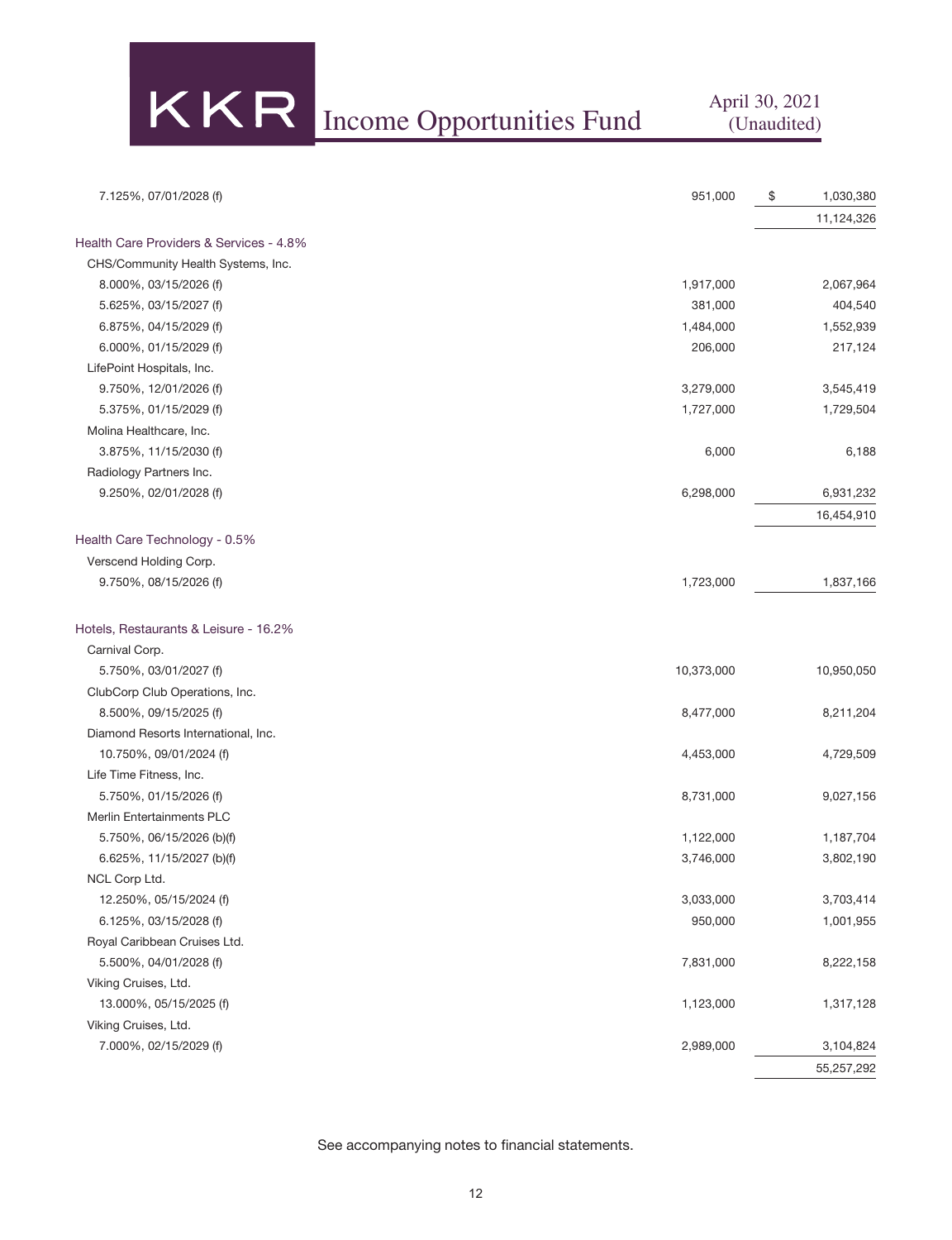

#### Independent Power and Renewable Electricity Producers - 0.3%

| NRG Energy, Inc.                                                     |                        |                 |
|----------------------------------------------------------------------|------------------------|-----------------|
| 3.625%, 02/15/2031 (f)                                               | 1,080,000              | \$<br>1,059,478 |
| Insurance - 5.6%                                                     |                        |                 |
| Alliant Holdings I, Inc.                                             |                        |                 |
| 6.750%, 10/15/2027 (f)                                               | 1,287,000              | 1,353,924       |
| Aspen Insurance Holdings Ltd                                         |                        |                 |
| 7.625%, 10/15/2025 (f)                                               | 6,336,000              | 6,777,619       |
| National Financial Partners Corp                                     |                        |                 |
| 6.875%, 08/15/2028 (f)                                               | 10,520,000             | 11,053,785      |
|                                                                      |                        | 19,185,328      |
| IT Services - 0.8%                                                   |                        |                 |
| West Corp.                                                           |                        |                 |
| 8.500%, 10/15/2025 (f)                                               | 2,336,000              | 2,378,340       |
| Xerox Business Services / Conduent                                   |                        |                 |
| 10.500%, 12/15/2024 (f)                                              | 288,000                | 303,120         |
|                                                                      |                        | 2,681,460       |
| Machinery - 1.5%                                                     |                        |                 |
| Welbilt, Inc. (Manitowoc Foodservice, Inc.)                          |                        |                 |
| 9.500%, 02/15/2024                                                   | 4,885,000              | 5,144,516       |
|                                                                      |                        | 5,144,516       |
| Media - 1.1%                                                         |                        |                 |
| Intelsat Jackson Holdings SA                                         |                        |                 |
| $0.000\%$ , 08/01/2023 (b)(g)                                        | 1,208,000              | 742,920         |
| Outfront Media Capital LLC / Outfront Media Capital Corp.            |                        |                 |
| 4.625%, 03/15/2030 (f)                                               | 578,000                | 572,942         |
| Spotify USA, Inc.                                                    |                        |                 |
| 0.000%, 03/15/2026 (i)(f)                                            | 2,679,000              | 2,476,736       |
|                                                                      |                        | 3,792,598       |
|                                                                      |                        |                 |
| Oil, Gas & Consumable Fuels - 3.6%                                   |                        |                 |
| Genesis Energy                                                       |                        |                 |
| 5.625%, 06/15/2024                                                   | 206,000                | 206,386         |
| 8.000%, 01/15/2027                                                   | 392,000                | 404,346         |
| Global Partners LP / GLP Finance Corp.                               |                        |                 |
| 7.000%, 08/01/2027<br>6.875%, 01/15/2029                             | 1,735,000<br>1,474,000 | 1,858,055       |
| Sunoco LP                                                            |                        | 1,596,526       |
| 4.500%, 05/15/2029 (f)                                               | 434,000                | 438,882         |
| Tallgrass Energy Partners LP / Tallgrass Energy Finance Corp.        |                        |                 |
| 6.000%, 03/01/2027 (f)                                               | 21,000                 | 21,361          |
| 6.000%, 12/31/2030 (f)                                               | 834,000                | 837,128         |
| Targa Resources Partners LP / Targa Resources Partners Finance Corp. |                        |                 |
| 4.000%, 01/15/2032 (f)                                               | 584,000                | 574,510         |
|                                                                      |                        |                 |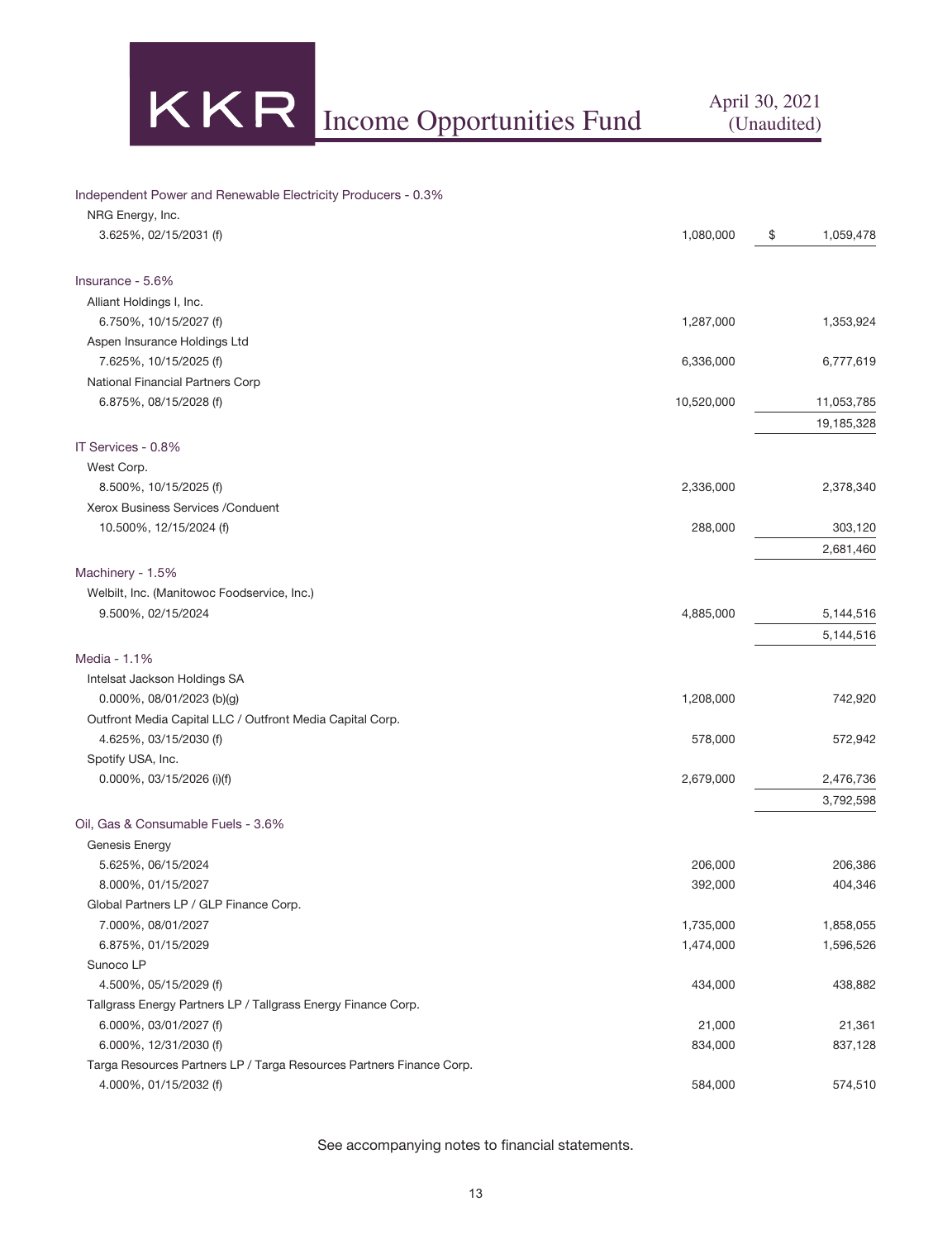KKR Income Opportunities Fund April 30, 2021

| Vine Oil & Gas LP / Vine Oil & Gas Finance Corp. |  |
|--------------------------------------------------|--|
| 6.750%, 04/15/2029 (f)                           |  |

| 6.750%, 04/15/2029 (f)                                     |            | 6,415,000  | \$<br>6,425,777 |
|------------------------------------------------------------|------------|------------|-----------------|
|                                                            |            |            | 12,362,971      |
| Road & Rail - 4.3%                                         |            |            |                 |
| Kenan Advantage Group, Inc./The                            |            |            |                 |
| 7.875%, 07/31/2023 (f)                                     |            | 14,441,000 | 14,477,103      |
| Software - 1.3%                                            |            |            |                 |
| Solera, LLC                                                |            |            |                 |
| 10.500%, 03/01/2024 (c)(d)(f)                              |            | 4,131,000  | 4,262,696       |
| Specialty Retail - 6.2%                                    |            |            |                 |
| Douglas Holding AG                                         |            |            |                 |
| 6.000%, 04/08/2026 (b)(c)(d)(f)                            | <b>EUR</b> | 10,461,000 | 12,666,907      |
| 8.250%, 10/01/2026 (b)(c)(d)(f)                            | <b>EUR</b> | 6,970,000  | 8,395,935       |
|                                                            |            |            | 21,062,842      |
| Textiles, Apparel & Luxury Goods - 0.3%                    |            |            |                 |
| Varsity Brands, Inc.                                       |            |            |                 |
| 9.000% (3 Month LIBOR USD + 8.000%), 12/22/2024 (a)(f)     |            | 1,017,000  | 1,029,712       |
| Trading Companies & Distributors - 4.0%                    |            |            |                 |
| Neon Holdings, Inc.                                        |            |            |                 |
| 10.125%, 04/01/2026 (f)                                    |            | 2,532,000  | 2,769,375       |
| TruckPro LLC                                               |            |            |                 |
| 11.000%, 10/15/2024 (f)                                    |            | 6,091,000  | 6,730,555       |
| White Cap Construction Supply, Inc.                        |            |            |                 |
| 8.250%, 03/15/2026 (f)                                     |            | 2,046,000  | 2,128,832       |
| 6.875%, 10/15/2028 (f)                                     |            | 1,787,000  | 1,898,706       |
|                                                            |            |            | 13,527,468      |
| TOTAL HIGH YIELD SECURITIES (amortized cost \$237,158,339) |            |            | 246,682,043     |
| Common Stocks - 2.4%                                       |            |            |                 |
| Energy Equipment & Services - 0.1%                         |            |            |                 |
| Proserv Group Parent, LLC (b)(d)(e)                        |            | 114,010    | 188,472         |
| Food Products - 0.0%                                       |            |            |                 |
| CTI Foods Holding Co LLC (c)(d)(e)                         |            | 955        | 1,941           |
| Health Care Providers & Services - 0.1%                    |            |            |                 |
| Quorum Health Corp. (d)(e)                                 |            | 3,964,000  | 370,214         |
| Hotels, Restaurants & Leisure - 0.9%                       |            |            |                 |
| Hilton Grand Vacations, Inc.                               |            | 67,230     | 2,995,768       |
|                                                            |            |            |                 |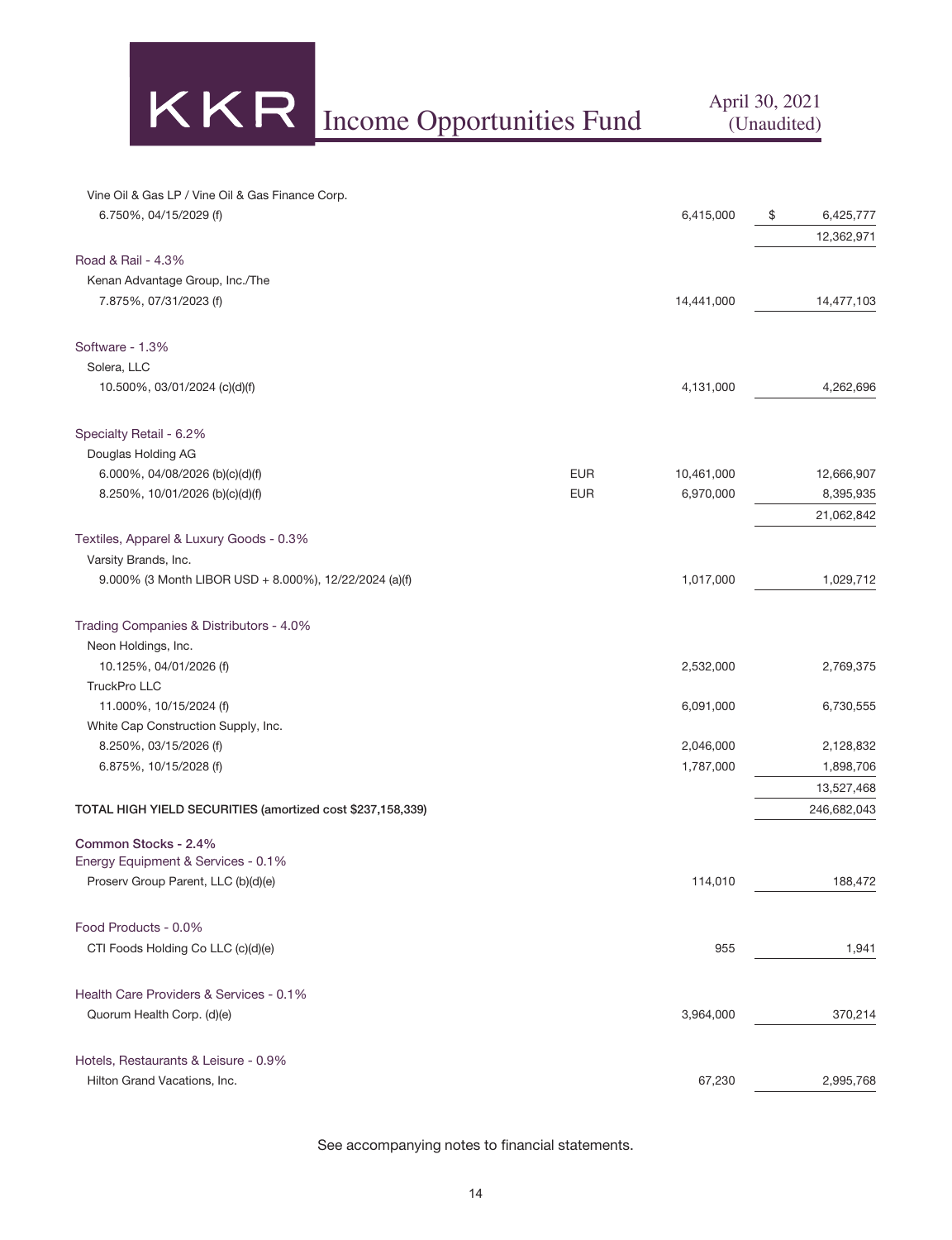KR Income Opportunities Fund April 30, 2021

| Metals & Mining - 1.3%                               |         |                   |
|------------------------------------------------------|---------|-------------------|
| Foresight Energy LLC (c)(d)(e)                       | 320,380 | \$<br>4,606,628   |
| Specialty Retail - 0.0%                              |         |                   |
| Charlotte Russe, Inc. (c)(d)(e)                      | 3,649   | 0                 |
| TOTAL COMMON STOCKS (cost \$9,960,131)               |         | 8,163,023         |
| Preferred Stock - 0.1%                               |         |                   |
| Energy Equipment & Services - 0.1%                   |         |                   |
| Proserv Group Parent, LLC (b)(d)(e)                  | 36,249  | 409,050           |
| TOTAL PREFERRED STOCK (cost \$233,307)               |         | 409,050           |
| Exchange Traded Funds - 2.6%                         |         |                   |
| Diversified Financial Services - 2.6%                |         |                   |
| BlackRock Floating Rate Income Strategies Fund, Inc. | 56,600  | 730,140           |
| Nuveen Credit Strategies Income Fund                 | 130.390 | 865,789           |
| Nuveen Floating Rate Income Opportunity Fund         | 94,410  | 895,007           |
| PowerShares Senior Loan Portfolio                    | 276,000 | 6,113,400         |
| Voya Prime Rate Trust                                | 104,826 | 479,055           |
|                                                      |         | 9,083,391         |
| TOTAL EXCHANGE TRADED FUNDS (cost \$9,100,083)       |         | 9,083,391         |
| TOTAL INVESTMENTS (cost \$526,351,268) (i) - 157.7%  |         | 537,118,191       |
| LIABILITIES EXCEEDING OTHER ASSETS, NET - (57.7)%    |         | (196, 533, 290)   |
| <b>NET ASSETS - 100.0%</b>                           |         | \$<br>340,584,901 |
|                                                      |         |                   |

† In U.S. Dollars unless otherwise indicated.

EUR Euro

- TL Term Loan
- (a) Variable rate security, the coupon rate shown is the effective rate as of April 30, 2021.
- (b) Non-U.S. security.
- (c) Security considered restricted due to the Adviser's knowledge of material non-public information. The total value of these securities as of April 30, 2021 was \$60,064,175 and represented 17.6% of net assets.
- (d) Security considered illiquid, as defined by the Securities and Exchange Commission. The total value of these securities as of April 30, 2021 was \$61,670,778 and represented 18.1% of net assets.
- (e) Value determined using significant unobservable inputs.
- (f) Securities exempt from registration pursuant to Rule 144A under the Securities Act of 1933, as amended. These securities may only be resold to qualified institutional buyers in transactions exempt from registration. The total value of these securities as of April 30, 2021 was \$231,567,993, which represent 68.0% of net assets.
- (g) Non-income producing security.
- (h) Represents a payment-in-kind ("PIK") security which may pay interest/dividend in additional par/shares.
- (i) All investments are held as collateral for the Fund's credit facility.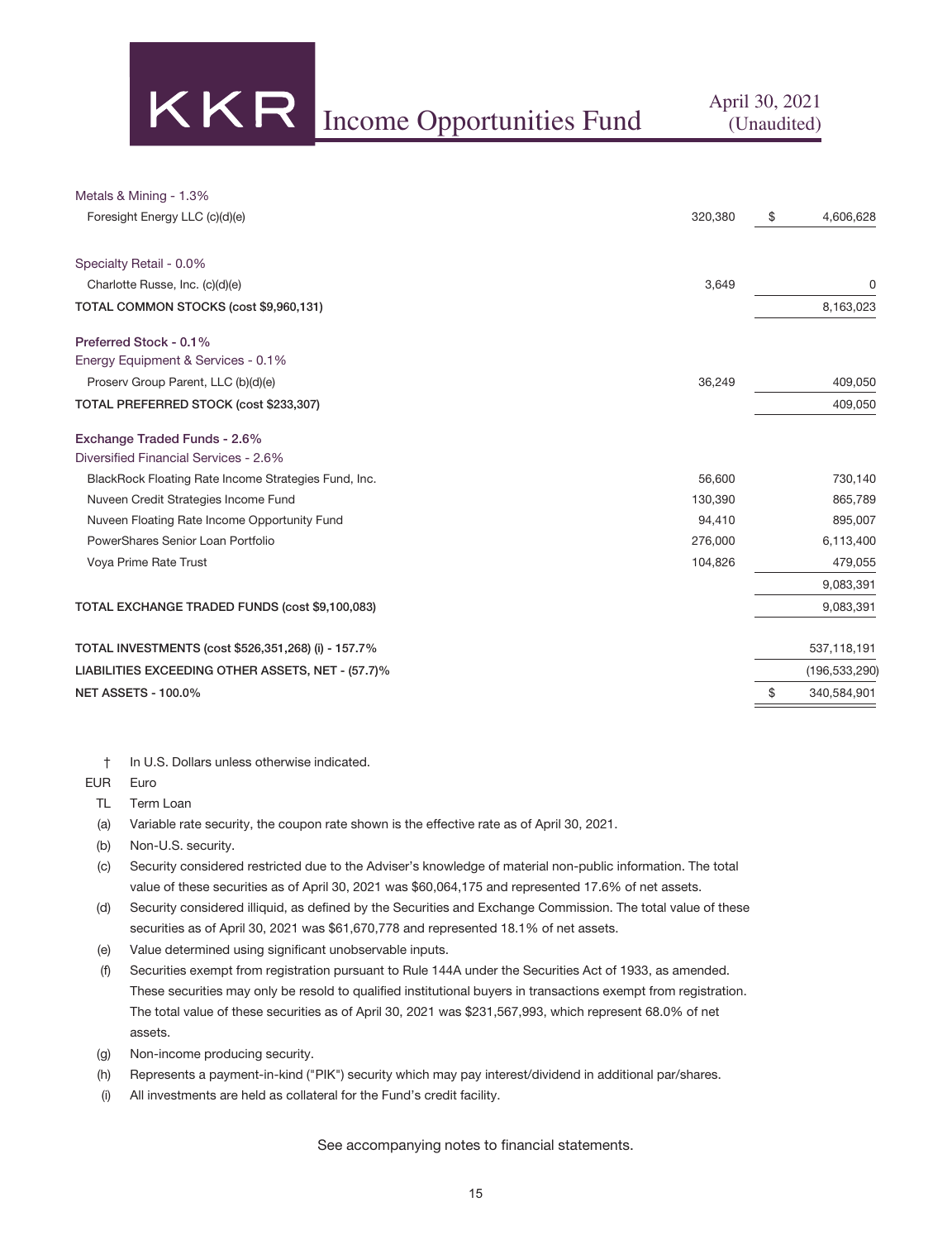The following table represents the Fund's investments categorized by country of risk as of April 30, 2021:

| Country:                                | % of Net Assets |
|-----------------------------------------|-----------------|
| <b>United States</b>                    | 139.9%          |
| Germany                                 | 6.7%            |
| Sweden                                  | 2.8%            |
| Luxembourg                              | 2.6%            |
| United Kingdom                          | 2.6%            |
| France                                  | 1.7%            |
| Spain                                   | $0.9\%$         |
| Switzerland                             | 0.3%            |
| Netherlands                             | 0.2%            |
|                                         | 157.7%          |
| Liabilities Exceeding Other Assets, Net | (57.7)%         |
|                                         | 100.0%          |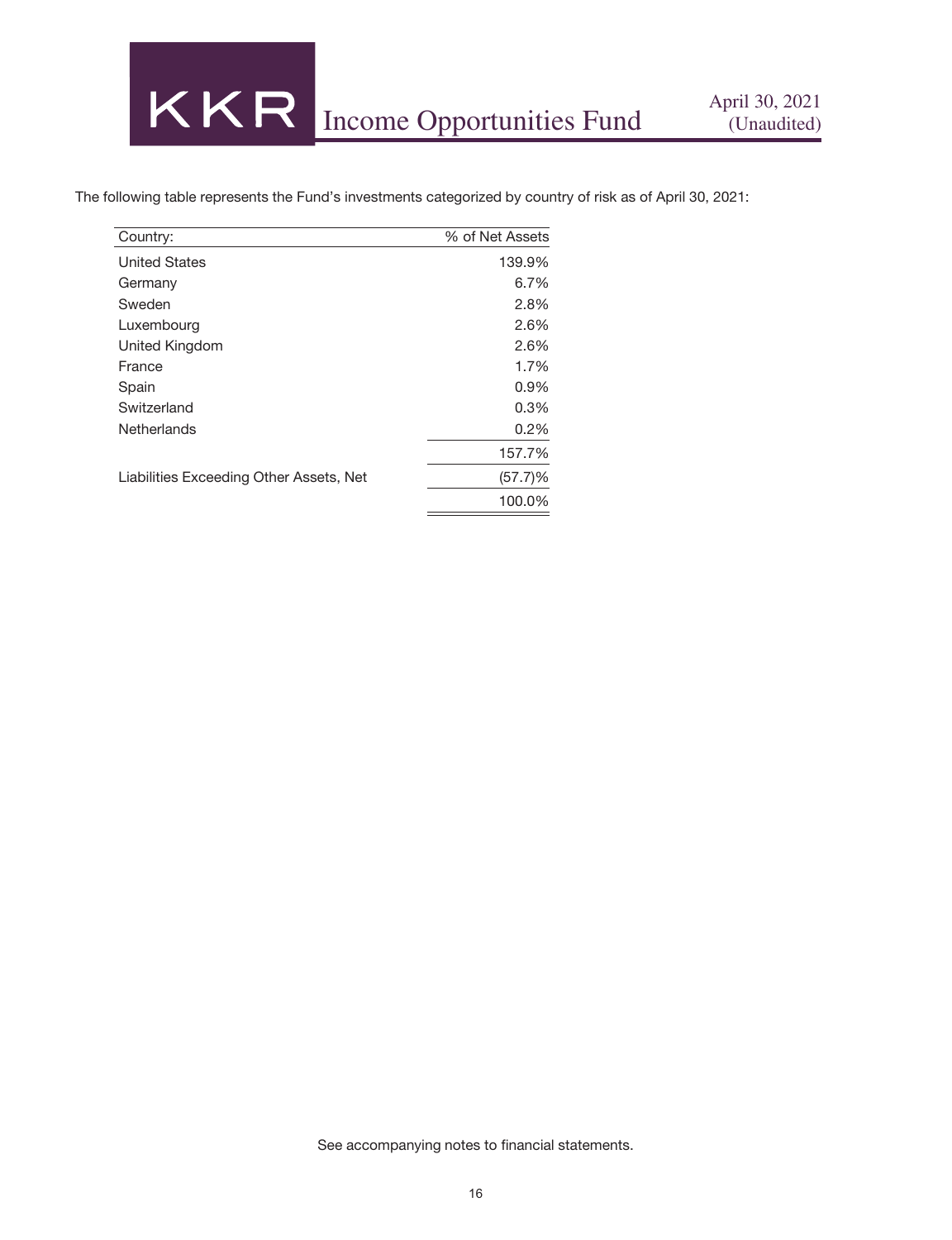

## Statement of Assets and Liabilities As of April 30, 2021

| <b>Assets</b>                                                                        |                   |
|--------------------------------------------------------------------------------------|-------------------|
| Investments, at value (amortized cost \$526,351,259)                                 | \$<br>537,118,191 |
| Cash and cash equivalents                                                            | 11,951,860        |
| Dividends and interest receivable                                                    | 6,036,240         |
| Receivable for investments sold                                                      | 704,980           |
| Prepaid expenses                                                                     | 131,793           |
| <b>Total assets</b>                                                                  | 555,943,064       |
| Liabilities                                                                          |                   |
| Credit facility                                                                      | 144,559,427       |
| Mandatory redeemable preferred shares (net of deferred financing costs of \$679,235) | 49,320,765        |
| Payable for investments purchased                                                    | 19,252,135        |
| Investment advisory fees                                                             | 474,000           |
| Trustees' fees                                                                       | 947,893           |
| Other accrued expenses                                                               | 803,943           |
| <b>Total liabilities</b>                                                             | 215,358,163       |
| Net assets                                                                           | \$<br>340,584,901 |
| <b>Net Assets</b>                                                                    |                   |
| Paid-in capital $-$ (unlimited shares authorized $-$ \$0.001 par value)              | \$<br>362,343,859 |
| Accumulated deficit                                                                  | (21, 758, 958)    |
| Net assets                                                                           | \$<br>340,584,901 |
| Net asset value, price per share                                                     |                   |
| (20,340,315 shares)                                                                  | \$<br>16.74       |
|                                                                                      |                   |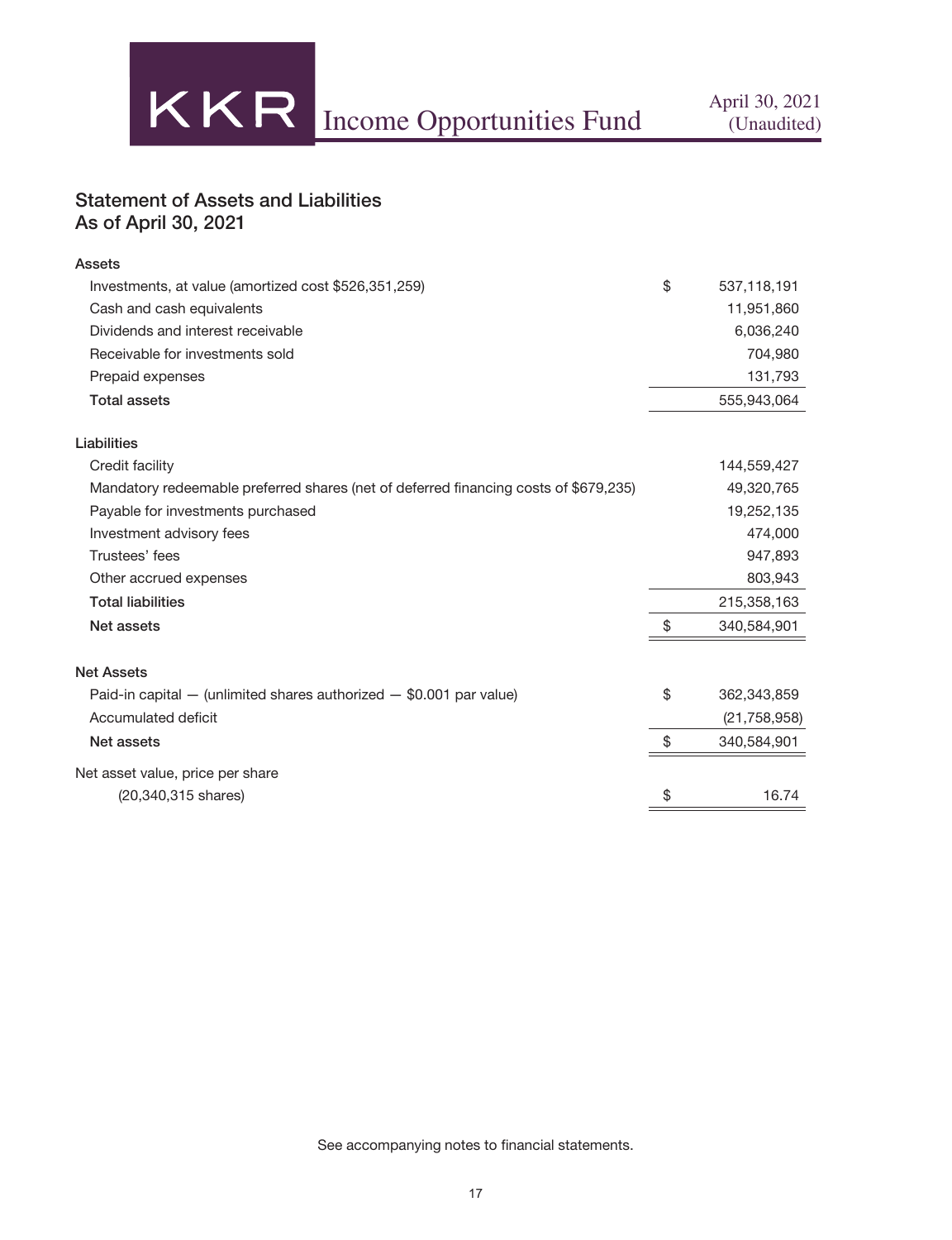

## Statement of Operations For the Period Ended April 30, 2021

| Investment income                                       |                  |
|---------------------------------------------------------|------------------|
| Interest income                                         | \$<br>19,183,549 |
| Dividend income                                         | 106,450          |
| Other income                                            | 289,399          |
| Total investment income                                 | 19,579,398       |
| <b>Expenses</b>                                         |                  |
| Investment advisory fees                                | 2,810,513        |
| Credit facility interest expense                        | 653,977          |
| Preferred shares interest expense                       | 981,771          |
| Legal fees                                              | 220,170          |
| Term loan fee expense                                   | 55,321           |
| Trustees' fees                                          | 67,196           |
| Administration fees                                     | 68,334           |
| Custodian fees                                          | 45,553           |
| Audit and tax fees                                      | 32,910           |
| Shareholder reporting expense                           | 33,071           |
| Other expenses                                          | 93,103           |
| <b>Total expenses</b>                                   | 5,061,919        |
| Net investment income                                   | 14,517,479       |
| Realized and unrealized gain (loss)                     |                  |
| Net realized gain (loss) on                             |                  |
| Investments                                             | 6,206,495        |
| Foreign currency transactions                           | 10,383           |
| Net realized gain                                       | 6,216,878        |
| Net change in unrealized appreciation (depreciation) on |                  |
| Investments                                             | 30,413,930       |
| Foreign currency translation                            | 61,385           |
| Deferred Trustees' fees                                 | (147, 310)       |
| Net change in unrealized appreciation                   | 30,328,005       |
| Net realized and unrealized gain (loss)                 | 36,544,883       |
| Net increase in net assets resulting from operations    | \$<br>51,062,362 |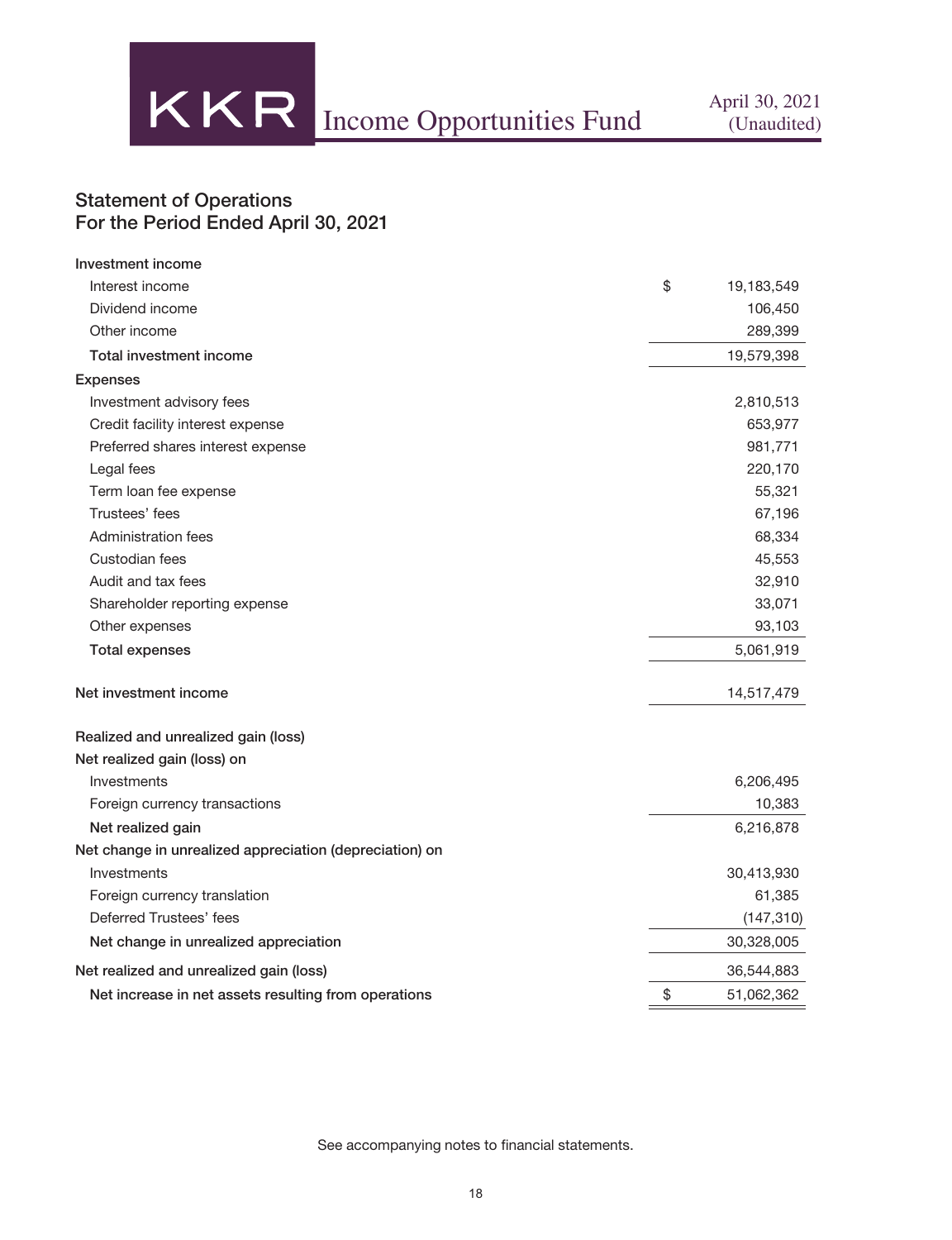## Statements of Changes in Net Assets

|                                                      | <b>Period Ended</b><br>April 30, 2021<br>(Unaudited) | Year Ended<br>October 31, 2020 |                |  |
|------------------------------------------------------|------------------------------------------------------|--------------------------------|----------------|--|
| Increase in net assets resulting from operations     |                                                      |                                |                |  |
| Net investment income                                | \$<br>14,517,479                                     | \$                             | 28,233,140     |  |
| Net realized gain (loss)                             | 6,216,878                                            |                                | (22,700,247)   |  |
| Net change in unrealized appreciation (depreciation) | 30,328,005                                           |                                | 10,644,696     |  |
| Net increase in net assets resulting from operations | 51,062,362                                           |                                | 16,177,589     |  |
| Distributions to shareholders from                   |                                                      |                                |                |  |
| Net dividend and distributions                       | (12, 814, 398)                                       |                                | (30,510,472)   |  |
| Total distributions                                  | (12, 814, 398)                                       |                                | (30,510,472)   |  |
| Net increase (decrease) in net assets                | 38,247,964                                           |                                | (14, 332, 883) |  |
| Net assets                                           |                                                      |                                |                |  |
| Beginning of period/year                             | 302,336,937                                          |                                | 316,669,820    |  |
| End of period/year                                   | \$<br>340,584,901                                    | \$                             | 302,336,937    |  |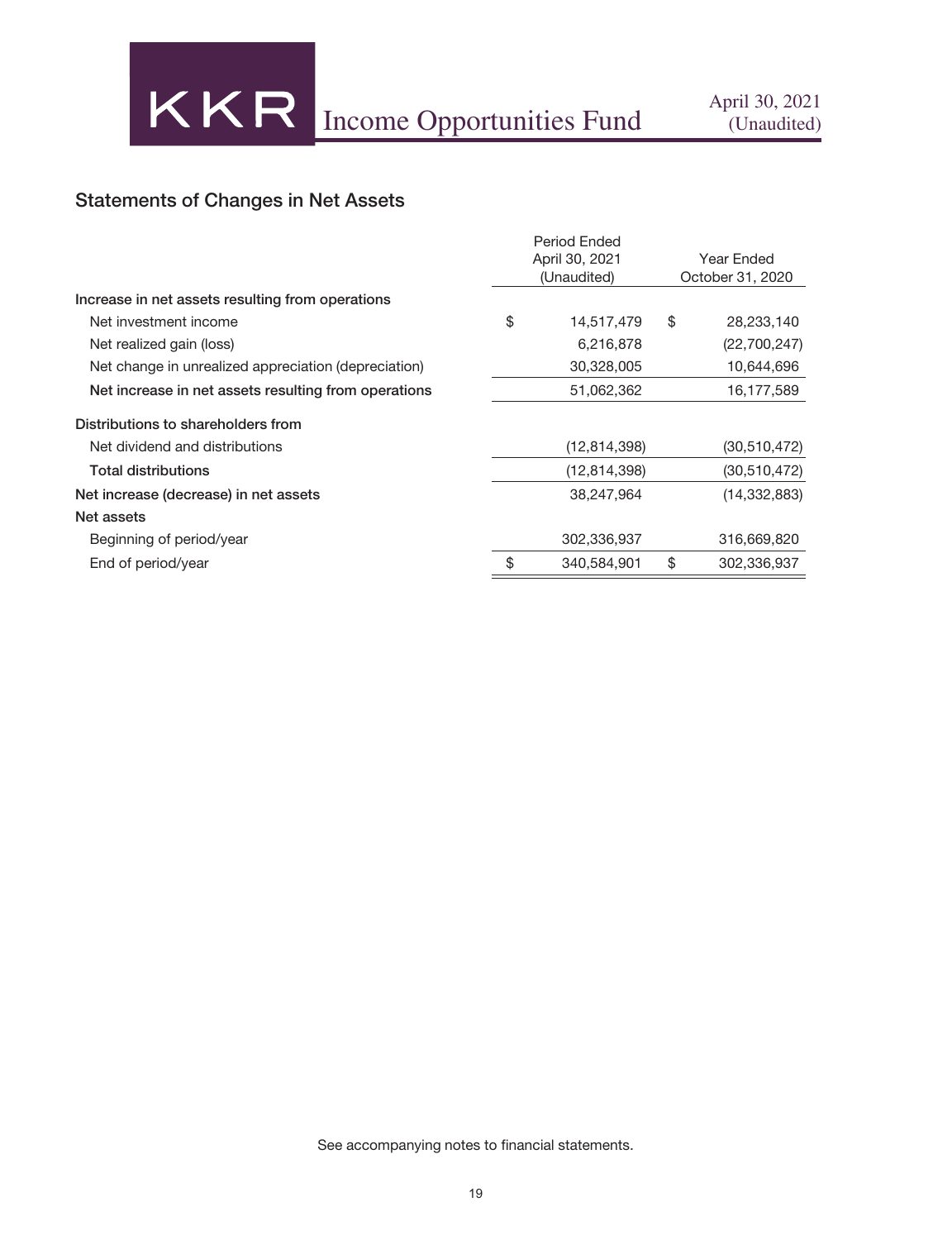## Statement of Cash Flows

|                                                                                                                            | <b>Period Ended</b><br>April 30, 2021<br>(Unaudited) |
|----------------------------------------------------------------------------------------------------------------------------|------------------------------------------------------|
| Cash Flows from Operating Activities:                                                                                      |                                                      |
| Net increase in net assets resulting from operations                                                                       | \$<br>51,062,362                                     |
| Adjustments to reconcile net increase in net assets resulting from operations to net<br>cash used in operating activities: |                                                      |
| Purchases of investments                                                                                                   | (233,020,458)                                        |
| Proceeds from sales of investments                                                                                         | 206,677,088                                          |
| Net amortization (accretion) of premiums/discounts                                                                         | (1,524,487)                                          |
| Net change in unrealized depreciation of investments                                                                       | (30, 413, 930)                                       |
| Net change in unrealized appreciation on foreign currency translation                                                      | (61, 385)                                            |
| Net change in unrealized appreciation on deferred Trustees' fees                                                           | 147,310                                              |
| Net realized gain on investments (foreign currency related)                                                                | (189, 674)                                           |
| Net realized gain from investments                                                                                         | (6, 206, 495)                                        |
| Amortization of deferred financing costs                                                                                   | 39,583                                               |
| Changes in assets and liabilities:                                                                                         |                                                      |
| Decrease in receivable for investments sold                                                                                | 395,015                                              |
| Decrease in dividends and interest receivable                                                                              | 423,416                                              |
| Increase in prepaid expenses                                                                                               | (131, 793)                                           |
| Increase in payable for investments purchased                                                                              | 5,920,961                                            |
| Increase in investment advisory fees payable                                                                               | 23,295                                               |
| Increase in Trustees' fees payable                                                                                         | 55,947                                               |
| Increase in accrued expenses and other liabilities                                                                         | 491,183                                              |
| Net cash used in operating activities                                                                                      | \$<br>(6,312,062)                                    |
| <b>Cash Flows from Financing Activities</b>                                                                                |                                                      |
| Cash dividends paid to shareholders                                                                                        | (12, 814, 398)                                       |
| Proceeds from credit facility                                                                                              | 31,771,231                                           |
| Paydown of credit facility                                                                                                 | (22, 936, 268)                                       |
| Net cash used in financing activities                                                                                      | \$<br>(3,979,435)                                    |
| Effect of exchange rate changes on cash                                                                                    | 22,539                                               |
| Net decrease in cash and cash equivalents                                                                                  | \$<br>(10, 268, 958)                                 |
| <b>Cash and Cash Equivalents</b>                                                                                           |                                                      |
| Beginning balance                                                                                                          | 22,220,818                                           |
| Ending balance                                                                                                             | \$<br>11,951,860                                     |
| Supplemental Disclosure of cash flow information and non-cash financing activities:<br>Cash paid for interest expense      | \$<br>1,036,296                                      |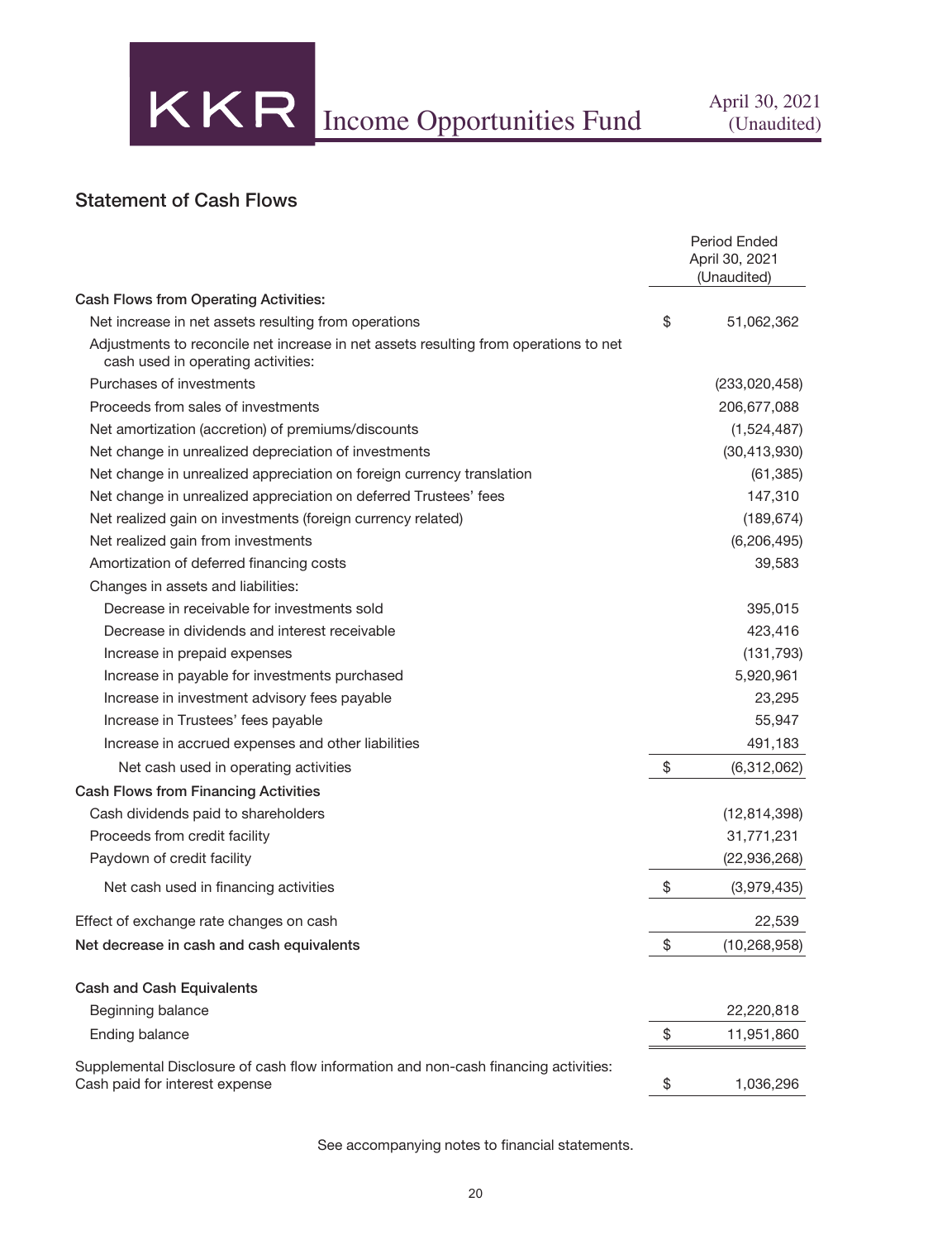## Financial Highlights

|                                                                                                                               | <b>Six Months Ended</b><br>April 30,<br>2021 (Unaudited) | Year Ended<br>October 31,<br>2020 | <b>Year Ended</b><br>Year Ended<br>October 31,<br>October 31,<br>2019 |             | Year Ended<br>October 31,<br>2017 | <b>Year Ended</b><br>October 31,<br>2016 |
|-------------------------------------------------------------------------------------------------------------------------------|----------------------------------------------------------|-----------------------------------|-----------------------------------------------------------------------|-------------|-----------------------------------|------------------------------------------|
| Per share operating<br>performance <sup>(1)</sup>                                                                             |                                                          |                                   |                                                                       |             |                                   |                                          |
| Net asset value, beginning of<br>period                                                                                       | \$<br>14.86                                              | \$<br>15.57                       | \$<br>17.24                                                           | \$<br>18.38 | \$<br>17.67                       | \$<br>17.11                              |
| Income from operations                                                                                                        |                                                          |                                   |                                                                       |             |                                   |                                          |
| Net investment income                                                                                                         | 0.71                                                     | 1.39                              | 1.49                                                                  | 1.51        | 1.59                              | 1.61                                     |
| Net realized and unrealized<br>gain (loss) on investments,<br>foreign currency<br>transactions and deferred<br>Trustees' fees | 1.80                                                     | (0.60)                            | (1.66)                                                                | (0.07)      | 0.71                              | 0.45                                     |
| Total income from operations                                                                                                  | 2.51                                                     | 0.79                              | (0.17)                                                                | 1.44        | 2.30                              | 2.06                                     |
| Distributions from                                                                                                            |                                                          |                                   |                                                                       |             |                                   |                                          |
| Net investment income                                                                                                         | (0.63)                                                   | (1.50)                            | (1.50)                                                                | (1.55)      | (1.59)                            | (1.50)                                   |
| Net realized gains                                                                                                            |                                                          |                                   |                                                                       |             |                                   |                                          |
| Return of capital                                                                                                             |                                                          |                                   |                                                                       |             |                                   |                                          |
| <b>Total distributions</b>                                                                                                    | (0.63)                                                   | (1.50)                            | (1.50)                                                                | (1.55)      | (1.59)                            | (1.50)                                   |
| Dilutive effect of rights offering                                                                                            |                                                          |                                   |                                                                       | (1.03)      |                                   |                                          |
| Net Asset Value, end of period                                                                                                | \$<br>16.74                                              | \$<br>14.86                       | \$<br>15.57                                                           | \$<br>17.24 | \$<br>18.38                       | \$<br>17.67                              |
| Total return#                                                                                                                 | 26.44%                                                   | (3.58)%                           | 7.55%                                                                 | 2.84%       | 18.08%                            | 17.10%                                   |
| Ratios to average net assets                                                                                                  |                                                          |                                   |                                                                       |             |                                   |                                          |
| <b>Expenses</b>                                                                                                               | $3.11\%$ <sup>(2)</sup>                                  | 3.73%                             | 3.38%                                                                 | 3.17%       | 2.74%                             | 2.68%                                    |
| Net investment income                                                                                                         | 8.93%(2)                                                 | 9.65%                             | 9.07%                                                                 | 8.63%       | 8.74%                             | 9.79%                                    |
| Supplemental data                                                                                                             |                                                          |                                   |                                                                       |             |                                   |                                          |
| Market value/price                                                                                                            | 16.07<br>\$                                              | \$<br>13.25                       | 15.39<br>\$                                                           | 15.77<br>\$ | 16.87<br>\$                       | \$<br>15.68                              |
| Price premium/(discount)                                                                                                      | $(4.00)\%$                                               | $(10.83)\%$                       | (1.16)%                                                               | $(8.53)$ %  | $(8.22)\%$                        | $(11.26)\%$                              |
| Net assets, end of period<br>(000's)                                                                                          | \$340,585                                                | \$302,336                         | \$316,669                                                             | \$350,601   | \$280,373                         | \$269,492                                |
| Portfolio turnover rate                                                                                                       | 40.12%                                                   | 72.87%                            | 62.19%                                                                | 56.20%      | 84.06%                            | 82.48%                                   |

(1) Per share calculations were performed using average shares.

(2) Annualized.

# Total return is computed based on New York Stock Exchange market price of the Fund's shares and excludes the effect of brokerage commissions. Dividends and distributions are assumed to be reinvested at the prices obtained under the Fund's dividend reinvestment plan.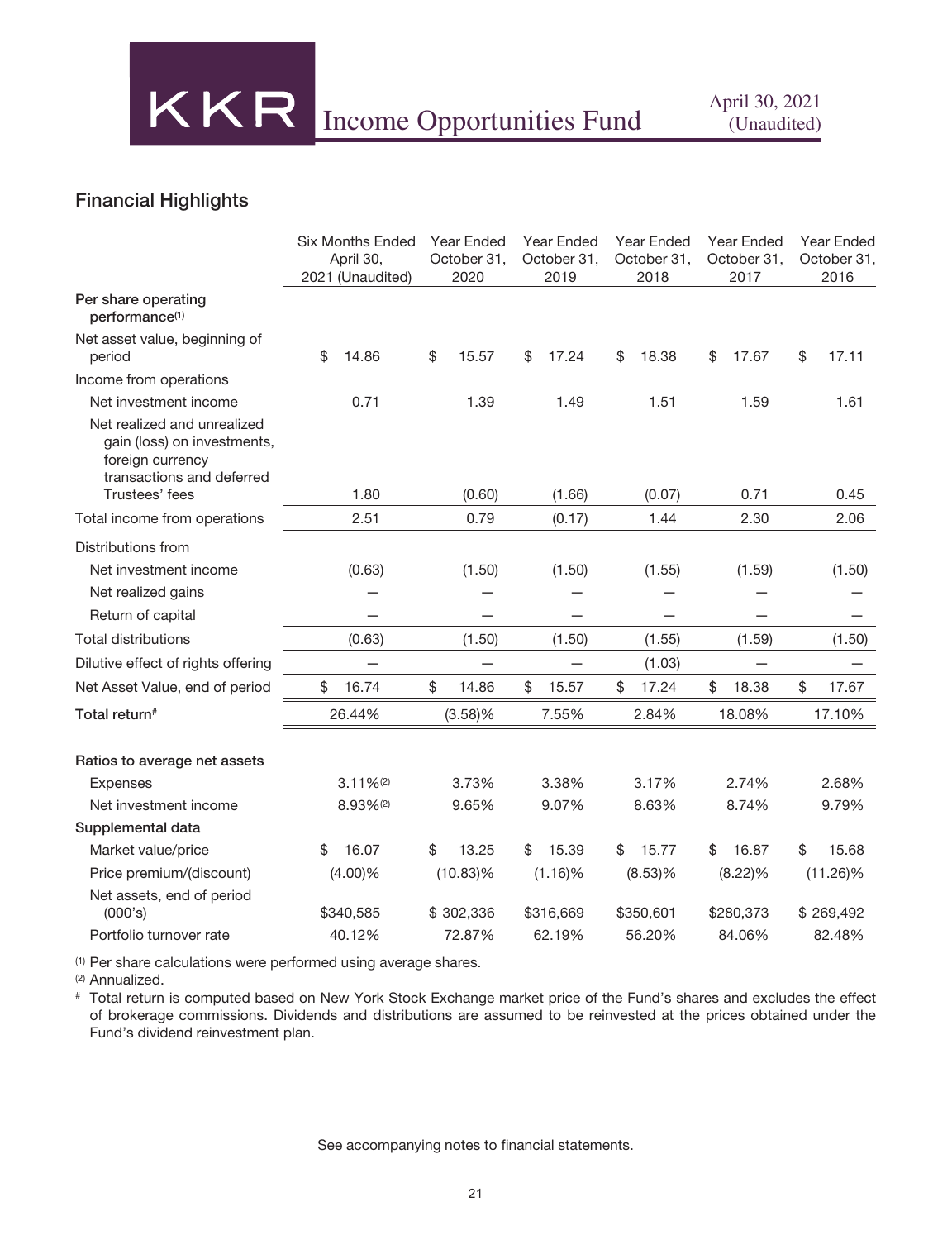## Notes to Financial Statements

### 1. Organization

KKR Income Opportunities Fund (the "Fund") was organized on March 17, 2011 as a statutory trust under the laws of the state of Delaware. The Fund is a closed-end registered management investment company. The Fund commenced operations on July 25, 2013. The Fund seeks to generate a high level of current income, with a secondary objective of capital appreciation. The Fund is diversified for purposes of the Investment Company Act of 1940, as amended (the "1940 Act"). KKR Credit Advisors (US) LLC serves as the Fund's investment adviser (the "Adviser").

### 2. Summary of Significant Accounting Policies:

*Basis of Presentation* — The accompanying financial statements are presented in accordance with accounting principles generally accepted in the United States of America ("GAAP") and are stated in United States ("U.S.") dollars. The Fund is an investment company following accounting and reporting guidance in Financial Accounting Standards Board ("FASB") Accounting Standards Codification ("ASC") Topic 946, Financial Services — Investment Companies ("ASC Topic 946"). The preparation of financial statements in conformity with GAAP requires management to make estimates and assumptions that affect the reported amounts and disclosures in these financial statements. Actual results could differ from those estimates.

*Valuation of Investments* — The Board of Trustees (the "Board") of the Fund has adopted valuation policies and procedures to ensure investments are valued in a manner consistent with GAAP as required by the 1940 Act. The Board has delegated primary responsibility in ensuring these valuation policies and procedures are followed, including those relating to fair valuation, to the Adviser.

Fair value is the price that would be received to sell an asset or paid to transfer a liability in an orderly transaction between market participants at the measurement date. Where available, fair value is based on observable market prices or parameters, or derived from such prices or parameters. Where observable prices or inputs are not available, valuation models are applied. These valuation techniques involve some level of management estimation and judgment, the degree of which is dependent on the price transparency for the instruments or market and the instruments' complexity for disclosure purposes.

Assets and liabilities recorded at fair value on the Statement of Assets and Liabilities are categorized based upon the level of judgment associated with the inputs used to measure their value. Hierarchical levels, as defined under GAAP, are directly related to the amount of subjectivity associated with the inputs to fair valuations of these assets and liabilities, and are as follows:

Level 1 — Inputs are unadjusted, quoted prices in active markets for identical assets or liabilities at the measurement date.

The types of assets generally included in this category are common stocks listed in active markets.

Level 2 — Inputs other than quoted prices included in Level 1 that are observable for the asset or liability, either directly or indirectly. Level 2 inputs include quoted prices for similar instruments in active markets, and inputs other than quoted prices that are observable for the asset or liability.

The types of assets and liabilities generally included in this category are high yield securities and certain leveraged loans.

Level 3 — Inputs are unobservable for the asset or liability, and include situations where there is little, if any, market activity for the asset or liability.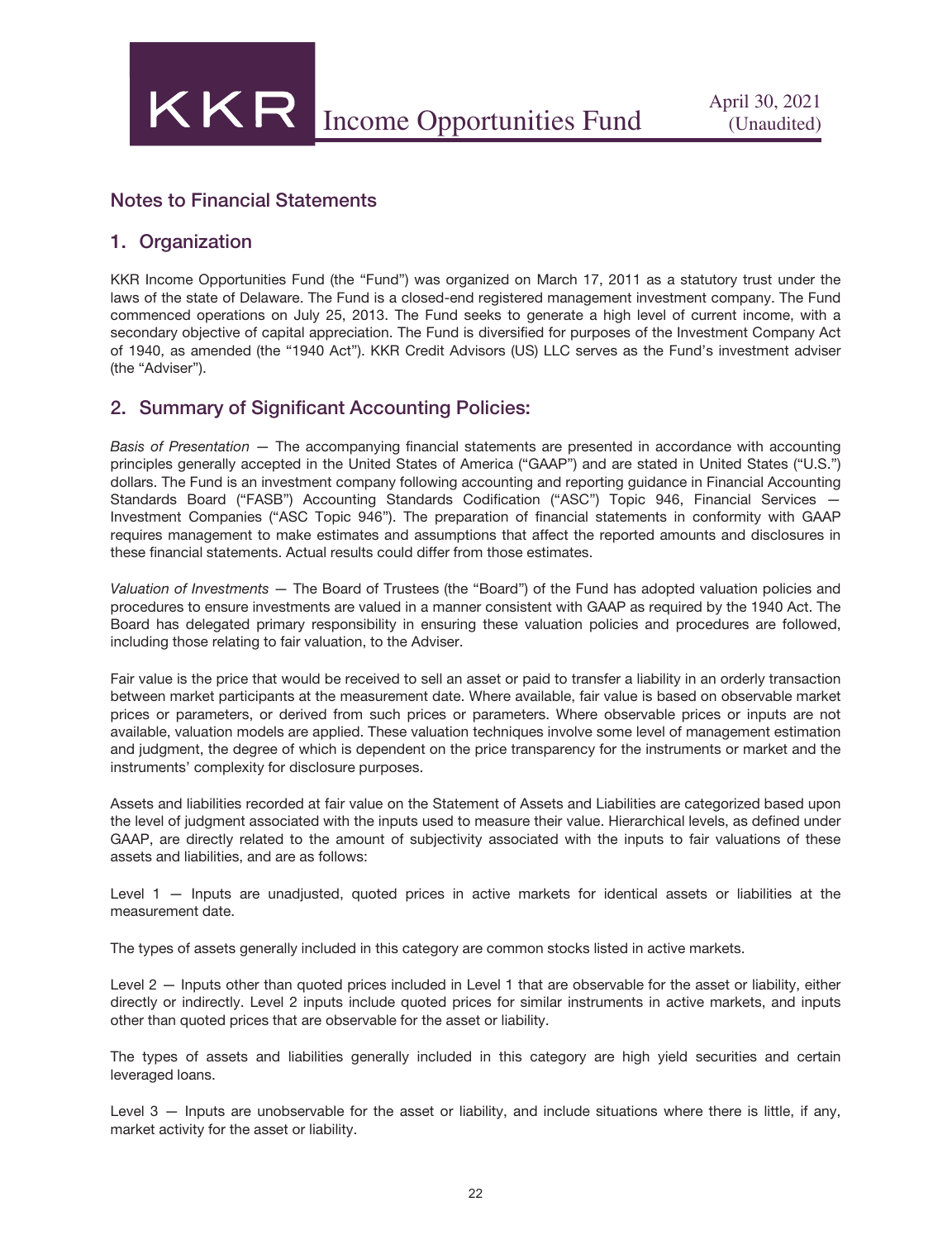The types of assets generally included in this category are certain leveraged loans, common stocks not actively traded and preferred stocks not actively traded.

A significant decrease in the volume and level of activity for the asset or liability is an indication that transactions or quoted prices may not be representative of fair value because in such market conditions there may be increased instances of transactions that are not orderly. In those circumstances, further analysis of transactions or quoted prices is needed, and a significant adjustment to the transactions or quoted prices may be necessary to estimate fair value.

The availability of observable inputs can vary depending on the financial asset or liability and is affected by a wide variety of factors, including, for example, the type of product, whether the product is new, whether the product is traded on an active exchange or in the secondary market, and the current market condition. To the extent that valuation is based on models or inputs that are less observable or unobservable in the market, the determination of fair value requires more judgment. Accordingly, the degree of judgment exercised by the Fund in determining fair value is greatest for instruments categorized in Level 3. In certain cases, the inputs used to measure fair value may fall into different levels of the fair value hierarchy. In such cases, for disclosure purposes, the level in the fair value hierarchy within which the fair value measurement in its entirety falls is determined based on the lowest level input that is significant to the fair value measurement in its entirety. The Fund's assessment of the significance of a particular input to the fair value measurement in its entirety requires judgment and consideration of factors specific to the asset. The variability of the observable inputs affected by the factors described above may cause transfers between Levels 1, 2 and/or 3, which the Fund recognizes at the beginning of the period the inputs change.

Many financial assets and liabilities have bid and ask prices that can be observed in the marketplace. Bid prices reflect the highest price that the Fund and others are willing to pay for an asset. Ask prices represent the lowest price that the Fund and others are willing to accept for an asset. For financial assets and liabilities whose inputs are based on bid-ask prices, the Fund does not require that fair value always be a predetermined point in the bidask range. The Fund's policy is to allow for mid-market pricing and adjust to the point within the bid-ask range that meets the Fund's best estimate of fair value.

Depending on the relative liquidity in the markets for certain assets, the Fund may transfer assets to Level 3 if it determines that observable quoted prices, obtained directly or indirectly, are not available.

Investments are generally valued based on quotations from third party pricing services, unless such a quotation is unavailable or is determined to be unreliable or inadequately representing the fair value of the particular assets. In that case, valuations are based on either valuation data obtained from one or more other third party pricing sources, including broker dealers selected by the Adviser, or will reflect the Valuation Committee's good faith determination of fair value based on other factors considered relevant. For assets classified as Level 3, valuations are based on various factors including financial and operating data of the company, company specific developments, market valuations of comparable companies and model projections.

For the six months ended April 30, 2021, there have been no significant changes to the Fund's fair value methodologies.

*Investment Transactions —* Investment transactions are accounted for on the trade date, the date the order to buy or sell is executed. Amortization and accretion is calculated using the effective interest method over the holding period of the investment. Realized gains and losses are calculated on the specific identified cost basis.

*Cash and Cash Equivalents* — Cash and cash equivalents includes cash on hand, cash held in banks and highly liquid investments with original maturities of three or fewer months. Cash equivalents consist solely of money market funds with financial institutions. As of April 30, 2021, the Fund was invested in the Morgan Stanley Institutional Liquidity Government Portfolio — Institutional Class.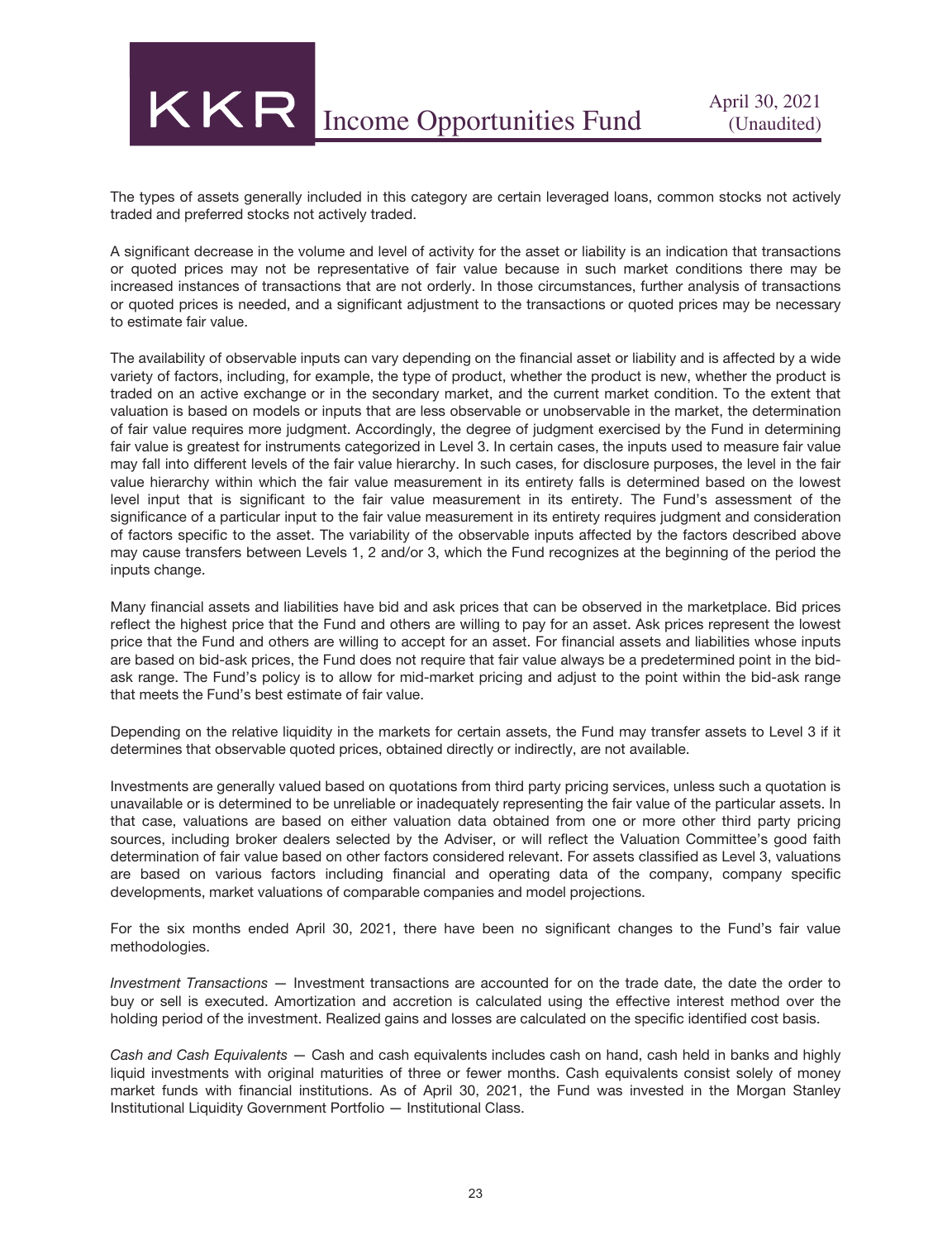

*Foreign Currency Transactions* — The books and records of the Fund are maintained in U.S. Dollars. All investments denominated in foreign currency are converted to the U.S. dollar using prevailing exchange rates at the end of the reporting period. Income, expenses, gains and losses on investments denominated in foreign currency are converted to the U.S. dollar using the prevailing exchange rates on the dates when the transactions occurred.

The Fund bifurcates that portion of the results of operations resulting from changes in foreign exchange rates on investments and interest from the fluctuations arising from changes in market prices of securities held.

*Distributions to Shareholders* — Distributions are declared and paid monthly and distributable net realized capital gains, if any, are declared and distributed at least annually. Distributions to shareholders are recorded on the ex-dividend date.

*Term Loan Income* — Term Loan Income consists of transaction fees including, but not limited to, delayed compensation, assignment, transfer, administration and amendment fees. Fee and other income is recorded when earned, and is recognized in Other income on the Statement of Operations.

*Income Taxes* — The Fund has elected to be treated and has qualified, and intends to continue to qualify in each taxable year, as a "regulated investment company" under Subchapter M of the Internal Revenue Code of 1986, as amended, and in conformity with the Regulated Investment Company Modernization Act of 2010. The Fund will not be subject to federal income tax to the extent the Fund satisfies the requirements under Section 851 of the Internal Revenue Code, including distributing all of its gross investment company taxable income and capital gains to its shareholders based on the Fund's fiscal year end of October 31.

To avoid imposition of a 4% excise tax on undistributed income applicable to regulated investment companies, the Fund intends to declare each year as dividends in each calendar year at least 98.0% of its net investment income (earned during the calendar year) and 98.2% of its net realized capital gains (earned during the year ended October 31, 2020) plus undistributed amounts, if any, from prior years.

The Fund evaluates tax positions taken or expected to be taken in the course of preparing the Fund's tax returns to determine whether it is "more-likely than-not" (i.e., greater than 50-percent) that each tax position will be sustained upon examination by a taxing authority based on the technical merits of the position. Tax positions not deemed to meet the more-likely-than-not threshold are recorded as a tax benefit or expense in the current year. Management has analyzed the Fund's tax positions and has concluded that no liability for unrecognized tax benefits should be recorded related to uncertain tax positions for the open tax years (2016-2018). However, management's conclusions regarding tax positions taken may be subject to review and adjustment at a later date based on factors including, but not limited to, examination by tax authorities, on-going analysis of and changes to tax laws, regulations and interpretations thereof.

As of April 30, 2021, the Fund did not have a liability for any unrecognized tax benefits. The Fund recognizes interest and penalties, if any, related to unrecognized tax benefits as income tax expense in the Statement of Operations. During the six months ended April 30, 2021, the Fund did not incur any interest or penalties.

*Recent Accounting Pronouncements —* In August 2018, the FASB issued ASU No. 2018-13, Fair Value Measurement (Topic 820) — Disclosure Framework — Changes to the Disclosure Requirements for Fair Value Measurement, which is designed to improve the effectiveness of disclosures by removing, modifying and adding disclosures related to fair value measurements. ASU No. 2018-13 is effective for fiscal years beginning after December 15, 2019, including interim periods within those fiscal years. The ASU allows for early adoption in any interim period after issuance of the update. The Fund has early adopted and has implemented the changes in its financial statements.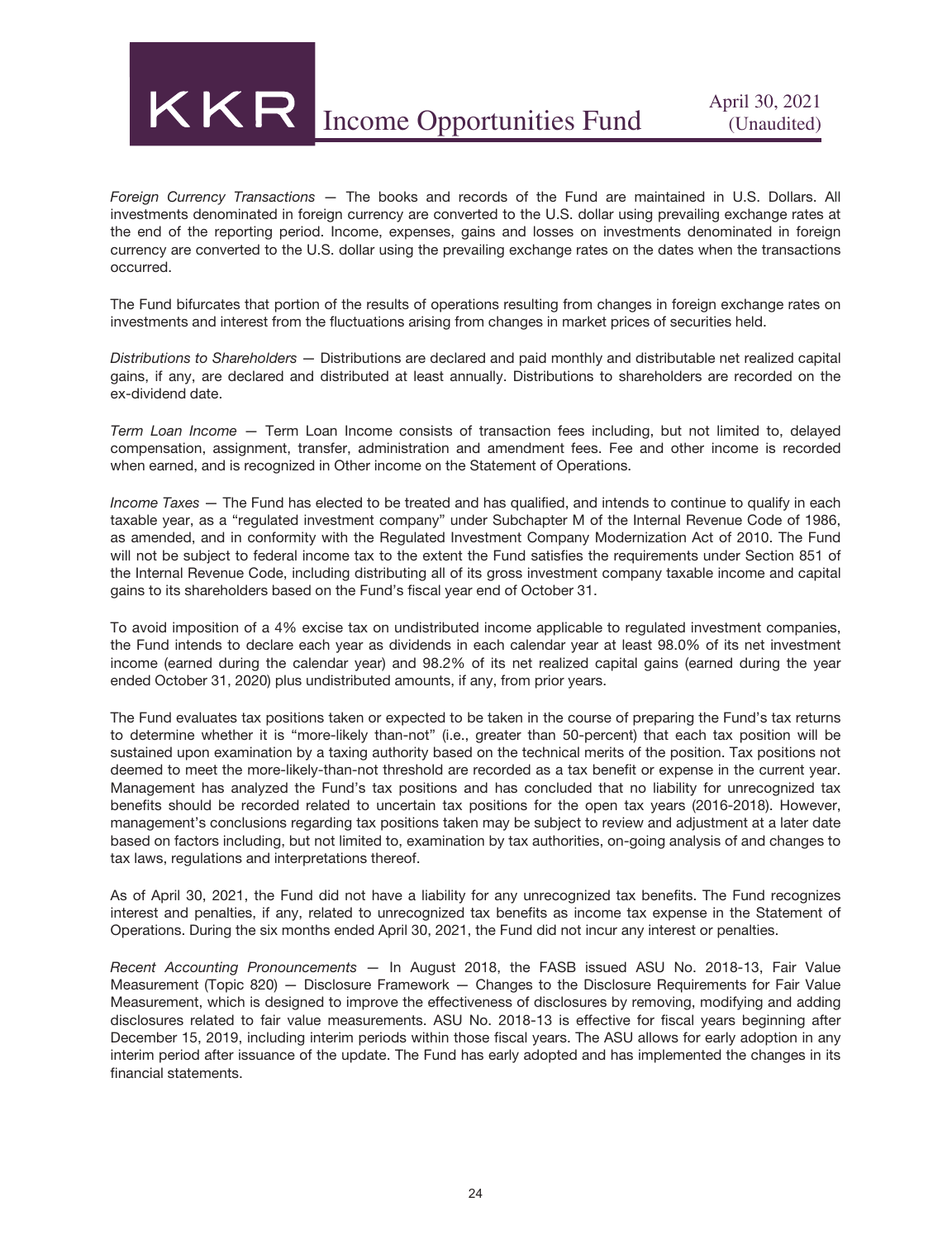## 3. Risk Considerations

The Fund invests mainly in leveraged loans, high yield securities, common stocks not actively traded and preferred stocks. These investments may involve certain risks, including, but not limited to, those described below:

COVID-19 and Global Economic and Market Conditions — The novel strain of coronavirus ("COVID-19") has caused, and continues to cause, severe disruptions to the U.S. and global economies. The outbreak of COVID-19 and the actions taken in response have had far reaching impact on the U.S. and global economies, contributing to significant volatility in the financial markets, resulting in increased volatility in equity prices and lower interest rates, and causing furloughs and layoffs in the labor market. Although a number of vaccines for COVID-19 have been developed and are in the process of being deployed in certain countries, including the United States, the timing for widespread vaccination and immunity is uncertain, and these vaccines may be less effective against any new mutated strains of the virus that have started to spread globally.

Given the ongoing nature of the pandemic, at this time management cannot reasonably predict the magnitude of the ultimate impact that COVID-19 will have on the Fund's business, financial performance and operating results. Management believes COVID-19's adverse impact on the Fund's business, financial performance and operating results will be significantly driven by a number of factors that management is unable to predict or control, including, for example: the severity and duration of the pandemic; the pandemic's impact on the U.S. and global economies; the timing, scope and effectiveness of additional governmental responses to the pandemic; the timing and speed of economic recovery, including the availability and distribution of treatments and vaccines for COVID-19; and the negative impact on investors, vendors and other business partners that may indirectly adversely affect the Fund.

Market Discount Risk — The price of the Fund's common shares of beneficial interest will fluctuate with market conditions and other factors. Shares of closed-end management investment companies frequently trade at a discount from their net asset value, which may increase the risk of loss.

Leverage Risk — Leverage is a speculative technique that may expose the Fund to greater risk and increased costs. When leverage is used, the net asset value and market price of the Fund's shares and the Fund's investment return will likely be more volatile.

Market Risk — Bond markets rise and fall daily. As with any investment with performance tied to these markets, the value of an investment in the Fund will fluctuate, which means that shareholders could lose money.

Interest Rate Risk — Interest rates will rise and fall over time. During periods when interest rates are low, the Fund's yield and total return also may be low. Changes in interest rates also may affect the Fund's share price and a sharp rise in interest rates could cause the Fund's share price to fall. The longer the Fund's duration, the more sensitive to interest rate movements its share price is likely to be.

Credit Risk — The Fund is subject to the risk that a decline in the credit quality of an investment could cause the Fund to lose money or underperform. The Fund could lose money if the issuer or guarantor of an investment fails to make timely principal or interest payments or otherwise honor its obligations. The Fund will be subject to credit risk with respect to the counterparties of derivative contracts (whether a clearing corporation in the case of exchange-traded instruments or another third party in the case of over-the-counter instruments) and other instruments entered into directly by the Fund.

Liquidity Risk — A particular investment may be difficult to purchase or sell. The Fund may be unable to sell illiquid securities at an advantageous time or price.

Prepayment and Extension Risk — The Fund's investments are subject to the risk that the investments may be paid off earlier or later than expected. Either situation could cause the Fund to hold investments paying lower than market rates of interest, which could hurt the Fund's yield or share price.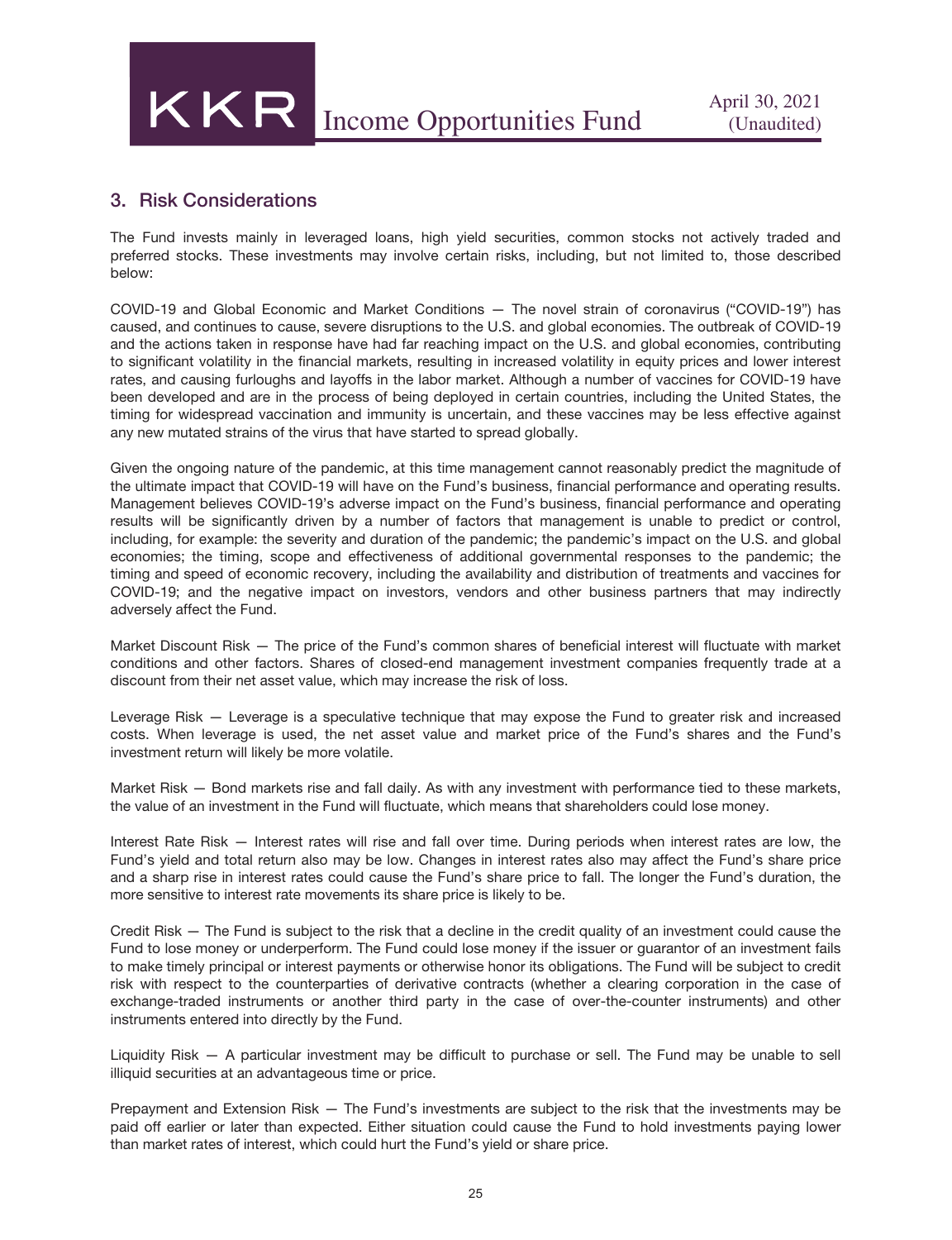

High Yield Risk — High yield securities and unrated securities of similar credit quality (sometimes called junk bonds) that the Fund may invest in are subject to greater levels of credit and liquidity risks. High yield securities are considered primarily speculative with respect to the issuer's continuing ability to make principal and interest payments.

Foreign Investment Risk — The Fund's investments in securities of foreign issuers may involve certain risks that are greater than those associated with investments in securities of U.S. issuers. These include risks of adverse changes in foreign economic, political, regulatory and other conditions, changes in currency exchange rates (the currencies will decline in value relative to the U.S. dollar or, in the case of hedging positions, the U.S. dollar will decline in value relative to the currency being hedged) or exchange control regulations (including limitations on currency movements and exchanges), differing accounting, auditing, financial reporting and legal standards and practices, differing securities market structures, and higher transaction costs. These risks may be heightened in connection with investments in emerging markets.

Issuer Risk — The value of securities may decline for a number of reasons that directly relate to the issuer, such as its financial strength, management performance, financial leverage and reduced demand for the issuer's goods and services, as well as the historical and prospective earnings of the issuer and the value of its assets.

#### 4. Agreements

*Investment Advisory Agreement —* The Adviser provides day-to-day portfolio management services to the Fund and has discretion to purchase and sell investments in accordance with the Fund's objectives, policies, and restrictions. For the services it provides to the Fund, the Adviser receives an annual fee, payable monthly by the Fund, in an amount equal to 1.10% of the Fund's average daily Managed Assets (the "Investment Advisory Fee").

During periods when the Fund is using leverage, the Investment Advisory Fee paid to the Adviser will be higher than if the Fund did not use leverage because the Investment Advisory Fee paid is calculated based on the Fund's Managed Assets, which includes the assets purchased through leverage.

During the six months ended April 30, 2021, the Adviser earned an Investment Advisory Fee of \$2,810,513.

*Administrator, Custodian and Transfer Agent* — U.S. Bancorp Fund Services, LLC ("Fund Services" or "Administrator"), doing business as U.S. Bank Global Fund Services, serves as the Fund's Administrator pursuant to an administration agreement under which the Administrator provides administrative and accounting services.

U.S. Bank N.A. (the "Custodian") serves as the Fund's custodian pursuant to a custody agreement. The Custodian is an affiliate of Fund Services.

Fund Services serves as the Fund's transfer agent pursuant to a transfer agency agreement.

Deferred Trustees' Compensation — The Fund has a Deferred Trustees' Compensation plan (the "Plan") that allows the Independent Trustees to defer compensation to a future payment period. The compensation is invested in shares of the Fund. The value of a participating Independent Trustee's deferral account is based on the shares of deferred amounts as designated by the participating Independent Trustees. Changes in the value of the Independent Trustees' deferral account are included in the Statement of Operations. The accrued obligations under the Plan, including unrealized appreciation (depreciation), are included on the Statement of Assets and Liabilities.

*Other* — Certain officers of the Fund are also officers of the Adviser. Such officers are paid no fees by the Fund for serving as officers of the Fund.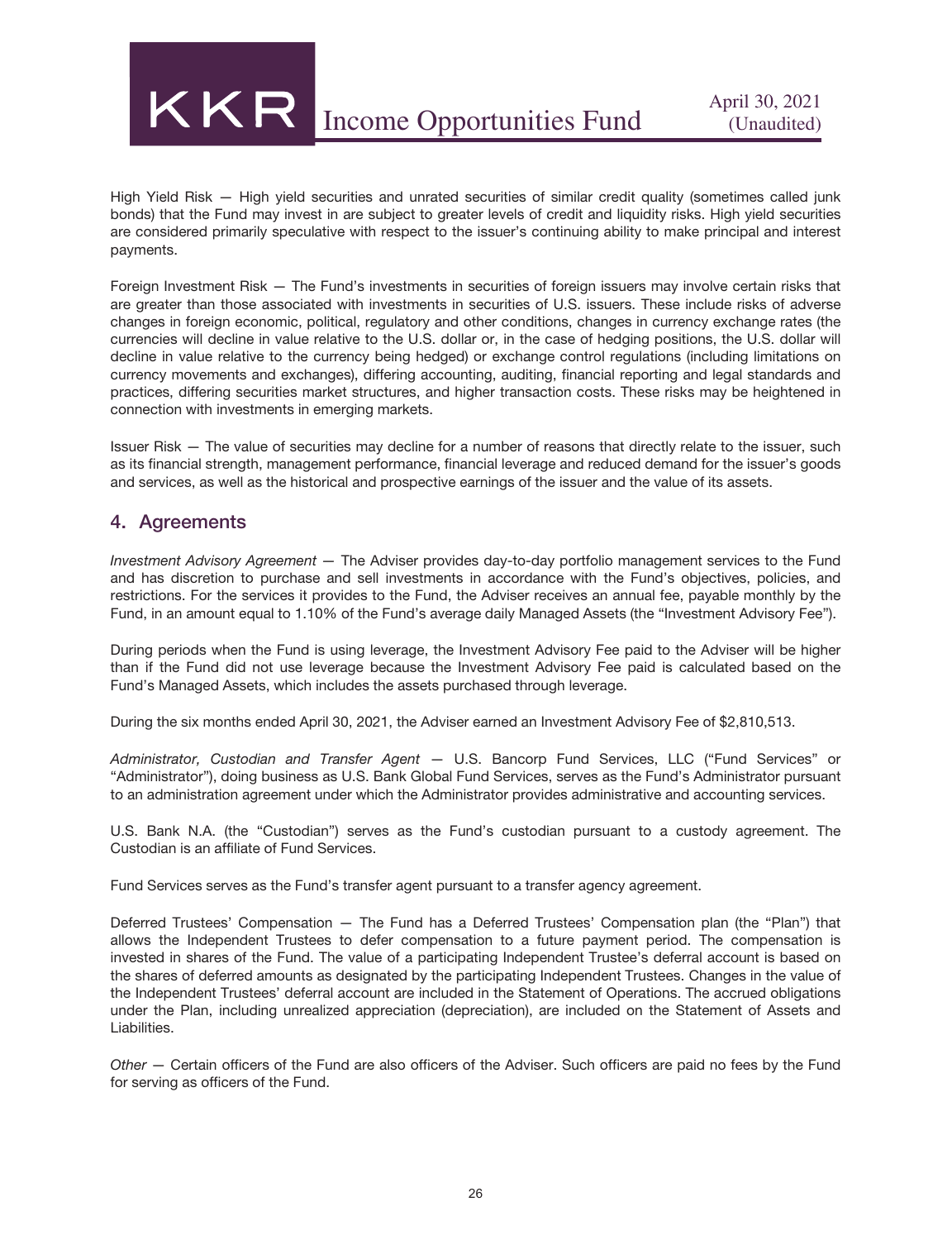## 5. Fair Value

The following table presents information about the Fund's assets measured at fair value on a recurring basis as of April 30, 2021, and indicates the fair value hierarchy of the inputs utilized by the Fund to determine such fair value:

| Investments in securities           | Level 1          |    | Level 2       | Level 3         |    | Total       |
|-------------------------------------|------------------|----|---------------|-----------------|----|-------------|
| Leveraged loans                     | \$               | \$ | 268,451,822   | \$<br>4,328,862 | S  | 272,780,684 |
| High yield securities               |                  |    | 246,682,043   |                 |    | 246,682,043 |
| Preferred stocks                    |                  |    |               | 409,050         |    | 409,050     |
| Common stocks                       | 2,995,768        |    |               | 5, 167, 255     |    | 8,163,023   |
| <b>FTF</b>                          | 9,083,391        |    |               |                 |    | 9,083,391   |
| Cash equivalents                    | 10,865,960       |    |               |                 |    | 10,865,960  |
| Total investments in securities and |                  |    |               |                 |    |             |
| cash equivalents                    | \$<br>22.945.119 | S  | 515, 133, 865 | \$<br>9,905,167 | S. | 547,984,151 |

The following are the details of the restricted securities held by the Fund:

|                                                   |            | Acquisition              | Amortized  |            | % of Net |
|---------------------------------------------------|------------|--------------------------|------------|------------|----------|
| Issuer <sup>(1)</sup>                             | Par/Shares | date(s)                  | Cost       | Value      | Assets   |
| Belk, Inc.                                        | 7,726,894  | 02/24/21                 | 8,253,952  | 5,032,140  | 1.5%     |
| Belk, Inc., TL 1L EXIT 02/21 PIK Toggle (FLSO)    | 459,875    | 02/24/21                 | 923,306    | 461,406    | 0.1%     |
| Charlotte Russe, Inc.                             | 3,649      | 02/02/18                 |            |            | 0.0%     |
| Coty Inc., TL 1L B 03/18                          | 118,596    | 04/06/20                 | 108,256    | 137.878    | 0.0%     |
| Coty Inc., TL 1L B 04/18                          | 921,188    | 03/26/20 -<br>05/05/20   | 791,355    | 885,925    | 0.3%     |
| CSM Bakery Products, TL 2L 07/13                  | 1,216,336  | 08/14/13 -<br>03/11/21   | 1,215,142  | 1,205,949  | 0.4%     |
| CTI Foods Holding Co LLC                          | 955        | 05/03/19                 | 112,798    | 1,941      | 0.0%     |
| Douglas Holding AG                                | 10,461,000 | 03/26/21                 | 12,343,508 | 12,666,907 | 3.7%     |
| Douglas Holding AG                                | 6,970,000  | 03/26/21                 | 8,224,286  | 8,395,935  | 2.5%     |
| Douglas Holding AG, TL 1L B 03/21                 | 1,142,891  | 03/26/21                 | 1,335,074  | 1,364,978  | 0.4%     |
| Foresight Energy LLC                              | 320,380    | 06/30/20 -<br>08/28/20   | 3.560.971  | 4,606,628  | 1.4%     |
| Foresight Energy LLC, TL 1L A 06/20 (Exit)        | 2,666,192  | 06/30/20                 | 2,666,192  | 2,666,192  | 0.8%     |
| Monitronics International, Inc., TL 2L EXIT 08/19 | 5,563,125  | $06/05/19 -$<br>08/30/19 | 5,478,704  | 5,471,722  | 1.6%     |
| Solera, LLC                                       | 4,131,000  | 04/15/21                 | 4,263,240  | 4,262,696  | 1.3%     |
| Steinhoff, TL 1L 07/19                            | 189,547    | 08/13/19                 | 217,558    | 232,821    | 0.1%     |
| Steinhoff, TL 1L 08/19 (SFH A1)                   | 8,380,823  | 08/03/19                 | 7,004,651  | 7,919,650  | 2.3%     |
| Wheel Pros, Inc.                                  | 1,994,000  | 04/23/21                 | 1,994,000  | 2,001,697  | 0.6%     |
| Wheel Pros, Inc., TL 1L B 11/20                   | 2,747,993  | 11/06/20 -<br>02/12/21   | 2,700,245  | 2,749,710  | 0.8%     |

(1) Refer to the Schedule of Investments for more details on securities listed.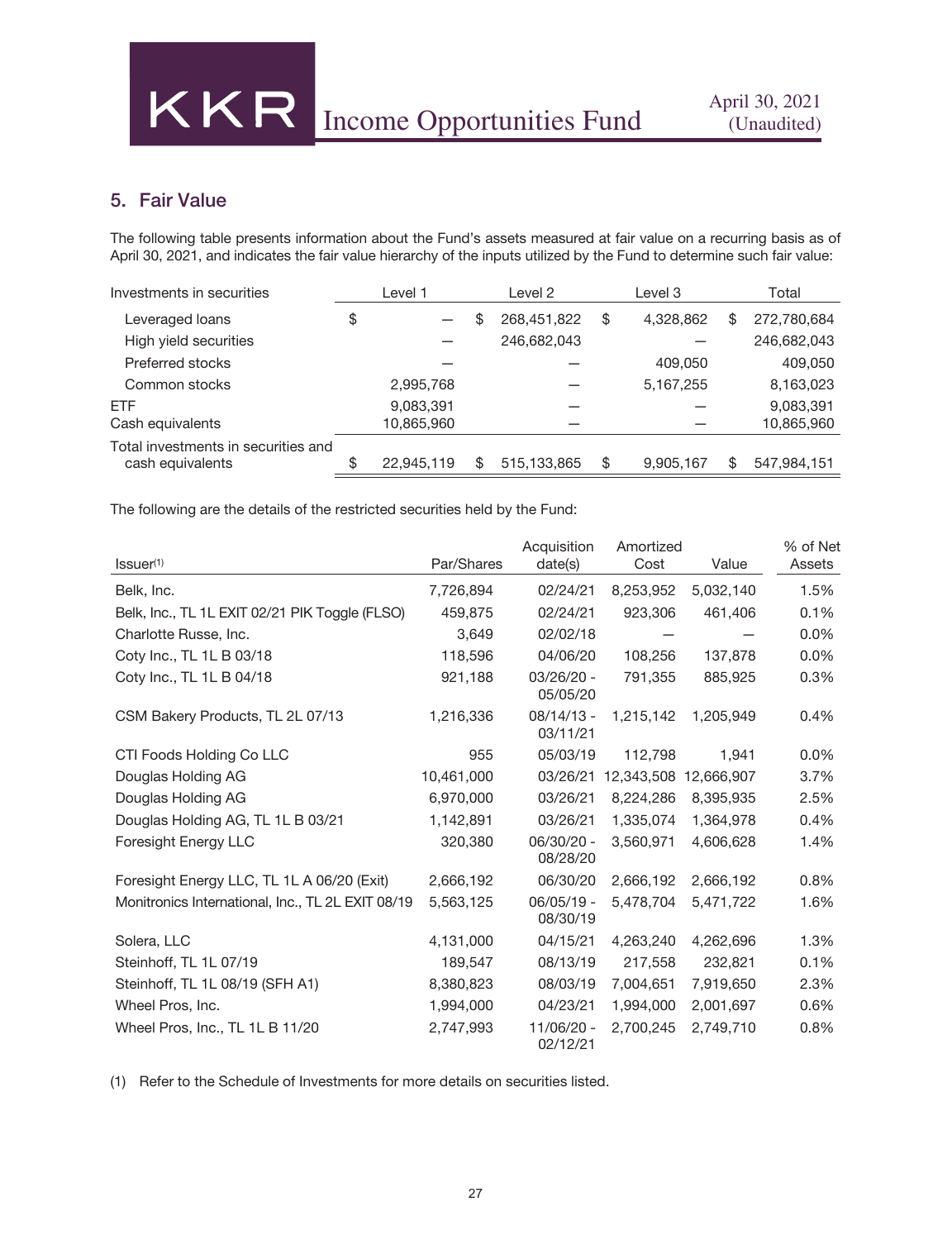The following is a reconciliation of the investments in which significant unobservable inputs (Level 3) were used in determining value:

|                                                                                    | Leveraged<br>Loans | Common<br><b>Stocks</b> | Preferred<br><b>Stocks</b> |
|------------------------------------------------------------------------------------|--------------------|-------------------------|----------------------------|
| Balance at October 31, 2020                                                        | \$4,379,794        | \$5,839,398             | \$409,050                  |
| Purchases                                                                          | 332,461            |                         |                            |
| Sales and paydowns                                                                 | (497, 032)         | (273, 440)              |                            |
| <b>Settlements</b>                                                                 | 5,522              |                         |                            |
| Net change in appreciation/(depreciation)                                          | 119,299            | 1.423.389               |                            |
| Net realized gain/(loss)                                                           | (11, 182)          | (1,822,092)             |                            |
| Balance as of April 30, 2021                                                       | \$4,328,862        | \$5,167,255             | \$409,050                  |
| Net change in appreciation/(depreciation) on<br>investments held at April 30, 2021 | \$<br>119.299      | \$1,737,641             | \$                         |

No securities were transferred into or out of the Level 3 hierarchy during the year ended April 30, 2021.

The following table presents additional information about valuation techniques and inputs used for investments that are measured at fair value and categorized within Level 3 as of April 30, 2021:

| Financial<br>Asset           | Fair Value    | Valuation<br>Technique <sup>(1)</sup> | Unobservable<br>Inputs <sup>(2)</sup> | Range<br>(Weighted<br>Average $(3)$ |
|------------------------------|---------------|---------------------------------------|---------------------------------------|-------------------------------------|
| Leveraged Loans              | \$4,328,862   | <b>Yield Analysis</b>                 | Yield                                 | 7% - 8% (8%)                        |
|                              |               |                                       | Discount Margin                       | 3%                                  |
|                              |               |                                       | <b>EBITDA Multiple</b>                | $2.8x - 11.2x (6.0x)$               |
|                              |               |                                       | Net Leverage                          | $0.7x - 11.0x (4.7x)$               |
| Common Stocks <sup>(4)</sup> | \$5,167,255   | <b>Market Comparables</b>             | <b>LTM EBITDA Multiple</b>            | 1.5x                                |
|                              |               |                                       | <b>FWD EBITDA Multiple</b>            | $1.3x - 7.0x (2.7x)$                |
|                              |               |                                       | <b>Illiquidity Discount</b>           | 10% - 15% (10%)                     |
|                              |               | Discounted Cash Flows                 | <b>WACC</b>                           | 25%                                 |
| <b>Preferred Stocks</b>      | 409.050<br>\$ | Market Comparables                    | <b>NCY Revenue</b>                    | 1.3x                                |
|                              |               |                                       | <b>LTM Revenue</b>                    | 1.5x                                |

- (1) For the assets that have more than one valuation technique, the Fund may rely on the techniques individually or in aggregate based on a weight ascribed to each one ranging from 0-100%. When determining the weighting ascribed to each valuation methodology, the Fund considers, among other factors, the availability of direct market comparables, the applicability of a discounted cash flow analysis and the expected hold period and manner of realization for the investment. These factors can result in different weightings among the investments and in certain instances, may result in up to a 100% weighting to a single methodology.
- (2) The significant unobservable inputs used in the fair value measurement of the Fund's assets and liabilities may include the last twelve months ("LTM") EBITDA multiple, weighted average cost of capital, discount margin, probability of default, loss severity and constant prepayment rate. In determining certain of these inputs, management evaluates a variety of factors including economic, industry and market trends and developments, market valuations of comparable companies, and company specific developments including potential exit strategies and realization opportunities. Significant increases or decreases in any of these inputs in isolation could result in significantly lower or higher fair value measurement.
- (3) Weighted average amounts are based on the estimated fair values.
- (4) Of the total \$5,167,255 of common stocks, \$4,797,041 and \$370,214 were valued solely on an appraisal based on market comparables and discounted cash flow analysis, respectively.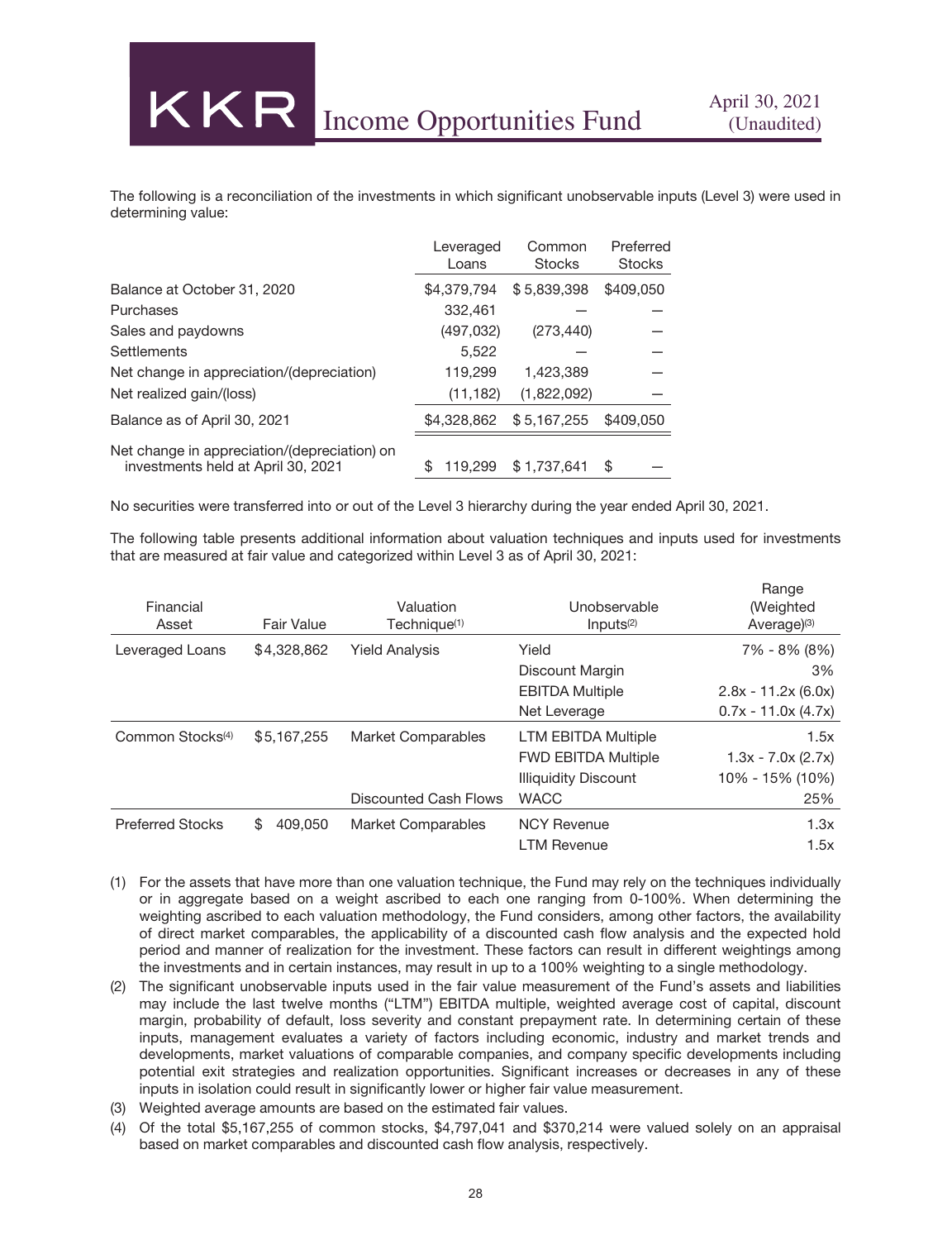

#### 6. Investment Transactions

The cost of investments purchased and the proceeds from the sale of investments, other than short-term investments, for the six months ended April 30, 2021 were as follows:

| Purchases | \$233,020,458 |
|-----------|---------------|
| Sales     | \$206,677,088 |

There were no purchases or sales of U.S. Government securities.

#### 7. Commitments and Contingencies

The Fund may enter into certain credit agreements, of which all or a portion may be unfunded. These commitments are disclosed in the accompanying Schedule of Investments. The Fund will maintain sufficient liquidity to fund these commitments at the borrower's discretion.

Under the Fund's organizational documents, its officers and Trustees are indemnified against certain liabilities arising out of the performance of their duties to the Fund. In the normal course of business, the Fund enters into contracts that contain a variety of representations that provide general indemnifications. The Fund's maximum liability exposure under these arrangements is unknown, as future claims that have not yet occurred may be made against the Fund. However, based on experience, management expects the risk of loss to be remote.

#### 8. Federal Income Taxes

The timing and characterization of certain income, capital gains, and return of capital distributions are determined annually in accordance with federal tax regulations, which may differ from GAAP. As a result, the net investment income (loss) and net realized gain (loss) on investment transactions for a reporting period may differ significantly from distributions during such period. These book/tax differences may be temporary or permanent in nature. To the extent these differences are permanent, they are charged or credited to paid-in capital, accumulated net investment income/loss or accumulated net realized gain/loss, as appropriate, in the period in which the differences arise.

As of October 31, 2020, the Fund's most recent fiscal year end, the following permanent differences have been reclassified (to)/from the following accounts:

| Undistributed Net<br>Investment<br>Income | Accumulated<br>Net Realized<br>Loss | Paid-in<br>Capital |
|-------------------------------------------|-------------------------------------|--------------------|
| \$369,176                                 | \$(241,432)                         | \$(127,744)        |

The tax character of distributions declared for the six months ended April 30, 2021 and the fiscal year ended October 31, 2020, were as follows:

|                  | Ordinary     |              |
|------------------|--------------|--------------|
|                  | Income       | Total        |
| October 31, 2020 | \$30,510,472 | \$30,510,472 |
| April 30, 2021*  | \$12,814,398 | \$12,814,398 |

The final tax character of any distribution declared in 2021 will be determined in January 2022 and reported to shareholders on IRS Form 1099- Div in accordance with federal income tax regulations.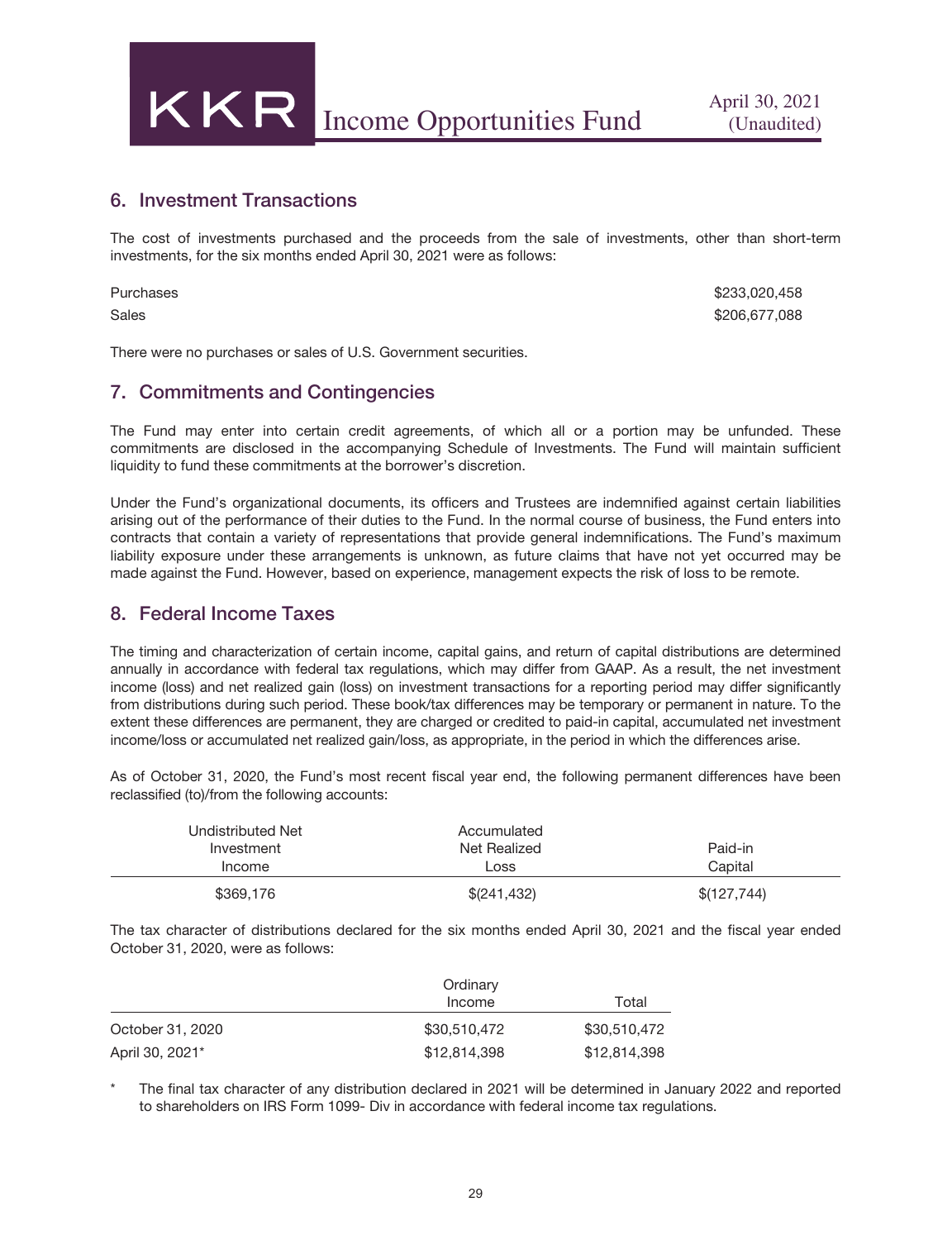As of October 31, 2020, the Fund's most recent fiscal year end, the components of accumulated losses on a tax basis for the Fund are as follows:

| Undistributed | Net            | Other              | Total          |
|---------------|----------------|--------------------|----------------|
| Ordinary      | Unrealized     | Temporary          | Accumulated    |
| Income        | Depreciation   | <b>Differences</b> | Losses         |
| \$72,659      | \$(21,815,183) | \$(38,264,398)     | \$(60,006,922) |

Net capital losses earned may be carried forward indefinitely and must retain the character of the original loss. At October 31, 2020, the Fund's most recent fiscal year end, the Fund had non-expiring capital loss carry-forwards of \$37,571,392.

As of October 31, 2020, the Fund's most recent fiscal year end, the total cost of securities for federal income tax purposes and the aggregate gross unrealized appreciation and depreciation for securities held by the Fund are as follows:

|               | Aggregate    | Aggregate      | <b>Net</b>     |
|---------------|--------------|----------------|----------------|
|               | Gross        | Gross          | Unrealized     |
| Federal Tax   | Unrealized   | Unrealized     | Appreciation   |
| Cost          | Appreciation | Depreciation   | (Depreciation) |
| \$492,131,249 | \$14,176,834 | \$(35,992,017) | \$(21,815,183) |

#### 9. Credit Facility

**KKR** 

In October 2019, the Fund entered into a credit agreement (the "State Street Credit Facility") with State Street Bank and Trust Company ("State Street"). The State Street Credit Facility provides for loans to be made in U.S. dollars and certain foreign currencies to an aggregate amount of \$160 million, with an "accordion" feature that allows the Fund, under certain circumstances, to increase the size of the facility to a maximum of \$225 million. The Fund may reduce or terminate the commitments under the State Street Credit Facility with three business days' notice. State Street is required to provide the Fund with 270 days' notice prior to terminating the State Street Credit Facility. Interest on the State Street Credit Facility is generally based on London Interbank Offered Rate ("LIBOR"), or with respect to borrowings in foreign currencies, on a base rate applicable to such currency borrowing, plus a spread of 0.75%. The Fund also pays a commitment fee on any unused commitment amounts between 0.15% and 0.25%, depending on utilization levels. As of April 30, 2021, the Fund was in compliance with the terms of the State Street Credit Facility.

The components of interest expense, average interest rates (i.e., base interest rate in effect plus the spread) and average outstanding balances for the Fund's credit facilities for the six months ended April 30, 2021 were as follows:

| Stated interest expense        | S | 638,291       |
|--------------------------------|---|---------------|
| Unused commitment fees         |   | 15,686        |
| Total interest expense         | S | 653,977       |
| Weighted average interest rate |   | 0.93%         |
| Average borrowings             |   | \$138,475,789 |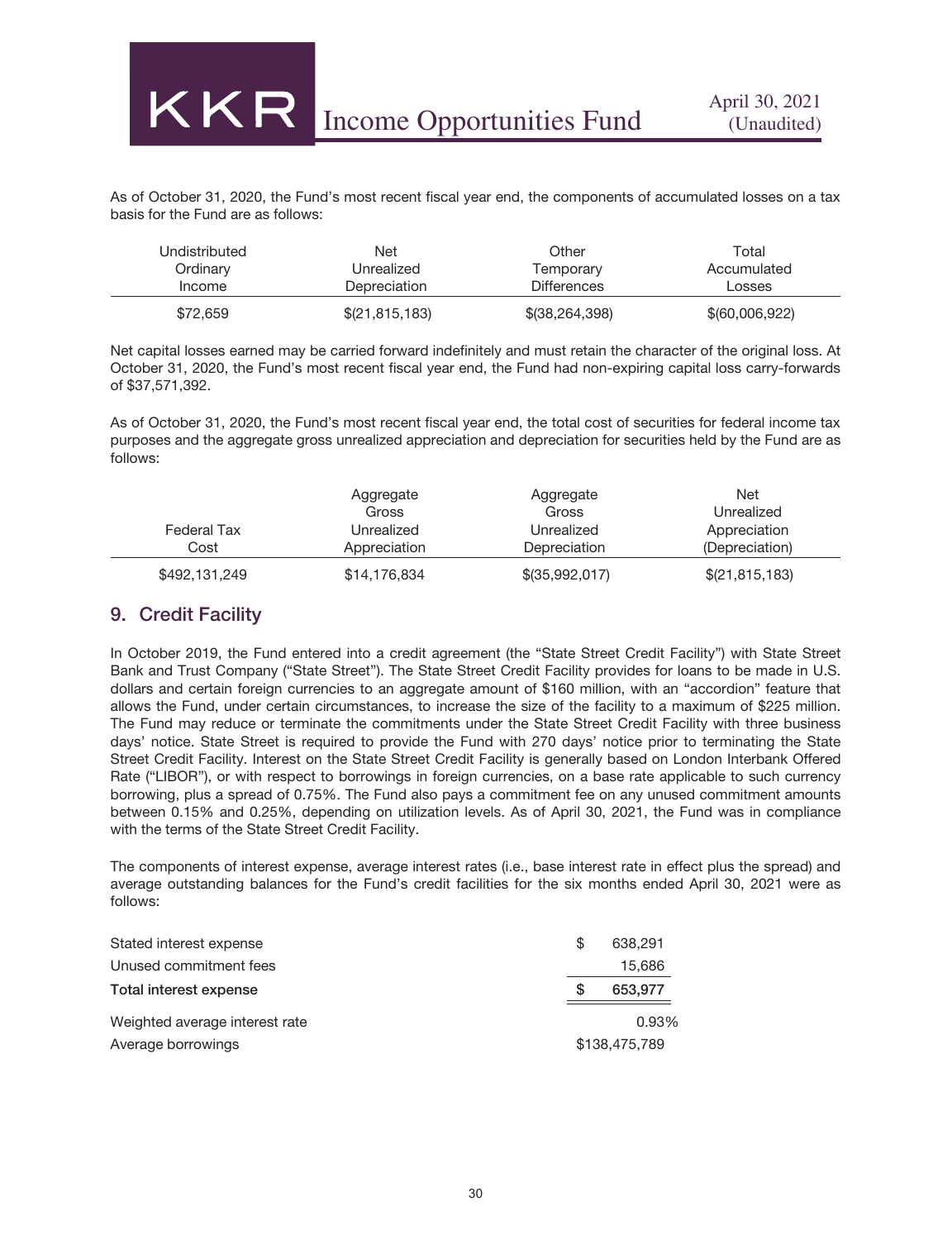

## 10.Mandatorily Redeemable Preferred Shares

On October 15, 2019, the Fund issued 10-year mandatorily redeemable preferred shares (the "MRPS"). The Fund issued 2,000,000 MRPS with a total liquidation value of \$50 million. The final redemption date of the MRPS is October 31, 2029. The Fund makes quarterly dividend payments on the MRPS at an annual dividend rate of 3.81%. The fair value of MRPS approximates its par value as of April 30, 2021. This fair value is based on Level 2 inputs under the fair value hierarchy.

Offering costs incurred in connection with the issuance of MRPS have been recorded, and are being deferred and amortized through the final redemption date of the MRPS. The amortization of these costs is included in preferred shares interest expense in the Statement of Operations.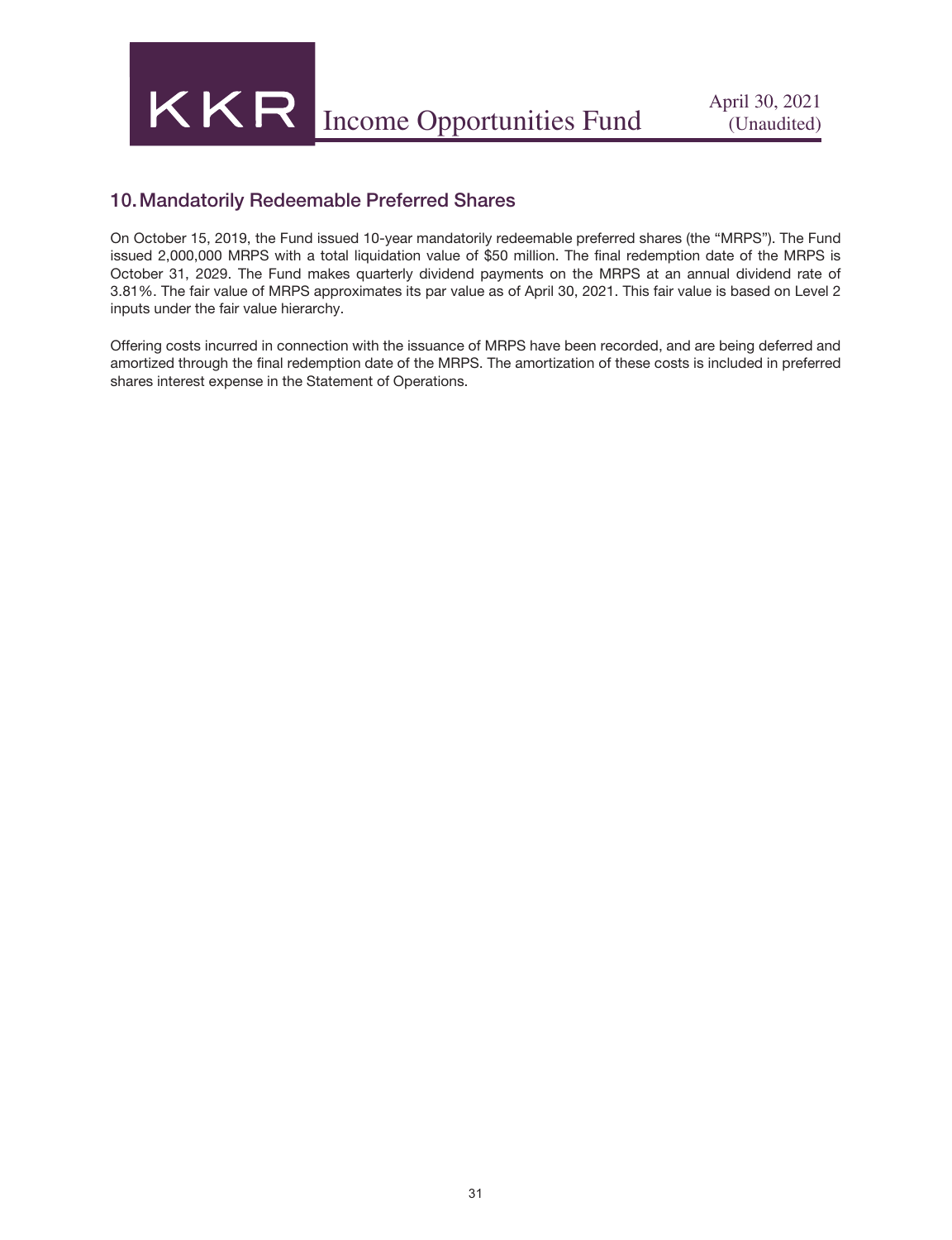### VOTING RESULTS FROM THE MARCH 20, 2021 SHAREHOLDER MEETING

At the Annual Meeting of Shareholders held on March 20, 2021, shareholders approved the election of Catherine B. Sidamon-Eristoff as a Class II Trustee to the Board of Trustees to serve a two year term expiring in 2022 based on the following results:

| <b>Total Outstanding Shares</b> | 22,340,315 |
|---------------------------------|------------|
| <b>Total Shares Voted</b>       | 18.343.465 |
| For                             | 17.756.399 |
| Withheld                        | 587,066    |

At the Annual Meeting of Shareholders held on March 20, 2021, shareholders approved the election of Jeffrey L. Zlot as a Class III Trustee to the Board of Trustees to serve a three year term expiring in 2023 based on the following results:

| <b>Total Outstanding Shares</b> | 22.340.315 |
|---------------------------------|------------|
| <b>Total Shares Voted</b>       | 18.343.465 |
| For                             | 17.856.770 |
| Withheld                        | 486,695    |

At the Annual Meeting of Shareholders held on March 20, 2021, preferred shareholders approved the election of Suzanne Donohoe as a Class III Trustee to the Board of Trustees to serve a three year term expiring in 2023 based on the following results:

| <b>Total Outstanding Shares</b> | 2,000,000 |
|---------------------------------|-----------|
| <b>Total Shares Voted</b>       | 1.320.000 |
| For                             | 1.320.000 |
| Withheld                        | U         |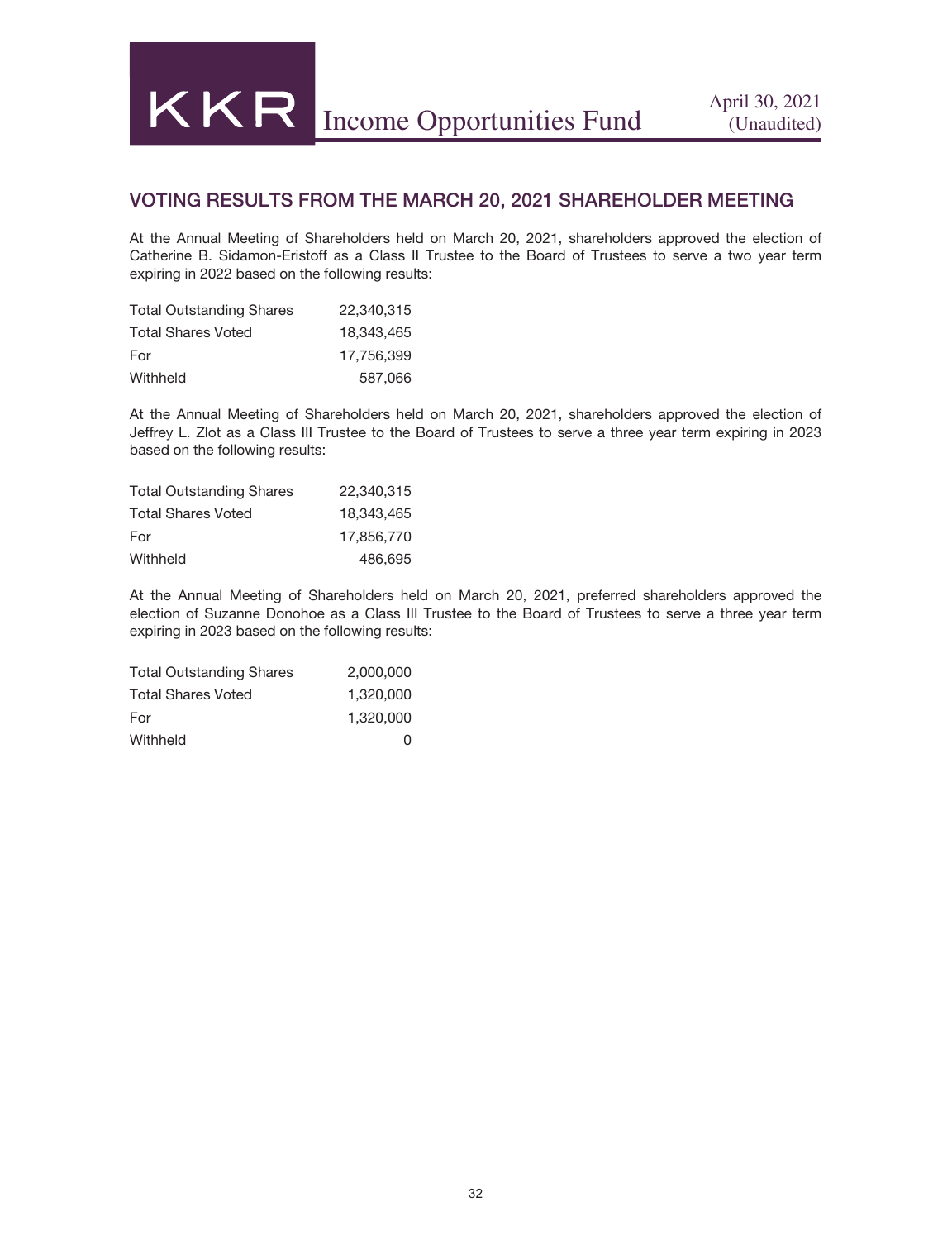KKR Income Opportunities Fund April 30, 2021

### Dividend Reinvestment Plan (Unaudited)

Pursuant to the Dividend Reinvestment Plan (the "DRIP"), income dividends and/or capital gain distributions to Common Shareholders will automatically be reinvested in additional Common Shares of the Fund by the Plan Administrator. A Common Shareholder may terminate participation in the DRIP at any time by notifying the DRIP Administrator before the record date of the next distribution through the Internet, by telephone or in writing.

1. The Plan Administrator will open an account for each holder of Common Shares under the Plan in the same name in which such holder of Common Shares is registered. Whenever the Fund declares a dividend or other distribution (together, a "Dividend") payable in cash, non-participants in the Plan will receive cash and Participants will receive the equivalent in Common Shares. The Common Shares will be acquired by the Plan Administrator for the Participants' accounts, depending upon the circumstances described below, either through (i) receipt of additional unissued but authorized Common Shares from the Fund ("Newly Issued Common Shares") or (ii) by purchase of outstanding Common Shares on the open market ("Open-Market Purchases") on the New York Stock Exchange or elsewhere.

2. If, on the payment date for any Dividend, the closing market price plus estimated per share fees (which include any brokerage commissions the Plan Administrator is required to pay) is equal to or greater than the net asset value ("NAV") per Common Share, the Plan Administrator will invest the Dividend amount in Newly Issued Common Shares on behalf of the Participants. The number of Newly Issued Common Shares to be credited to each Participant's account will be determined by dividing the dollar amount of the Dividend by the NAV per Common Share on the payment date; provided that, if the NAV is less than or equal to 95% of the closing market value on the payment date, the dollar amount of the Dividend will be divided by 95% of the closing market price per Common Share on the payment date. If, on the payment date for any Dividend, the NAV per Common Share is greater than the closing market value plus per share fees, the Plan Administrator will invest the Dividend amount in Common Shares acquired on behalf of the Participants in Open-Market Purchases. In the event of a market discount on the payment date for any Dividend, the Plan Administrator will have until the last business day before the next date on which the Common Shares trade on an "ex-dividend" basis or 30 days after the payment date for such Dividend, whichever is sooner (the "Last Purchase Date"), to invest the Dividend amount in Common Shares acquired in Open-Market Purchases. It is contemplated that the Fund will pay monthly income Dividends. Therefore, the period during which Open-Market Purchases can be made will exist only from the payment date of each Dividend through the date before the next "ex-dividend" date which typically will be approximately ten days. If, before the Plan Administrator has completed its Open-Market Purchases, the market price per Common Share exceeds the NAV per Common Share, the average per Common Share purchase price paid by the Plan Administrator may exceed the NAV of the Common Shares, resulting in the acquisition of fewer Common Shares than if the Dividend had been paid in Newly Issued Common Shares on the Dividend payment date. Because of the foregoing difficulty with respect to Open-Market Purchases, the Plan provides that if the Plan Administrator is unable to invest the full Dividend amount in Open-Market Purchases during the purchase period or if the market discount shifts to a market premium during the purchase period, the Plan Administrator may cease making Open-Market Purchases and may invest the uninvested portion of the Dividend amount in Newly Issued Common Shares at the NAV per Common Share at the close of business on the Last Purchase Date provided that, if the NAV is less than or equal to 95% of the then current market price per Common Share; the dollar amount of the Dividend will be divided by 95% of the market price on the payment date.

3. The Plan Administrator maintains all Participants' accounts in the Plan and furnishes written confirmation of all transactions in the accounts, including information needed by Participants for tax records. Common Shares in the account of each Participant will be held by the Plan Administrator on behalf of the Participant, and each shareholder proxy will include those shares purchased or received pursuant to the Plan. The Plan Administrator will forward all proxy solicitation materials to Participants and vote proxies for Common Shares held under the Plan in accordance with the instructions of the Participants.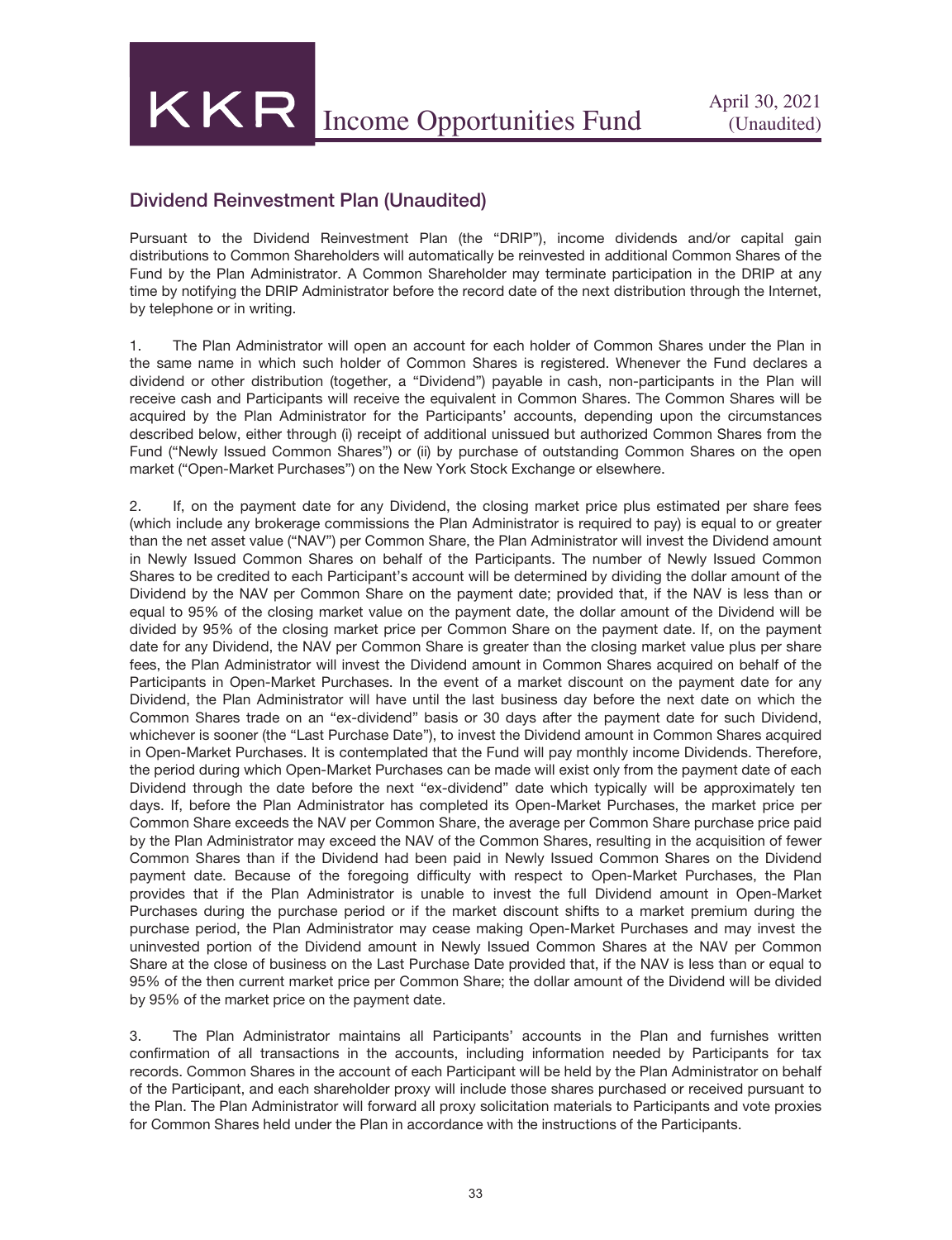4. In the case of shareholders such as banks, brokers or nominees which hold shares for others who are the beneficial owners, the Plan Administrator will administer the Plan on the basis of the number of Common Shares certified from time to time by the record shareholder's name and held for the account of beneficial owners who participate in the Plan.

5. There will be no charges with respect to Common Shares issued directly by the Fund. However, each Participant will pay a per Common Share fee incurred in connection with Open Market Purchases. The automatic reinvestment of Dividends will not relieve Participants of any Federal, state or local income tax that may be payable (or required to be withheld) on such dividend. Participants that request a sale of Common Shares through the Plan Administrator will be subject to a sales fee for Common Share sold. All per Common Share fees include any applicable brokerage commissions the Plan Administrator is required to pay.

6. The Fund reserves the right to amend or terminate the Plan. There is no direct service charge to Participants with regard to purchases in the Plan; however, the Fund reserves the right to amend the Plan to include a service charge payable by the Participants.

7. All correspondence or questions concerning the Plan should be directed to the Plan Administrator, U.S. Bancorp Fund Services, LLC, in writing to 615 East Michigan Street, Milwaukee, Wisconsin 53202.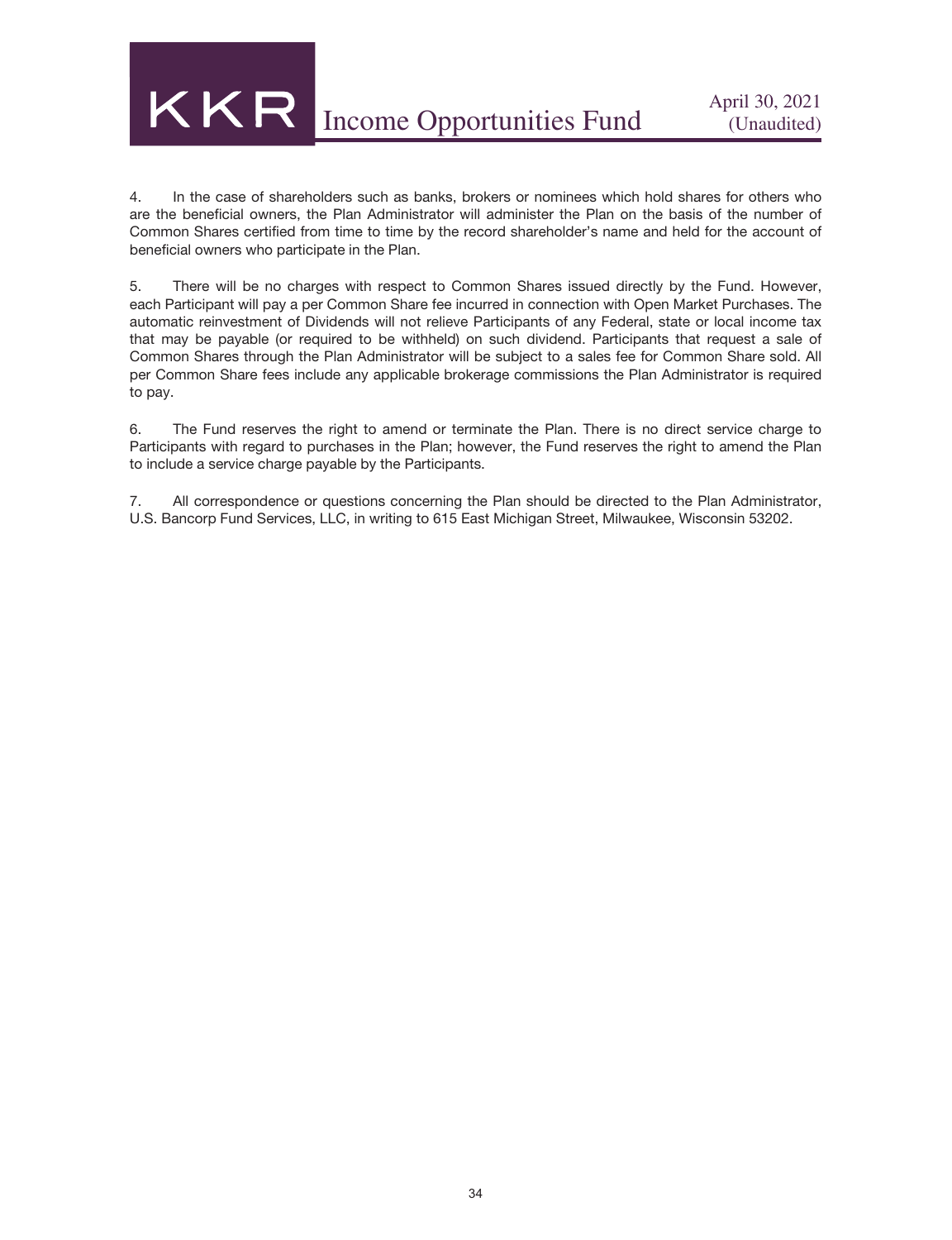## Privacy Notice

## Protection and Security of Your Personal Information

Kohlberg Kravis Roberts & Co. L.P. ("KKR") respects our investors' right to privacy. All financial companies choose how they share personal information. Consumers have the right under U.S. federal law to limit some, but not all, sharing of personal information. U.S. federal law also requires us to inform you how we collect, share and protect your personal information. Investors may also have additional limiting rights under their respective State's law. This notice is provided by KKR, its affiliates, and funds ("KKR", "we", or "us"). Please read this notice carefully to understand what we do, and call us at (212) 750-8300 if you have any questions.

#### The Personal Information We Collect and How We Collect It

We collect the following types of personal information about individuals who are our investors:

- Information we receive from investors in subscription agreements, questionnaires and in other forms, such as name, address, account information, social security number, the types and amounts of investments, statements of net worth, telephone number, and other contact information;
- Information we receive from investors, affiliates and other companies about investors' transactions with us, our affiliates, or other financial institutions with which we have relationships; and
- Information we receive from third parties such as demographic information and information collected to comply with law and regulation.

When you are no longer an investor with us, we continue to share your information as described in this notice.

#### How and Why We Share Personal Information

This section lists reasons why financial companies can share their customers' personal information. With respect to each reason, we explain whether KKR chooses to share for this reason and, if we do share, whether you can limit this sharing.

- For everyday business purposes: KKR shares personal information for everyday business purposes, such as to
	- process your transactions;
	- provide financial products or services to you;
	- maintain your investment(s);
	- secure business services, including printing, mailing, and processing or analyzing data;
	- secure professional services, including accounting and legal services; or
	- respond to court orders and legal investigations.

You cannot limit sharing by KKR for everyday business purposes.

- For our marketing purposes: KKR shares personal information for our marketing purposes so that we can offer products and services to you. You cannot limit sharing by KKR for this reason.
- For joint marketing with other financial companies: KKR does not share personal information for joint marketing with other financial companies.